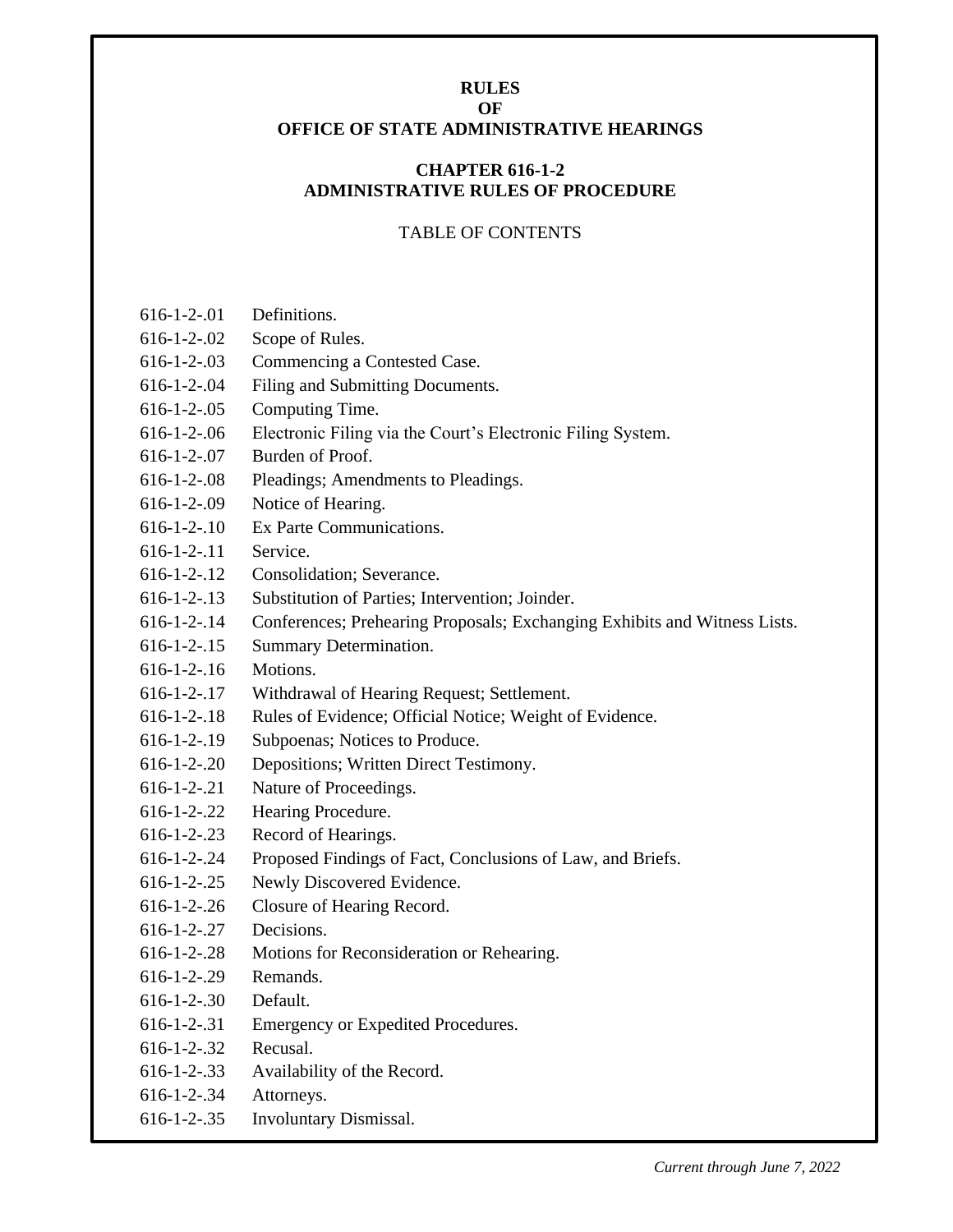Chapter 616-1-2 – Administrative Rules of Procedure **[Table of Contents](#page-0-0)** 



- [616-1-2-.36 Mediation.](#page-46-0)
- [616-1-2-.37 Request for Agency Records.](#page-47-0)
- [616-1-2-.38 Discovery.](#page-48-0)
- [616-1-2-.39 Review](#page-49-0) of Decisions.
- [616-1-2-.40 Civil Penalties Requested by the](#page-50-0) Department of Natural Resources.
- [616-1-2-.41 Continuances; Conflicts.](#page-51-0)
- [616-1-2-.42 Attorney Withdrawals; Leaves of Absences.](#page-52-0)
- [616-1-2-.43 News Coverage of Hearings.](#page-53-0)
- [616-1-2-.44 Powers of Administrative Law Judge.](#page-54-0)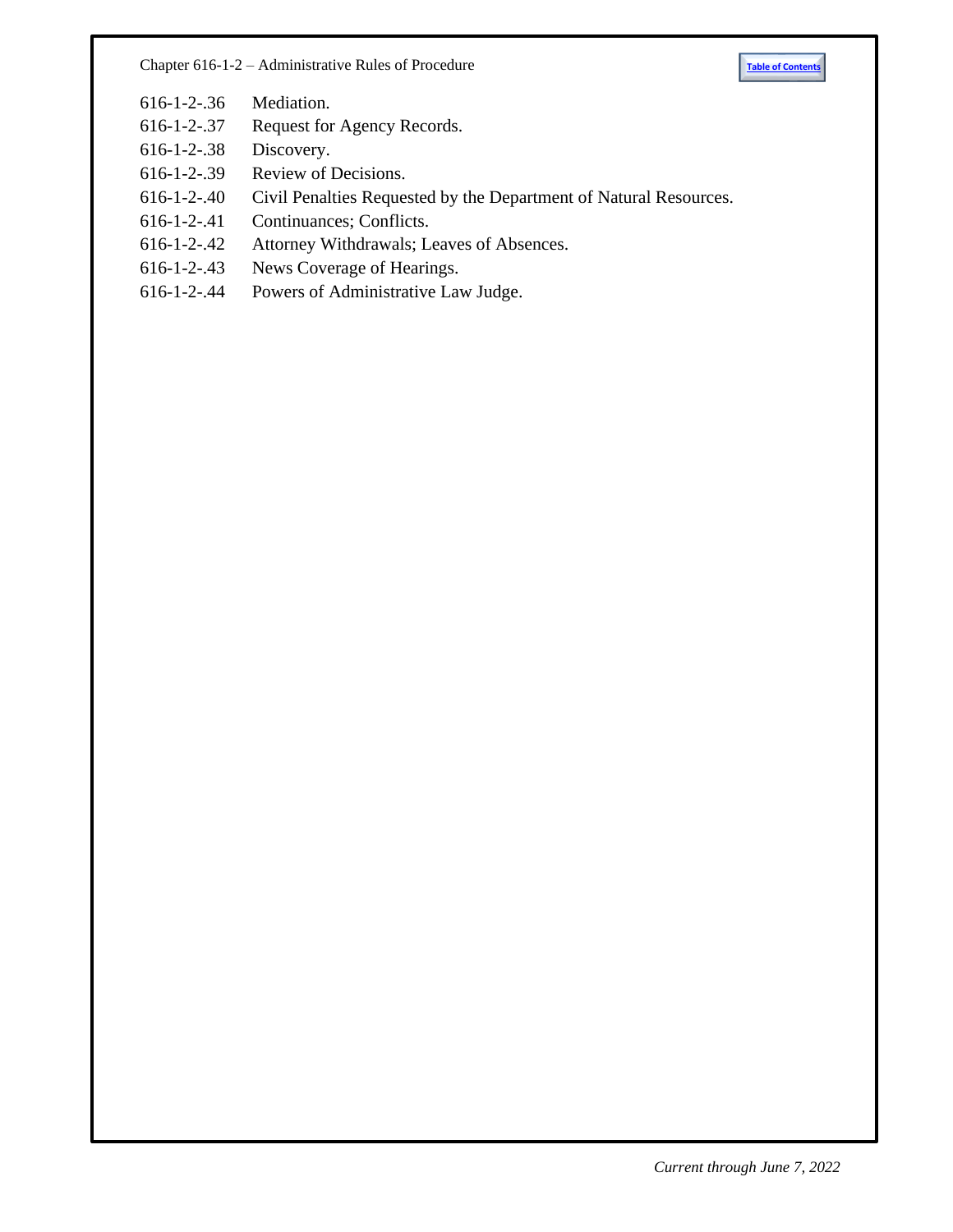# <span id="page-2-0"></span>**616-1-2-.01 Definitions**

All terms used in this Chapter shall be interpreted in accordance with the definitions set forth in the Georgia Administrative Procedure Act ("APA"), O.C.G.A. Title 50, Chapter 13 and as herein defined:

- (1) "Administrative Court" or "Court" means either the Office of State Administrative Hearings, which is part of the executive branch of state government; or a Judge of the Office of State Administrative Hearings.
- (2) "Agency" means any officer, department, division, bureau, board, commission, or entity in the executive branch of state government subject to the Administrative Court's jurisdiction.
- (3) "Clerk" means the Chief Clerk or the Deputy Chief Clerk of the Court.
- (4) "Contested Case" means a proceeding in which the legal rights, duties, or privileges of a party are required by law to be determined after an opportunity for hearing.
- (5) "CPA" means the Civil Practice Act, O.C.G.A. Title 9, Chapter 11.
- (6) "Judge" means the Chief Judge, Deputy Chief Judge, an Assistant Administrative Law Judge, or other person appointed by the Chief Judge to preside over a hearing.
- (7) "License" means the whole or part of any agency permit, certificate, approval, registration, charter, or similar form of permission required by law, but does not include a license required solely for revenue purposes.
- (8) "Person" means any individual, agency, partnership, firm, corporation, association, or other entity.
- (9) "Referring Agency" means the state agency for which an administrative hearing is being held.
- (10) "State Holidays" means those days on which state offices and facilities are closed by order of the Governor pursuant to O.C.G.A. § 1-4-1(a)-(b).

Authority O.C.G.A. Sec. 50-13-40(c). **History**. Original Rule entitled "General" adopted as ER. 616-1-2-0.2-.01. F. Mar. 23, 1995; eff. Apr. 1, 1995, as specified by the Agency. **Amended**: Permanent Rule entitled "Definitions" adopted. F. June 30, 1995; eff. July 20, 1995. **Amended**: F. Feb. 27, 1997; eff. Mar. 19, 1997. **Amended**: F. Nov. 15, 2010; eff. Dec. 5, 2010. **Amended**: F. June 22, 2020; eff. July 12, 2020.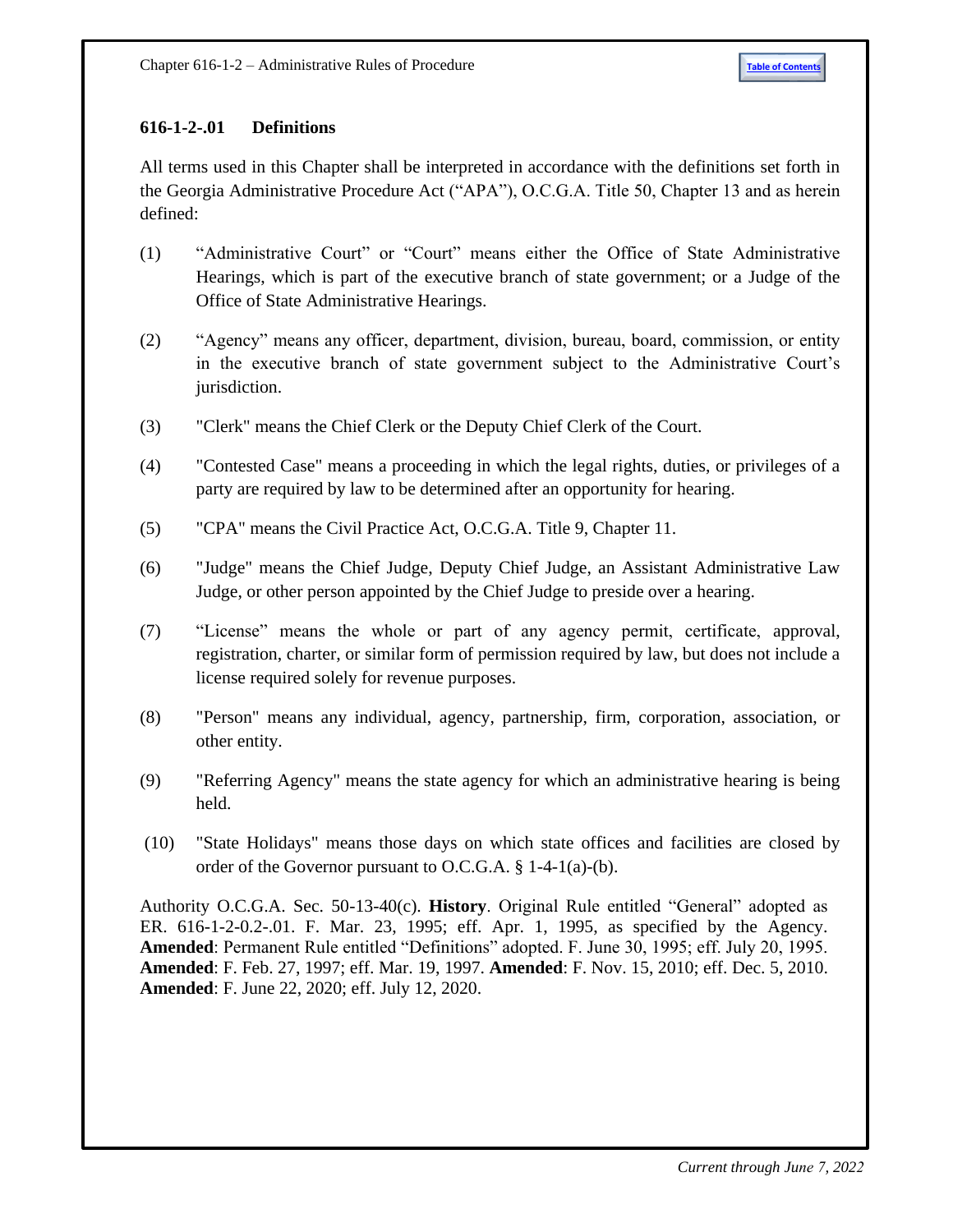#### <span id="page-3-0"></span>**616-1-2-.02 Scope of Rules**

- (1) This Chapter governs all actions and proceedings before the Court.
- (2) At the Court's discretion, procedural requirements of these Rules may be relaxed to facilitate the resolution of a matter without prejudice to the parties and in a manner consistent with the requirements of the APA or other applicable law.
- (3) Procedural questions that are not addressed by the APA, other applicable law, or these Rules shall be resolved at the Court's discretion, as justice requires. The Court may refer to the CPA and the Uniform Rules for the Superior Courts in the exercise of this discretion.
- (4) The Court shall determine which law governs a hearing when a Rule conflicts with or is supplemented by a state or federal statute or rule.

Authority O.C.G.A. Secs. 50-13-40(c) and 50-13-41. **History**. Original Rule entitled "Hearings for the Department of Agriculture" adopted as ER. 616-1-2-0.2-.02. F. Mar. 23, 1995; eff. Apr. 1, 1995, as specified by the Agency. **Amended**: Permanent Rule entitled "Applicability and Scope of These Rules" adopted. F. June 30, 1995; eff. July 20, 1995. **Amended**: F. Nov. 15, 2010; eff. Dec. 5, 2010. **Amended**: Rule retitled "Scope of Rules". F. June 22, 2020; eff. July 12, 2020.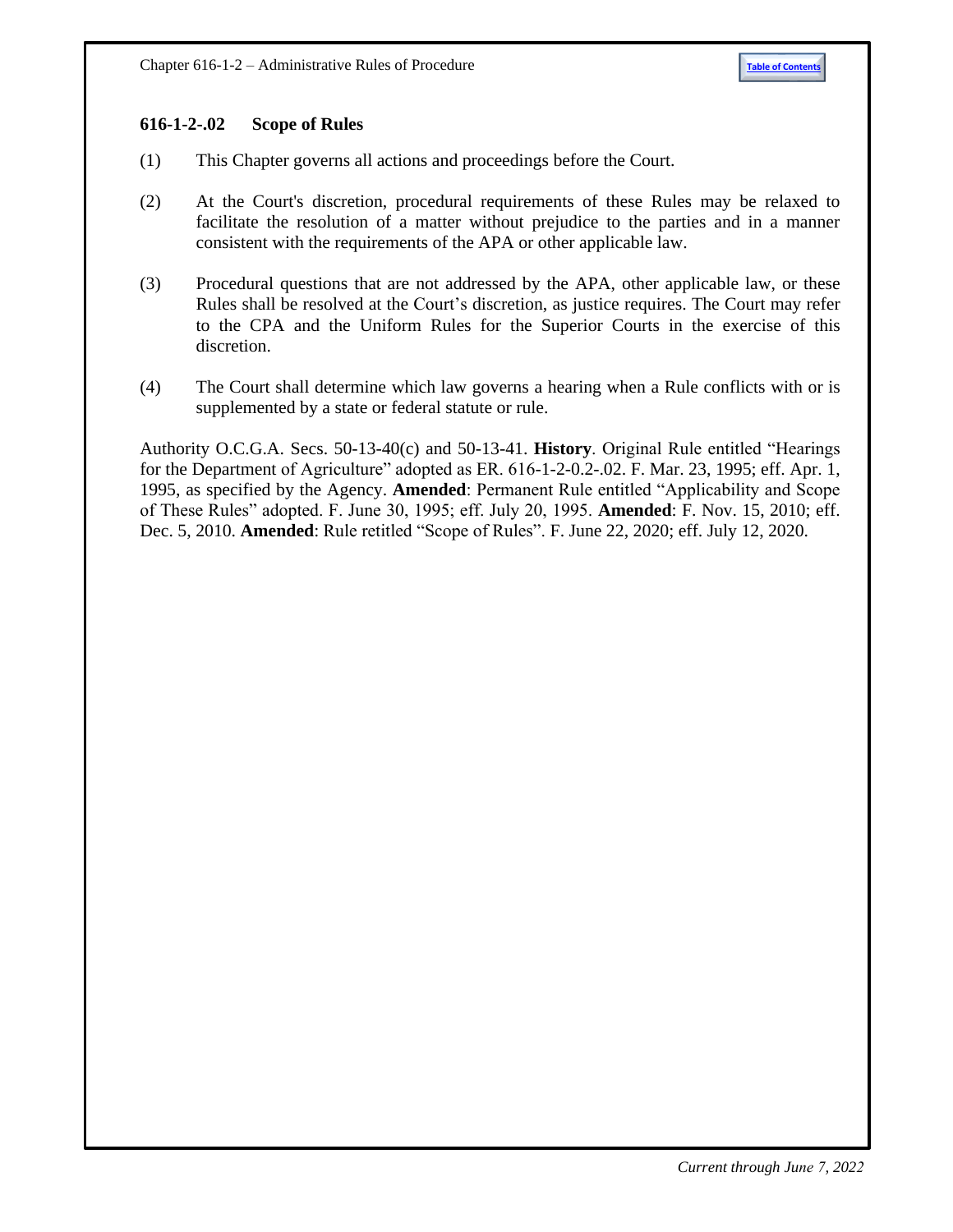#### <span id="page-4-0"></span>**616-1-2-.03 Commencing a Contested Case**

(1) *Agency Referrals.* Except as provided in section (2) of this Rule, or unless otherwise provided by law, whenever an agency receives a request for a hearing in a contested case, the agency shall submit the hearing request to the Court within a reasonable period of time not to exceed thirty (30) calendar days after the agency's receipt of the request. The Chief Judge may prescribe the means by which referrals are accepted.

## (2) *Petition for Direct Appeal.*

- (a) If an agency fails to forward a hearing request to the Court within thirty (30) calendar days after receipt of the request, or a shorter period prescribed by law, the party requesting the hearing may file a petition for a direct appeal with the Court.
- (b) The petition for direct appeal must include:
	- 1. The petitioner's name and mailing address;
	- 2. The name of the agency that received the petitioner's hearing request;
	- 3. The date the petitioner submitted the hearing request to the agency; and
	- 4. A brief description of the adverse action that prompted the petitioner's hearing request.
- (c) A copy of the petition for direct appeal shall be sent to the agency. Unless otherwise ordered, the agency shall have ten (10) business days after receipt of the petition to respond to the petition for direct appeal.
- (d) The Court shall issue a written determination granting or denying the petition within a reasonable time. The granting or denial of the petition shall be within the Court's discretion. However, the Court's determination shall not be based on the merits of the contested case.
- (e) If the Court grants the petition for direct appeal, the Court shall schedule the petitioner's case for a hearing. If the Court denies the petition, a hearing will not be scheduled.

Authority O.C.G.A. Secs. 50-13-40(c) and 50-13-41. **History**. Original Rule entitled "Hearings for the Department of Banking and Finance" adopted as ER. 616-1-2-0.2-.03. F. Mar. 23, 1995; eff. Apr. 1, 1995, as specified by the Agency. **Amended**: Permanent Rule entitled "Request for OSAH to Conduct Hearings" adopted. F. June 30, 1995; eff. July 20, 1995. **Amended**: Rule retitled "Referral of Cases to OSAH". F. Feb. 27, 1997; eff. Mar. 19, 1997. **Amended**: F. Nov. 15, 2010; eff. Dec. 5, 2010. **Amended**: F. Feb. 8, 2019; eff. Feb. 28, 2019. **Amended**: Rule retitled "Commencing a Contested Case". F. June 22, 2020; eff. July 12, 2020.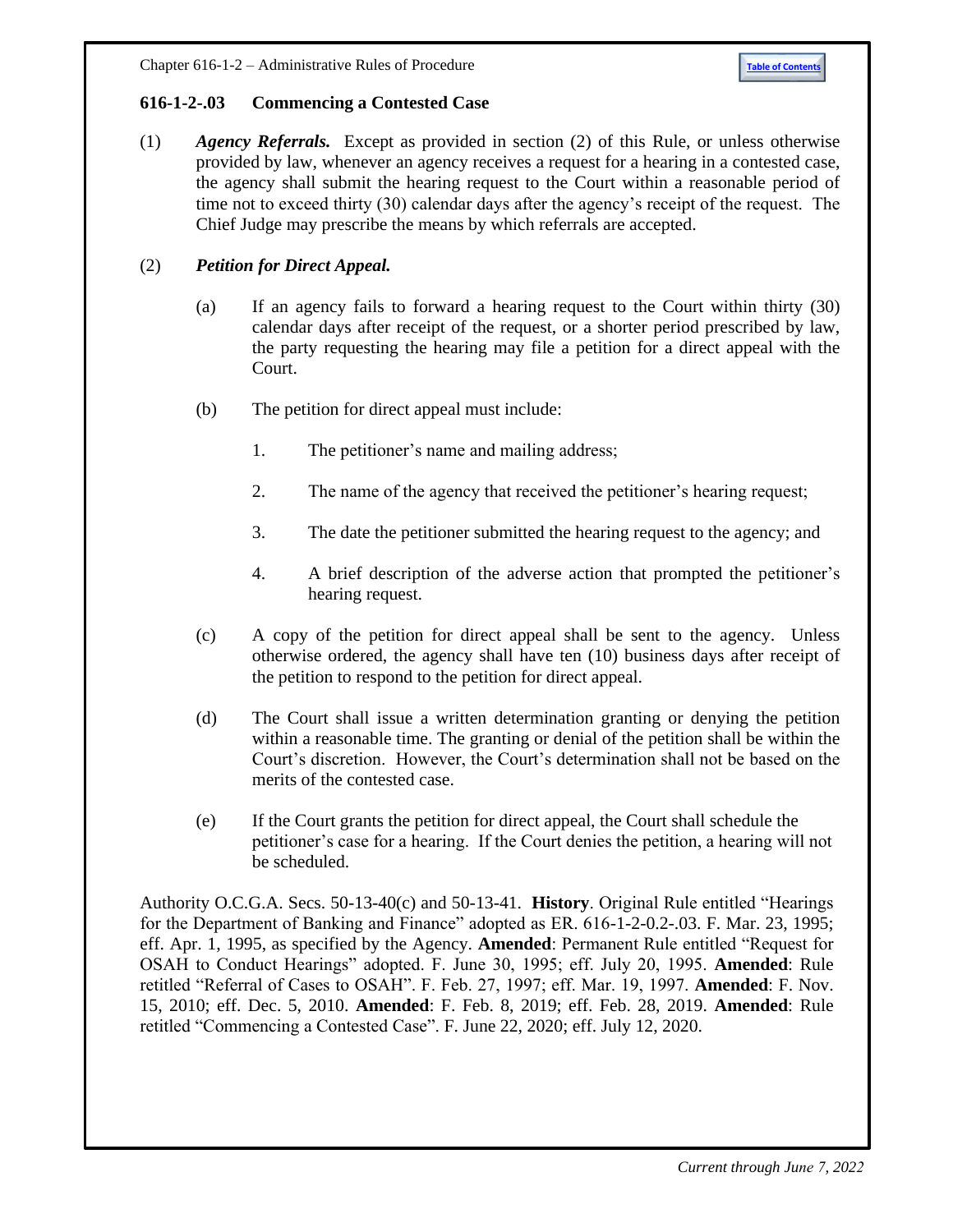## <span id="page-5-0"></span>**616-1-2-.04 Filing and Submitting Documents**

## (1) *Preparation of Documents.*

- (a) All documents filed with the Court shall be in 8 1/2" x 11" format.
- (b) All documents filed with the Court shall be signed by the person, attorney, or other authorized agent or representative filing the documents. By signing the documents, the signer certifies that he or she has read the documents, and is not filing the documents for any improper purpose.
- (c) All documents filed with the Court shall include the name, address, telephone number, email address (if available), and representative capacity of the person filing the documents. Attorneys shall comply with the additional requirements prescribed by Rule 34.
- (2) *Filing.*
	- (a) Case-initiating documents shall be filed with the Clerk. Documents filed subsequent to case initiation shall be filed with the assigned Judge's case management assistant.
	- (b) Documents may be filed in person, or by mail, fax, or email attachment. Documents may also be filed via the Court's electronic filing system pursuant to Rule 6.
	- (c) At the Court's discretion, nonconforming filings, including motions embedded in emails, may be treated as described in subsection (6) of this Rule.
- (3) *Office Hours.* Office hours shall be 8:00 a.m. to 4:30 p.m., Monday through Friday, excluding State Holidays.
- (4) *Filing Date.*
	- (a) *In person.* Documents submitted in person during office hours shall be deemed filed on the date they are received by the Court. Documents submitted outside of office hours shall be deemed filed on the date office hours recommence.
	- (b) *Mail.* Documents submitted by mail shall be deemed filed on the official postmarked date on which they were mailed, properly addressed, with postage prepaid.
	- (c) *Electronic.* Documents submitted by electronic means shall be deemed filed in accordance with the date stamp supplied by such means. If no date stamp is supplied, the document shall be deemed filed on the date it is received by the Court.
- (5) *Legal Authority.* All legal authority referenced in any document and not already a part of the record shall be included in full and may not be incorporated by reference. This requirement does not apply to published decisions of the Georgia appellate courts, the Official Code of Georgia Annotated, Georgia laws, rules, and regulations published by the Secretary of State of Georgia, and all federal statutes, regulations, and published decisions.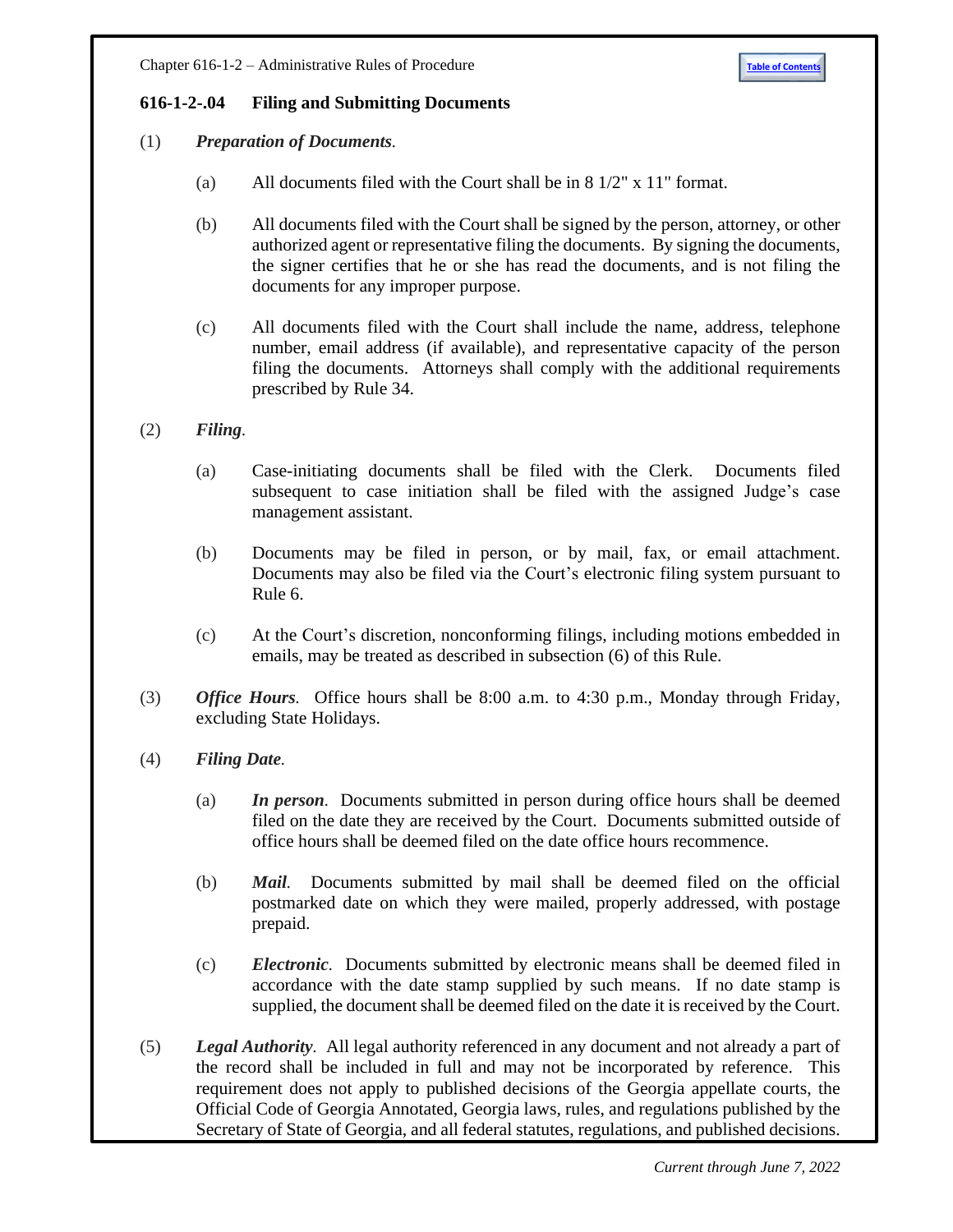Chapter 616-1-2 – Administrative Rules of Procedure **[Table of Contents](#page-0-1)**

(6) *Nonconforming Filings.* Failure to comply with this Rule or any other requirement of this Chapter relating to the form or content of submissions to be filed may result in the noncomplying submission being excluded from consideration. The Court, at its discretion, may return a nonconforming submission with a reference to the applicable Rule(s) and a deadline for resubmission.

Authority O.C.G.A. Sec. 50-13-13, 50-13-40, and 50-13-41. **History**. Original Rule entitled "Hearings for the Georgia Bureau of Investigation" adopted as ER. 616-1-2-0.2-.04. F. Mar. 23, 1995; eff. Apr. 1, 1995, as specified by the Agency. **Amended**: Permanent Rule entitled "Filing and Submission of Document" adopted. F. June 30, 1995; eff. July 20, 1995. **Amended**: ER. 616- 1-2-0.3-.04 adopted. F. July 18, 1996; eff. July 19, 1996, to remain in effect until Aug. 4, 1996, as specified by the Agency. **Amended**: F. Dec. 12, 2003; eff. Jan. 1, 2004. **Amended**: F. Nov. 15, 2010; eff. Dec. 5, 2010. **Amended**: F. June 22, 2020; eff. July 12, 2020. **Amended**: F. May 18, 2022; eff. June 7, 2022.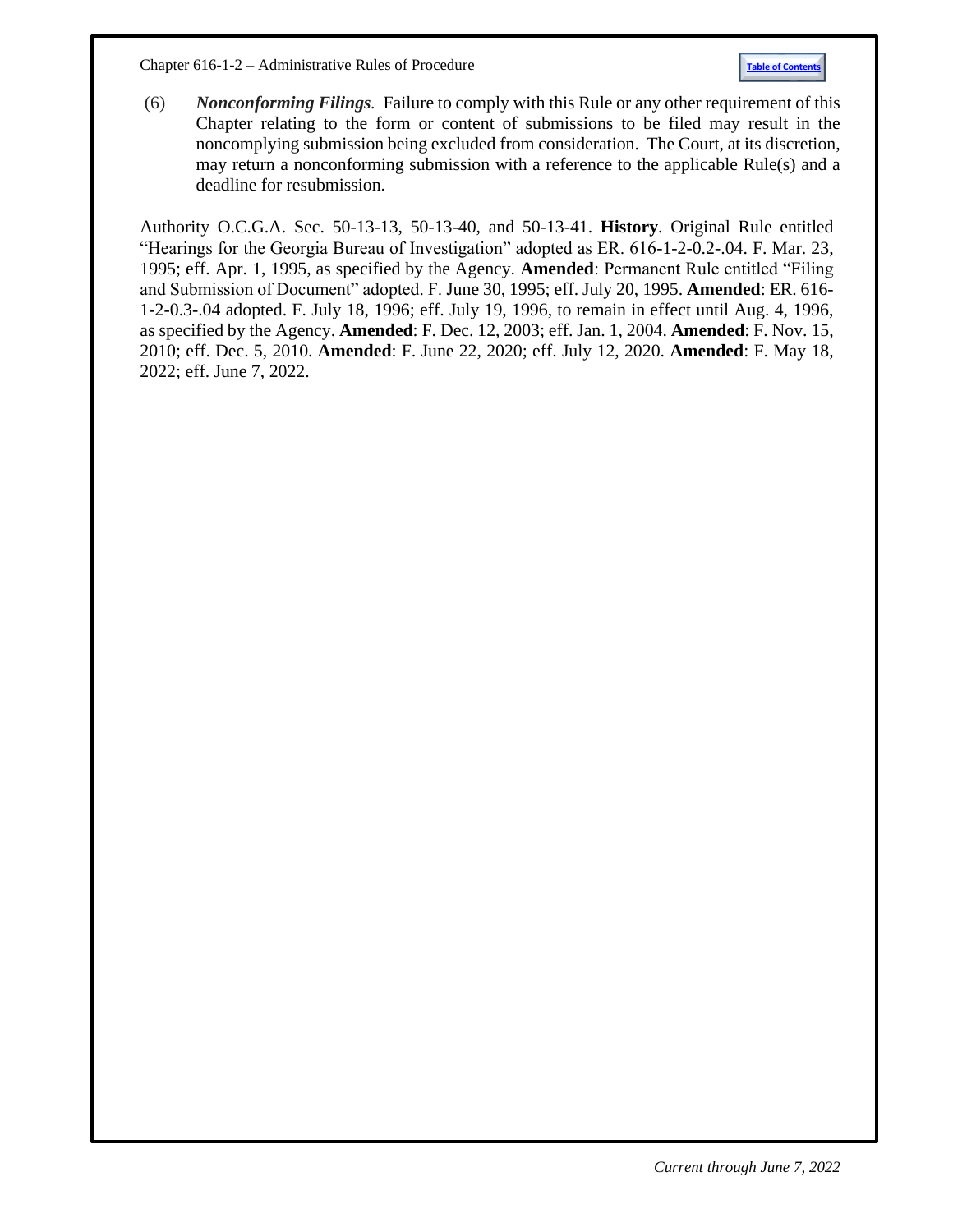# <span id="page-7-0"></span>**616-1-2-.05 Computing Time**

- (1) Any period of time set forth in these Rules shall begin on the first day following the day of the act that initiates the time period. When the last day of the time period is a day on which the Court is closed, the time period shall run until the end of the next business day.
- (2) Whenever a party has a right or requirement to act or respond to service of notice or other document by another party within a period prescribed by these Rules and not otherwise specified by law, three (3) calendar days shall be added to that prescribed period if the notice or document is served by first class mail.
- (3) For good cause shown, the Court, either on its own motion or on a party's motion, may change any time limit prescribed or allowed by these Rules that is not otherwise specified by law. The Court shall notify all parties of any determination to change a time period.

Authority O.C.G.A. Sec. 50-13-40(c) and 50-13-41**. History**. Original Rule entitled "Hearings for the Department of Children and Youth Services" adopted as ER. 616-1-2-0.2-.05. F. Mar. 23, 1995; eff. Apr. 1, 1995, as specified by the Agency. **Amended**: Permanent Rule entitled "Computation of Time" adopted. F. June 30, 1995; eff. July 20, 1995. **Amended**: F. Dec. 12, 2003; eff. Jan. 1, 2004. **Amended**: F. Nov. 15, 2010; eff. Dec. 5, 2010. **Amended**: F. June 22, 2020; eff. July 12, 2020.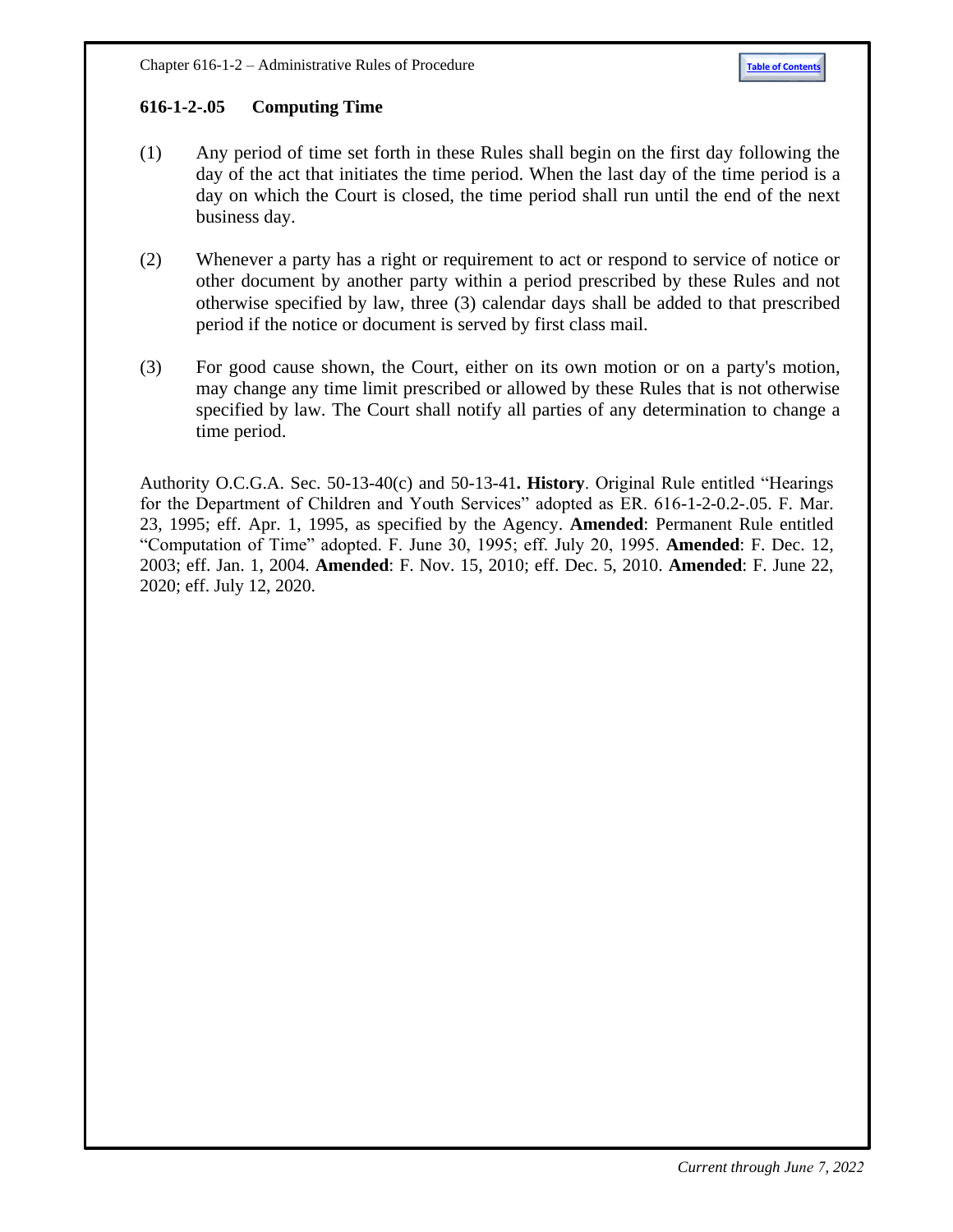## <span id="page-8-0"></span>**616-1-2-.06 Electronic Filing via the Court's Electronic Filing System**

- (1) *Availability*. Electronic filing may be available for certain classes of cases via the Court's electronic filing system. Where available, a document may be filed using this system, unless such filing is expressly prohibited by law, these Rules, or by court order.
- (2) *Sealed documents and* **in camera** *review*. Filing via the Court's electronic filing system is expressly prohibited for documents that, according to law or by court order, must be filed under seal or are being presented to the Court for *in camera* review.
- (3) *Service*. Documents filed via the Court's electronic filing system shall comply with the service requirements in Rule 11.
- (4) *System outage or errors*. If electronic filing is prevented or delayed because of a failure of the electronic filing system, the filer remains responsible for filing in a timely matter by another means outlined in Rule 4(2)(b). The Court also has discretion, upon a showing of providential cause, to enter appropriate relief such as the allowance of filings *nunc pro tunc* or the provision of extensions to respond.
- (5) *Misfiled or otherwise deficient or defective filings*. Upon filing of a document via the Court's electronic filing system, a Court staff member shall review the document before formally accepting it into the case file. If Court staff determine the document was misfiled or is otherwise deficient or defective, the document shall not be added to the case file, and the filer shall receive notice of its rejection. The filer shall retain opportunity to cure and refile a rejected document. The Court shall retain a record of accepted and rejected documents, including the date, time, and reason for rejection. Such records shall be maintained until a case is finally concluded including the exhaustion of all appeals. Absent a court order to the contrary, or where prohibited by law, such records shall be accessible to the parties and public upon request without the necessity for a subpoena.
- (6) *Force and effect.* Electronically filed court records have the same force and effect and are subject to the same right of public access as are documents filed by traditional means.

Authority O.C.G.A. Sec. 50-13-40(c) and 50-13-41**. History**. Original Rule entitled "Hearings for the Department of Community Affairs" adopted as ER. 616-1-2-0.2-.06. F. Mar. 23, 1995; eff. Apr. 1, 1995, as specified by the Agency. **Amended**: Permanent Rule entitled "Changes of Time" adopted. F. June 30, 1995; eff. July 20, 1995. **Amended**: F. Nov. 15, 2010; eff. Dec. 5, 2010. **Repealed**: F. June 22, 2020; eff. July 12, 2020. **Amended:** Rule entitled "Electronic Filing via the Court's Electronic Filing System" adopted. F. May 18, 2022; eff. June 7, 2022.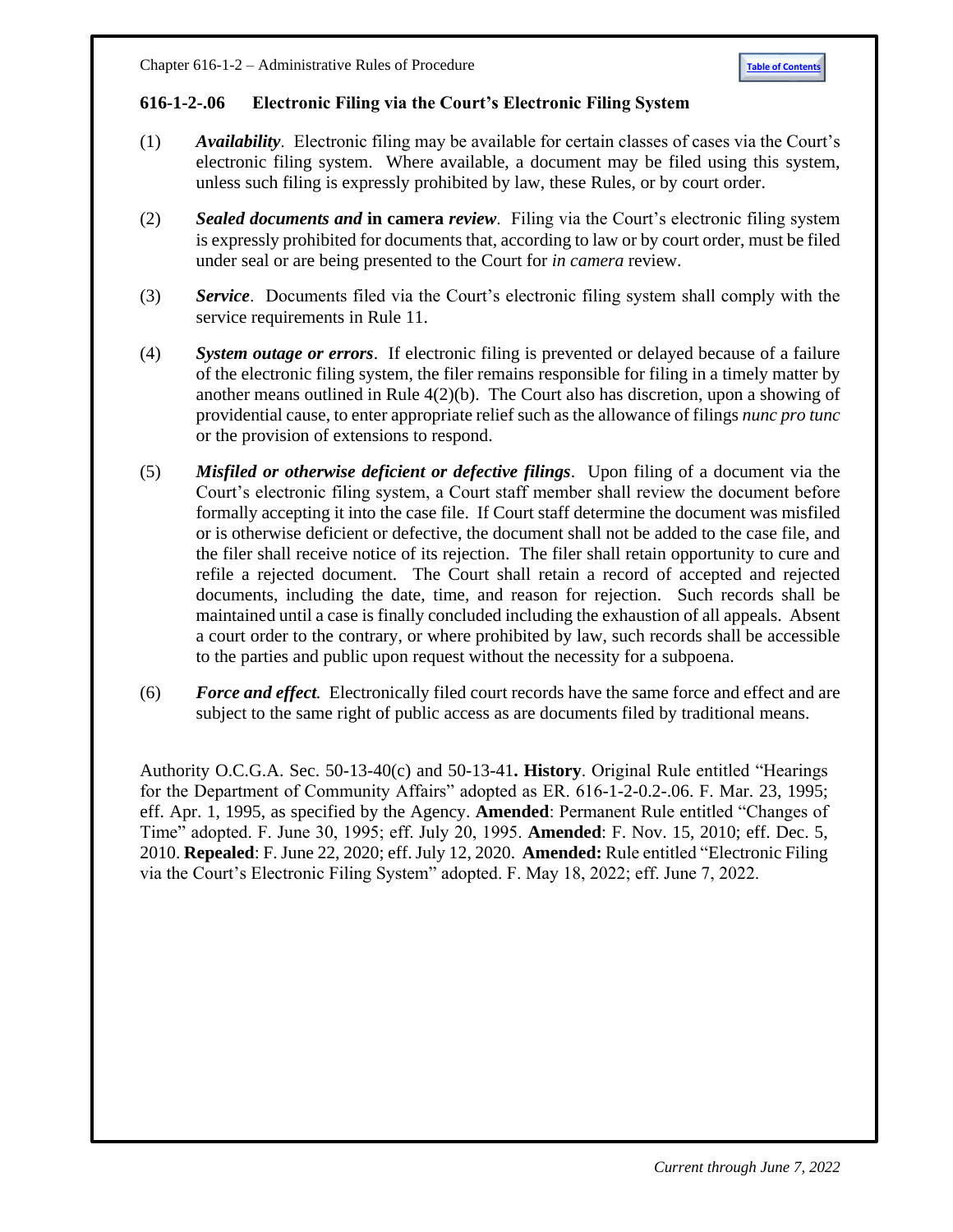#### <span id="page-9-0"></span>**616-1-2-.07 Burden of Proof.**

- (1) The agency shall bear the burden of proof in all matters except that:
	- (a) a party challenging the issuance, revocation, suspension, amendment, or nonrenewal of a license who is not the licensee shall bear the burden;
	- (b) an applicant for a license that has been denied shall bear the burden;
	- (c) any licensee that appeals the conditions, requirements, or restrictions placed on a license shall bear the burden;
	- (d) an applicant for, or recipient of, a public assistance benefit shall bear the burden unless the case involves an agency action reducing, suspending, or terminating a benefit; and
	- (e) a party raising an affirmative defense shall bear the burden as to such affirmative defense.
- (2) Prior to the commencement of the hearing, the Court may determine that law or justice requires a different placement of the burden of proof.
- (3) The burden of proof does not shift based on which party presents its evidence first. Instead, the Court, at its discretion, may determine the order of presentation of evidence.

Authority O.C.G.A. Secs. 50-13-13, 50-13-40(c), and 50-13-41. **History**. Original Rule entitled "Hearings for the Department of Consumer Affairs" adopted as ER. 616-1-2-0.2-.07. F. Mar. 23, 1995; eff. Apr. 1, 1995, as specified by the Agency. **Amended**: Permanent Rule entitled "Burdens of Persuasion and Going Forward" adopted. F. June 30, 1995; eff. July 20, 1995. **Amended**: F. Feb. 27, 1997; eff. Mar. 19, 1997. **Amended**: Rule retitled "Burden of Proof". F. Dec. 12, 2003; eff. Jan. 1, 2004. **Amended**: F. Nov. 15, 2010; eff. Dec. 5, 2010. **Amended**: F. June 22, 2020; eff. July 12, 2020.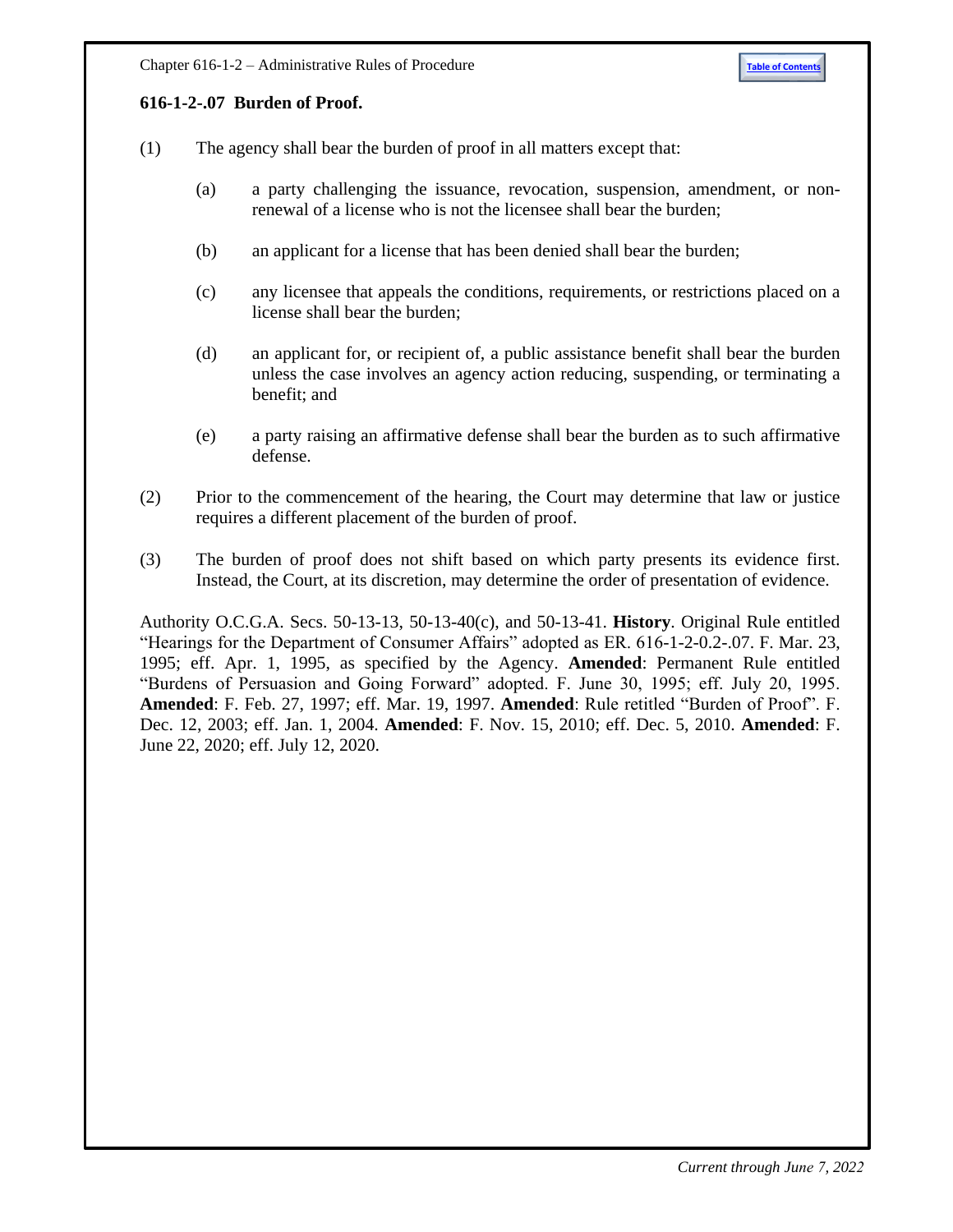#### <span id="page-10-0"></span>**616-1-2-.08 Pleadings; Amendments to Pleadings**

A statute, rule, or order of the Court may require a party to file a pleading. A party may amend a pleading without leave of the Court until the tenth calendar day prior to the date set for hearing on the matter, unless otherwise ordered by the Court. Thereafter, a party may amend a pleading only by written consent of the opposing party or by leave of the Court for good cause shown. If a party amends a pleading to which the opposing party is required to respond or reply, a response or reply to the amendment shall be filed within seven (7) calendar days of service of the amendment unless otherwise ordered by the Court.

Authority O.C.G.A. Secs. 50-13-13, 50-13-40(c), and 50-13-41. **History**. Original Rule entitled "Hearings for the Department of Education" adopted as ER. 616-1-2-0.2-.08. F. Mar. 23, 1995; eff. Apr. 1, 1995, as specified by the Agency. **Amended**: Permanent Rule entitled "Amendments to Pleadings" adopted. F. June 30, 1995; eff. July 20, 1995. **Amended**: F. Nov. 15, 2010; eff. Dec. 5, 2010. **Amended**: F. June 22, 2020; eff. July 12, 2020.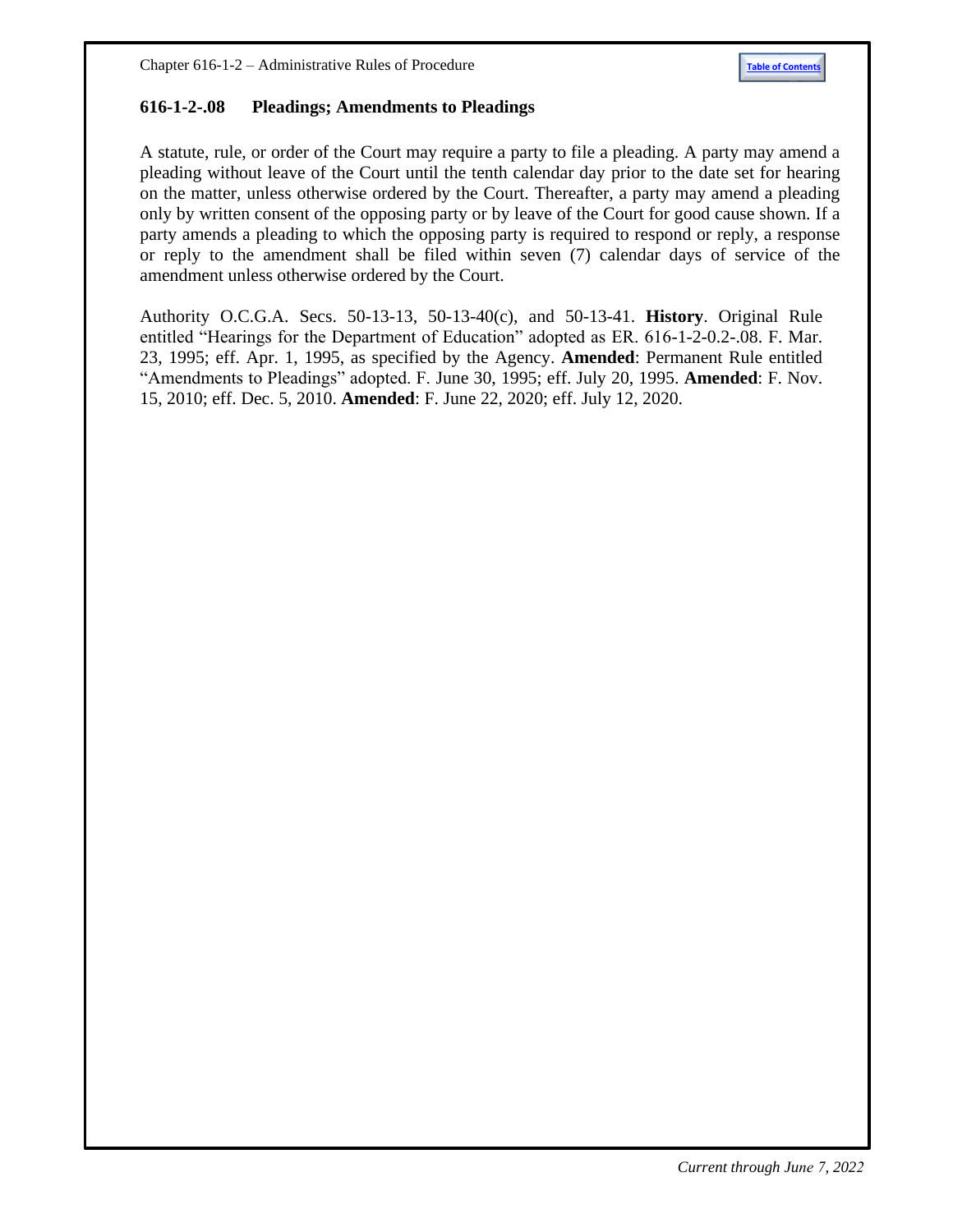#### <span id="page-11-0"></span>**616-1-2-.09 Notice of Hearing**

As soon as practicable after a case is commenced, the Court shall issue a Notice of Hearing to the parties for the purpose of setting forth the date, time, and location of the hearing.

Authority O.C.G.A. Secs. 50-13-13, 50-13-40(c), and 50-13-41. **History**. ER 616-1-2-0.2 was f. on Mar. 23, 1995; eff. Apr. 1, 1995, to remain in effect for a period of 120 days or until the effective date of a permanent Rule covering the same subject matter superseding this ER, as specified by the Agency. **Amended**: ER 616-1-2-0.2 repealed and R. 616-1-2-.09 entitled "Notice of Hearing" adopted. F. Jun. 30, 1995; eff. Jul. 20, 1995. **Amended**: F. Nov. 15, 2010; eff. Dec. 5, 2010. **Amended**: F. June 22, 2020; eff. July 12, 2020.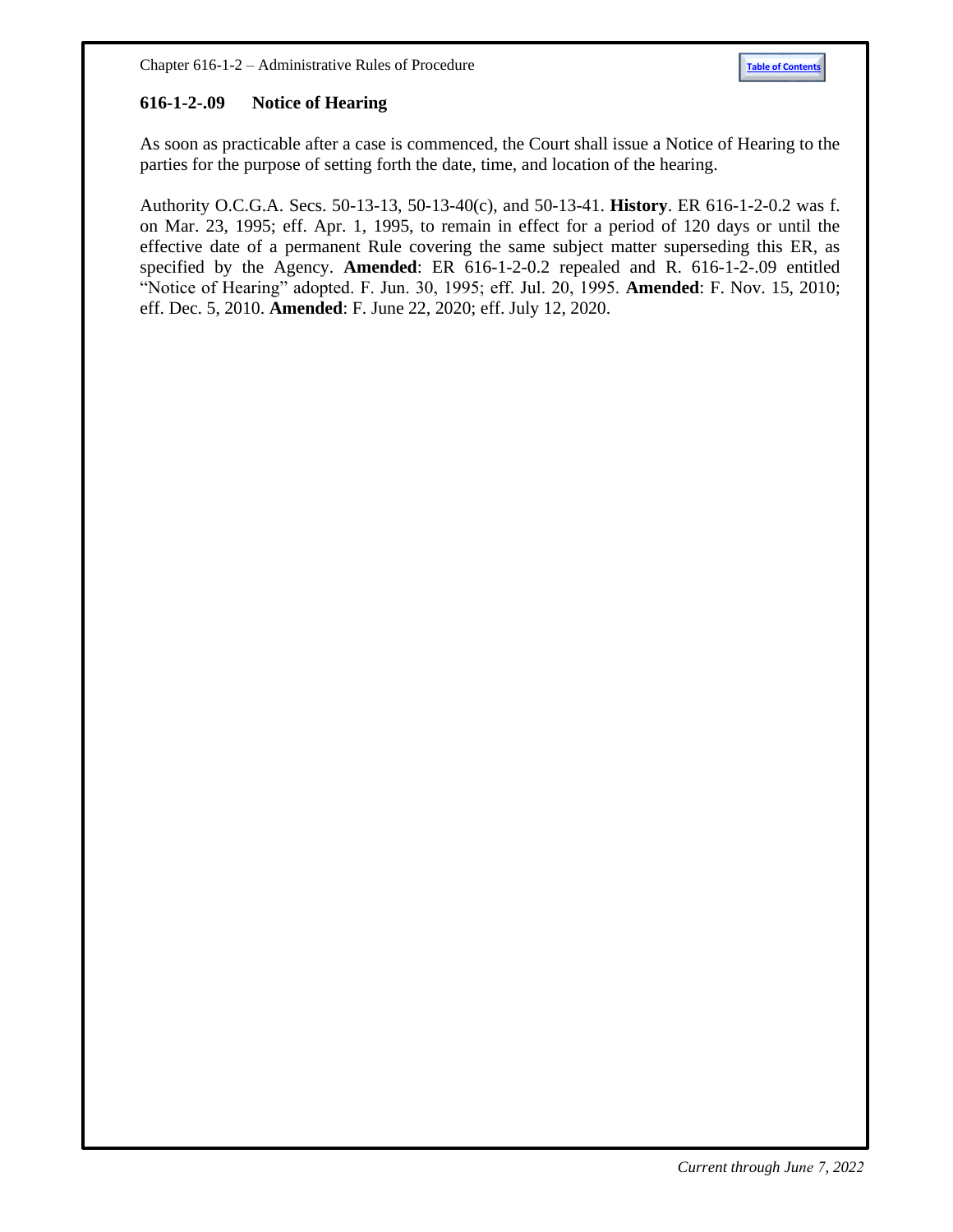## <span id="page-12-0"></span>**616-1-2-.10 Ex Parte Communications**

- (1) Once a case is before the Court, no person shall communicate with the assigned Judge relating to the merits of the case without the knowledge and consent of all other parties to the matter, provided that:
	- (a) the Judge may communicate with other Judges relating to the merits of cases at any time; or
	- (b) where circumstances require, ex parte communications are authorized for scheduling, administrative purposes, or emergencies that do not deal with substantive matters or issues on the merits, provided that
		- 1. the Judge reasonably believes that no party will gain procedural or tactical advantage as a result of the ex parte communication; and
		- 2. the Judge makes provision to promptly notify all other parties of the substance of the ex parte communication and allows an opportunity to respond.
- (2) Should a Judge receive a communication prohibited by this Rule, he or she shall notify all parties of the receipt of such communication and its content.

Authority O.C.G.A. Secs. 50-13-40(c) and 50-13-41. **History**. ER 616-1-2-0.2 was f. on Mar. 23, 1995; eff. Apr. 1, 1995, to remain in effect for a period of 120 days or until the effective date of a permanent Rule covering the same subject matter superseding this ER, as specified by the Agency. **Amended**. ER 616-1-2-0.2 repealed and R. 616-1-2-.10 entitled "Ex Parte Communications" adopted. F. Jun. 30, 1995; eff. Jul. 20, 1995. **Amended**: F. Nov. 15, 2010; eff. Dec. 5, 2010. **Amended**: F. June 22, 2020; eff. July 12, 2020.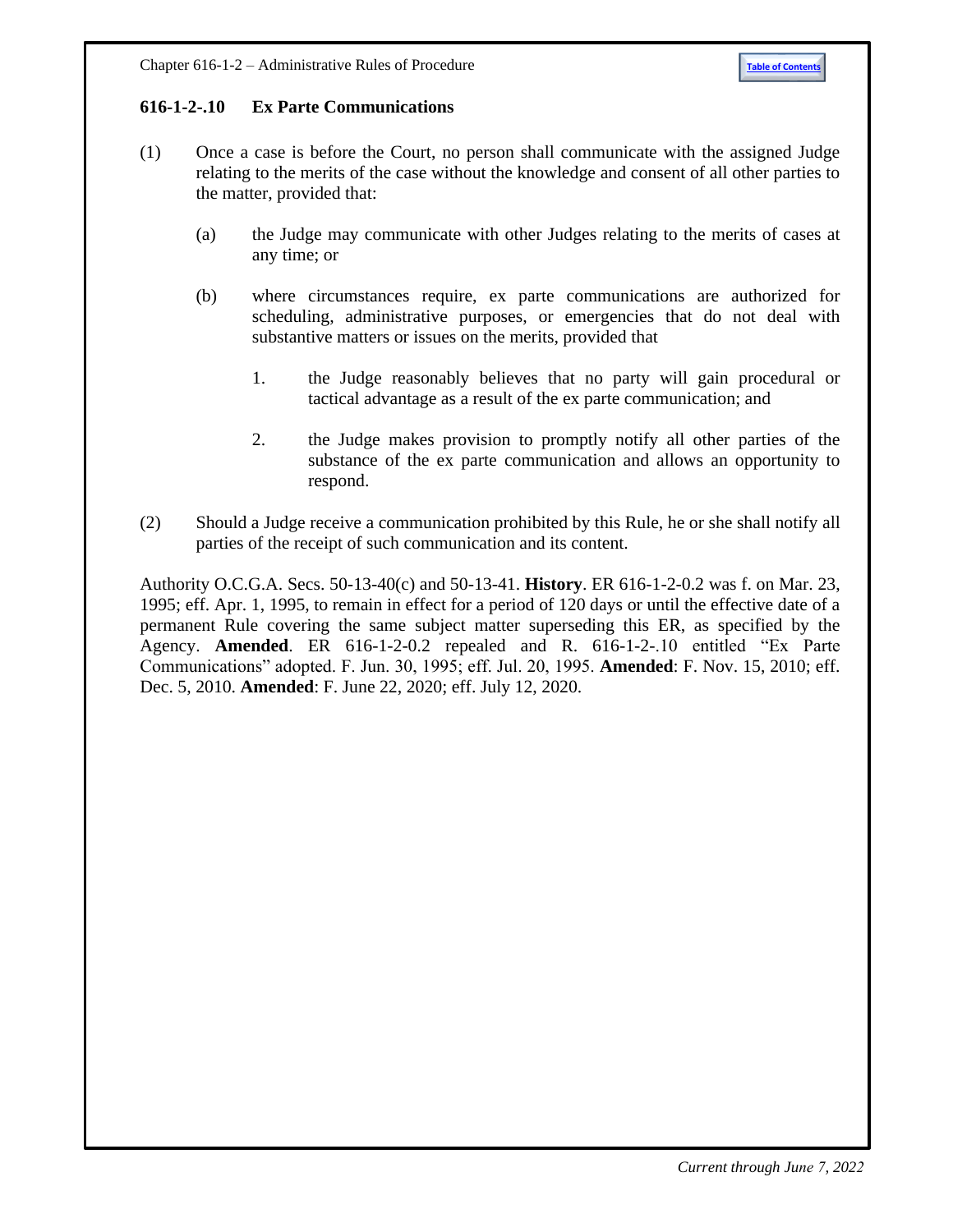## <span id="page-13-0"></span>**616-1-2-.11 Service**

- (1) A party filing a document or other submission with the Court shall simultaneously serve a copy of the document or submission on each party of record or, if the party of record is represented, on the party's attorney or other person authorized by law to represent the party.
- (2) Service shall be by first class mail, fax, email, personal delivery, or electronic service via the Court's electronic filing system.
	- (a) *First class mail*. Service by first class mail shall be complete upon mailing, with proper postage attached.

## (b) *Electronic service via the Court's electronic filing system.*

- (i) Electronic service via the Court's electronic filing system may be made available for certain classes of contested cases.
- (ii) Upon filing a document with the Court's electronic filing system, that document is deemed served on all persons who have opted to receive service through the electronic filing system for that contested case. All other persons must be served by alternative means.
- (iii) A person may opt to receive electronic service in a contested case by making this selection within the Court's electronic filing system. That election may be rescinded at any time.
- (iv) If electronic service is prevented or delayed because of a failure of the electronic filing system, the filer remains responsible for serving parties in a timely matter by another means outlined in this Rule.
- (3) Every filing shall be accompanied by an acknowledgment of service for each person served; by an acknowledgment of service from the persons' authorized agents for service; or by a certificate of service stating the date, place, and manner of service, as well as the name and mailing address, fax number, and/or email address of the persons served.
- (4) Service of a subpoena shall be made pursuant to Rule 19.
- (5) The Court shall maintain and, upon request, furnish to parties of record a list containing the name, address, email address, and telephone number of each party's attorney, or each party's duly authorized representative.
- (6) *Electronic Service by the Court.* Except where specified means of service are required by law, the Court may serve any party electronically, which includes but is not limited to service by email or by any electronic filing system utilized by the Court.

Authority O.C.G.A. Sec. 50-13-40(c) and 50-13-41. **History**. ER 616-1-2-0.2 was f. on Mar. 23, 1995; eff. Apr. 1, 1995, to remain in effect for a period of 120 days or until the effective date of a permanent Rule covering the same subject matter superseding this ER, as specified by the Agency. **Amended**: ER 616-1-2-0.2 repealed and R. 616-1-2-.11 entitled "Service" adopted. F. Jun. 30, 1995; eff. Jul. 20, 1995. **Amended**: F. Feb. 27, 1997; eff. Mar. 19, 1997. **Amended**: F. Nov. 15, 2010; eff. Dec. 5, 2010. **Amended**: F. June 22, 2020; eff. July 12, 2020. **Amended**: F. May 18, 2022; eff. June 7, 2022.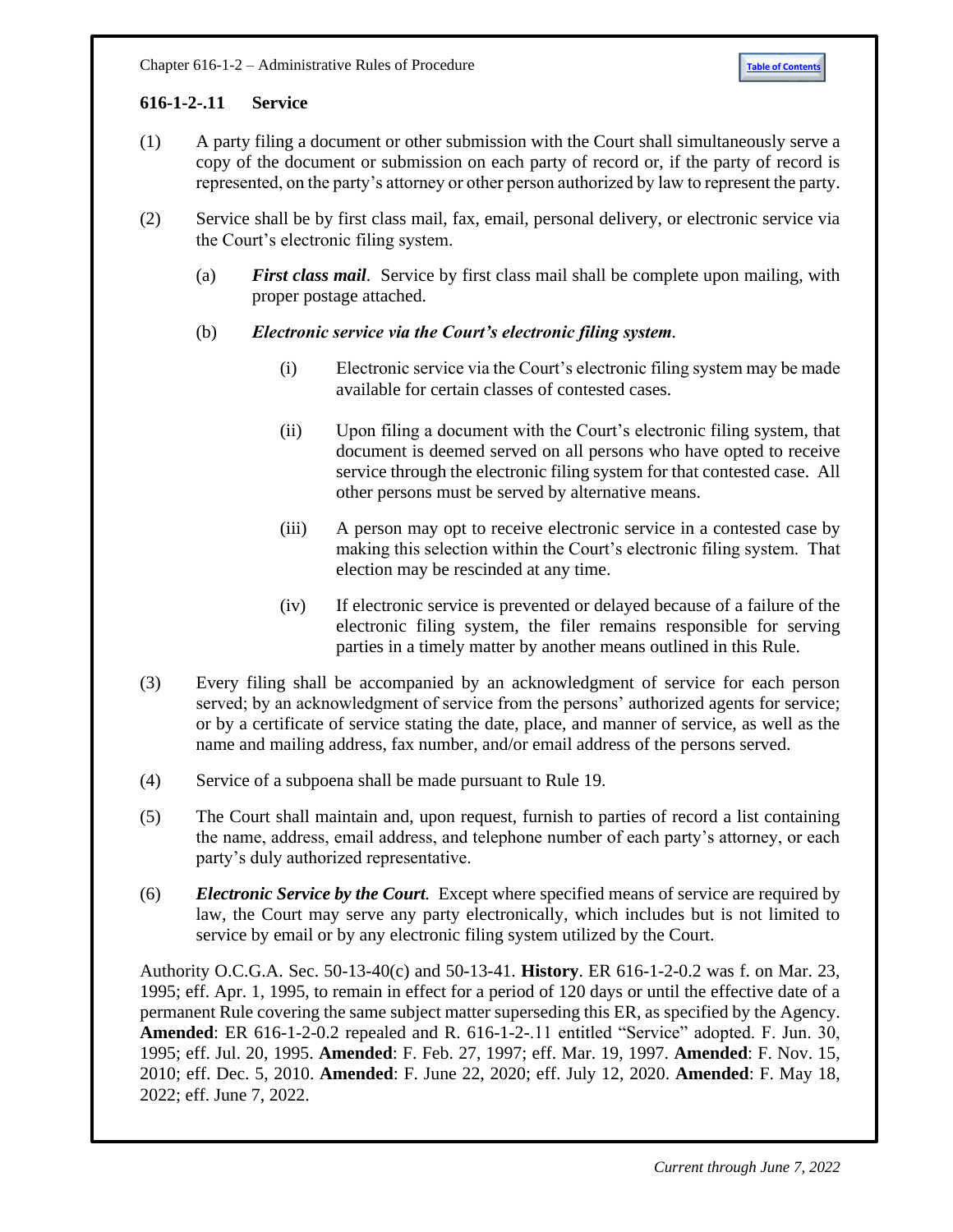#### <span id="page-14-0"></span>**616-1-2-.12 Consolidation; Severance**

- (1) *Consolidation.* In cases involving common issues of law or fact, the Court may order a joint hearing to expedite or simplify consideration of any or all of the issues in such cases.
- (2) *Severance.* If the Court determines that it would be more conducive to an expeditious, full, and fair hearing for any party or issue to be heard separately, the Court may sever the party or issue for a separate hearing.

Authority O.C.G.A. Secs. 50-13-13(a)(6) and 50-13-40(c)**. History**. ER 616-1-2-0.2 was f. on Mar. 23, 1995; eff. Apr. 1, 1995, to remain in effect for a period of 120 days or until the effective date of a permanent Rule covering the same subject matter superseding this ER, as specified by the Agency. **Amended**: ER 616-1-2-0.2 repealed and R. 616-1-2-.12 entitled "Consolidation and Severance" adopted. F. Jun. 30, 1995; eff. Jul. 20, 1995. **Amended**: F. Nov. 15, 2010; eff. Dec. 5, 2010. **Amended**: F. June 22, 2020; eff. July 12, 2020.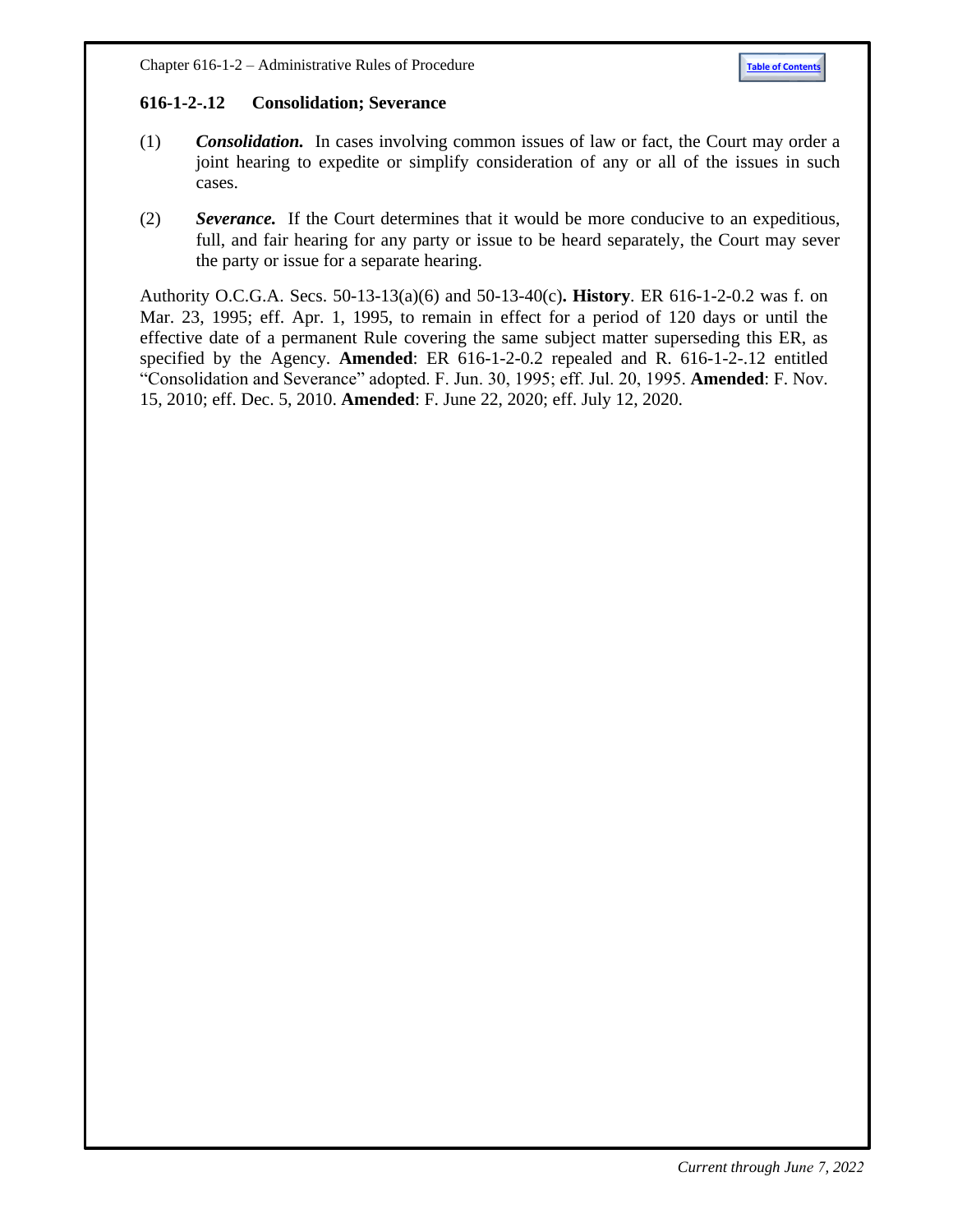#### <span id="page-15-0"></span>**616-1-2-.13 Substitution of Parties; Intervention; Joinder**

- (1) *Substitution.* The Court may, upon motion, permit the substitution of a party as justice requires.
- (2) *Intervention.*
	- (a) A person seeking to intervene shall file a motion in accordance with Rule 16 stating the specific grounds for intervention and attach a pleading setting forth the claim or defense for intervention. The granting or denial of the motion to intervene shall be governed by the APA.
	- (b) To avoid undue delay or prejudice to the original parties, the Court may limit the factual or legal issues that may be raised by an intervenor.
- (3) *Joinder.* The Court is not authorized to join a person to any proceeding without that person's express consent.

Authority O.C.G.A. Secs. 50-13-13(a)(6), 50-13-14, and 50-13-40(c)**. History**. ER 616-1-2-0.2 was f. Mar. 23, 1996, eff. Apr. 1, 1995, to remain in effect for a period of 120 days or until the effective date of a permanent Rule covering the same subject matter superseding this ER as specified the Agency. **Amended**: ER 616-1-2-0.2 repealed and R. 616-1-2-.13 entitled "Substitution of Parties; Intervention" adopted. F. Jun. 30, 1995; eff. Jul. 20, 1995. **Amended**: F. Nov. 15, 2010; eff. Dec. 5, 2010. **Amended**: F. June 22, 2020; eff. July 12, 2020.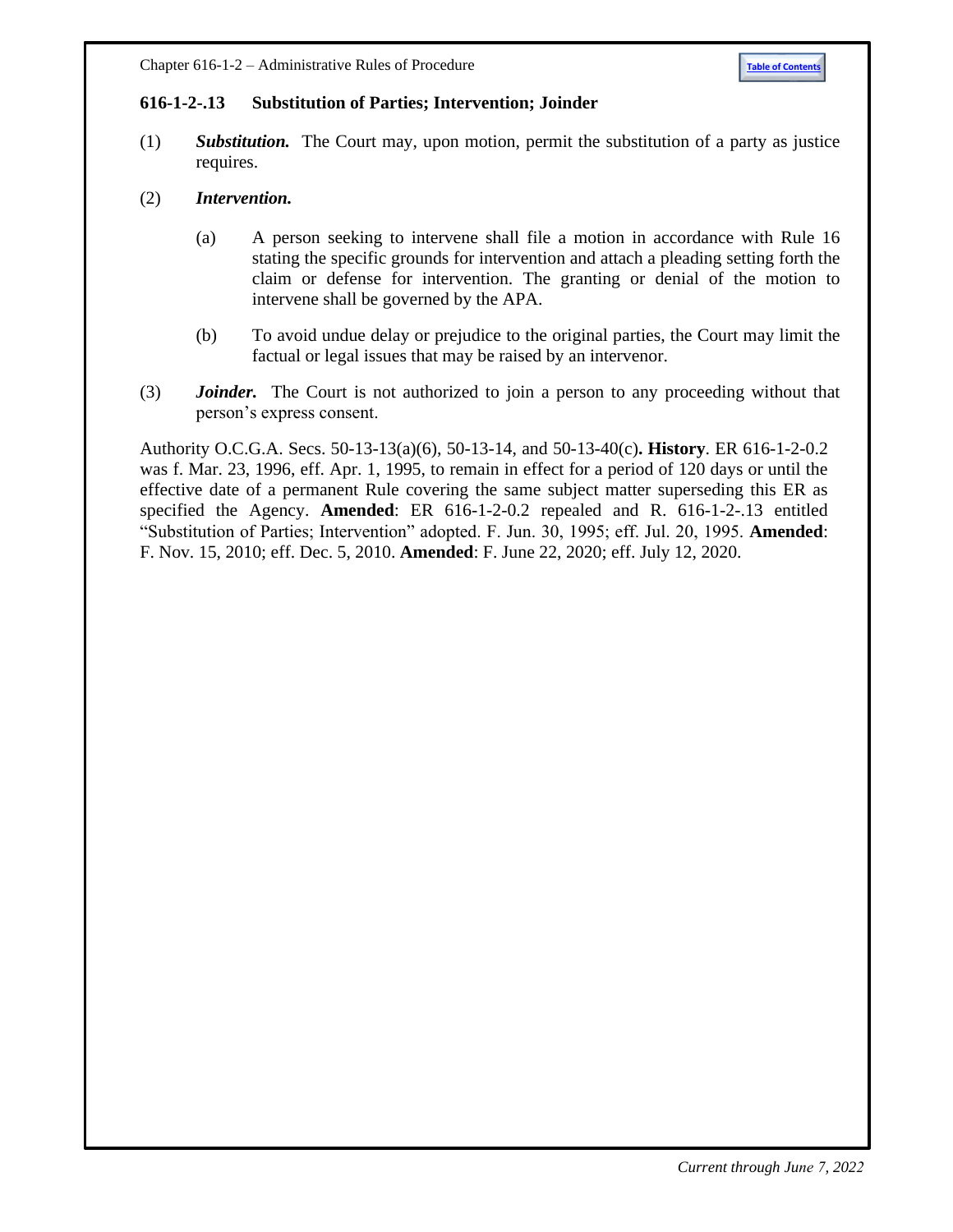## <span id="page-16-0"></span>**616-1-2-.14 Conferences; Prehearing Proposals; Exchanging Exhibits and Witness Lists**

- (1) *Conferences.* The Court, at its discretion, may order the parties to appear at a specified time and place for one or more conferences before or during a hearing.
	- (a) Conferences may be held to consider the following:
		- 1. a schedule for prehearing procedures, including the submission and disposition of all prehearing motions;
		- 2. simplification, clarification, amplification, or limitation of the issues;
		- 3. necessity or desirability of amendments to the pleadings;
		- 4. evidentiary matters, such as:
			- (i) identification of documents expected to be tendered by a party;
			- (ii) admissions and stipulations of facts and the genuineness and admissibility of documents, which will avoid unnecessary proof;
			- (iii) identification of persons expected to be called as witnesses by a party and the substance of the anticipated testimony;
			- (iv) identification of expert witnesses expected to be called by a party to testify and the substance of the facts and opinions to which the expert witness is expected to testify, and a summary of the grounds for each opinion; and
			- (v) objections to the introduction of any written testimony, documents, papers, exhibits, or other submissions proposed by any party;
		- 5. matters for which official notice is sought; and
		- 6. other matters that may expedite hearing procedures or that the Court otherwise deems appropriate.
	- (b) The Court may issue an order reciting the action taken at the conference and the agreements made by the parties as to any of the matters considered. The order, when entered, shall control the subsequent course of the action, unless later modified.
	- (c) At the Court's discretion, conferences may be conducted in whole or in part by telephone or other remote communication method.
- (2) *Prehearing Proposals.* The Court may require a party to submit written proposals regarding any of the matters listed in subsection (1)(a) of this Rule.

## (3) *Exchange of Exhibits and Witness Lists*.

(a) The Court, at its discretion, may order the parties to exchange exhibits and/or witness lists in advance of the hearing.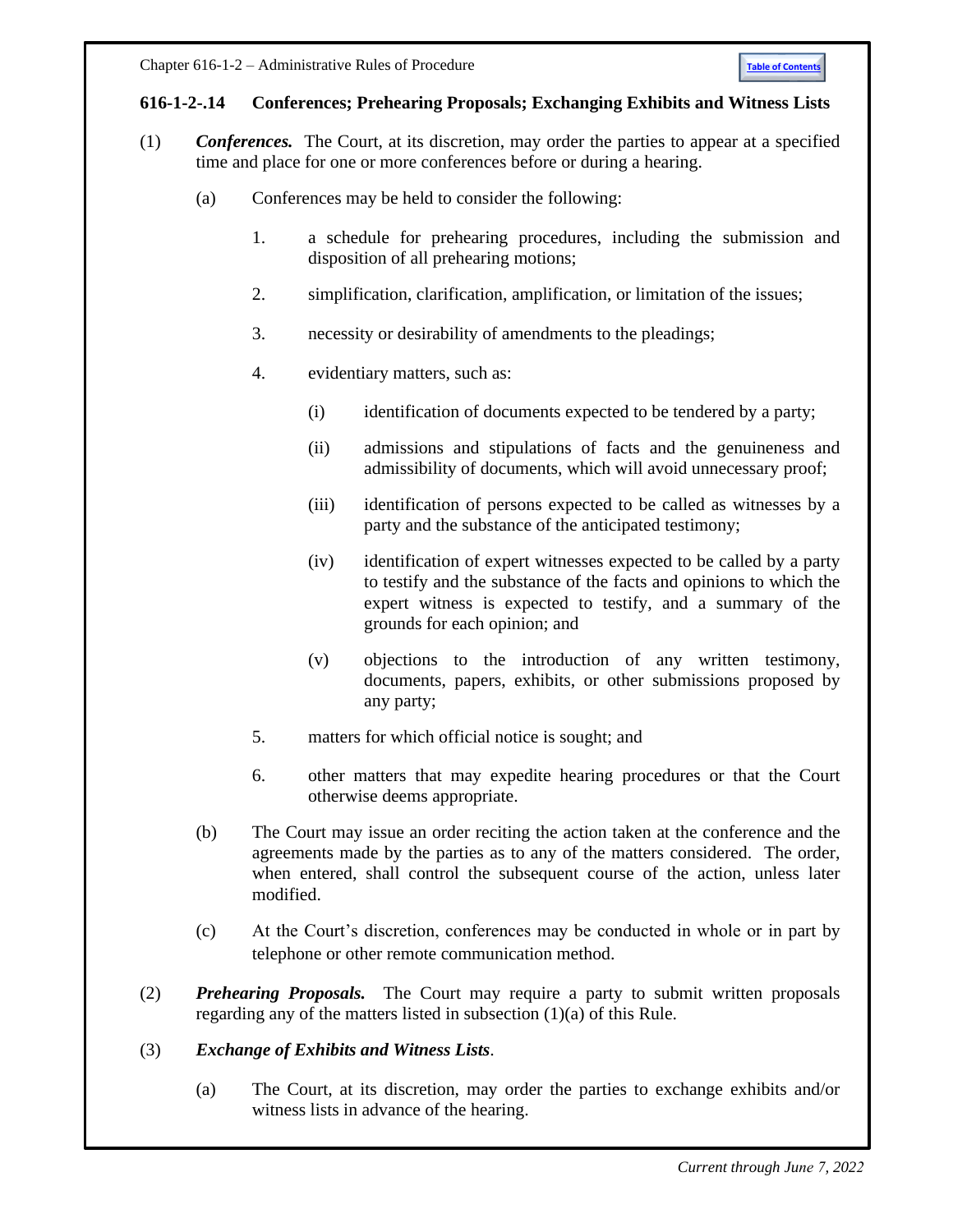Chapter 616-1-2 – Administrative Rules of Procedure **[Table of Contents](#page-0-1)**

(b) Nothing in this Rule is intended to create a right to discovery or to limit the provisions of Article 4 of Chapter 18 of Title 50 or Rule 38.

Authority O.C.G.A. Secs. 50-13-13(a)(6) and 50-13-40(c)**. History**. ER 616-1-2-0.2 was f. Mar. 23, 1995, eff. Apr. 1, 1995, to remain in effect for a period of 120 days or until the effective date of a permanent Rule covering the same subject matter superseding this ER as specified by the Agency. **Amended**: ER 616-1-2-0.2 repealed and R. 616-1-2-.14 entitled "Prehearing Conferences" adopted. F. Jun. 30, 1995; eff. Jul. 20, 1995. **Amended**: F. Nov. 15, 2010; eff. Dec. 5, 2010. **Amended**: Rule retitled "Conferences; Prehearing Proposals; Exchanging Exhibits and Witness Lists". F. June 22, 2020; eff. July 12, 2020.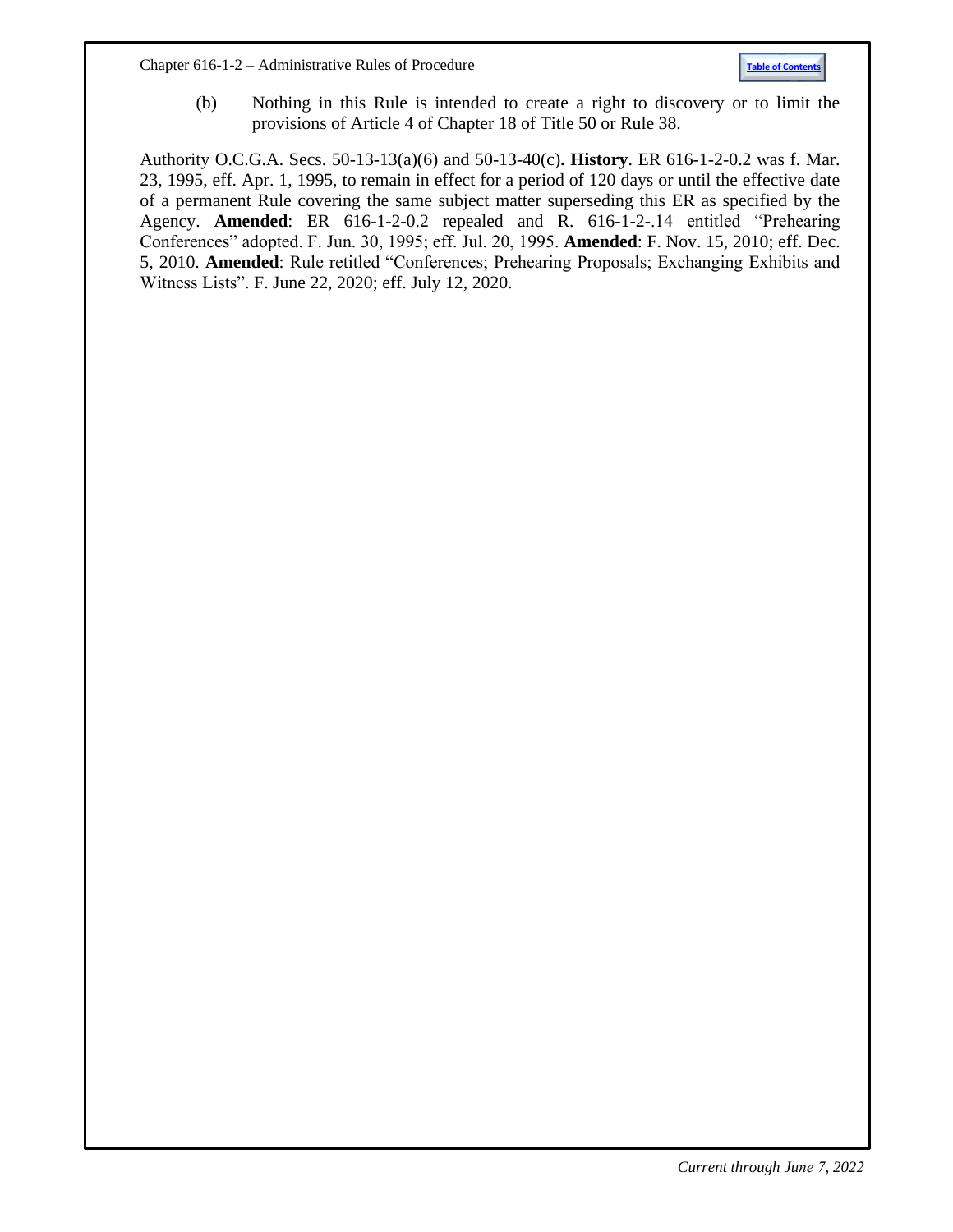## <span id="page-18-0"></span>**616-1-2-.15 Summary Determination**

- (1) *Motion.* A party may move, based on supporting affidavits or other probative evidence, for summary determination in its favor on any of the issues being adjudicated, on the basis that there is no genuine issue of material fact for determination and the moving party is entitled to prevail as a matter of law.
	- (a) There shall be included in the motion or attached thereto a separate, concise, and numbered statement of each of the material facts as to which the moving party contends there is no genuine issue for determination. Each numbered material fact must be supported by a citation to evidence proving such fact. The Court will not consider any fact that
		- 1. lacks citation to supporting evidence;
		- 2. is stated as an issue or legal conclusion; or
		- 3. is set out only in a brief and not in the moving party's statement of undisputed facts.
	- (b) A motion for summary determination must be filed and served on all parties no later than thirty (30) calendar days before the date set for hearing. For good cause shown, a motion may be filed at any time before the close of the hearing.
- (2) *Response.* A party may file and serve a response to a motion for summary determination or a counter-motion for summary determination within twenty (20) calendar days of service of the motion for summary determination.
	- (a) The response shall include a separate and concise statement of each of the material facts as to which the party opposing summary determination contends there exists a genuine issue for determination. These facts shall be individually numbered to correspond to the numbered statement of material facts provided by the moving party. Each fact must be supported by a citation to evidence. The Court will not consider any fact that
		- 1. lacks citation to supporting evidence;
		- 2. is stated as an issue or legal conclusion; or
		- 3. is set out only in a brief and not in the responding party's statement of material facts.
	- (b) The Court may deem each of the moving party's facts as admitted unless the responding party
		- 1. directly refutes the moving party's fact with a response supported by a citation to evidence, as required in subsection (2)(a) of this Rule;
		- 2. states a valid objection to the admissibility of the moving party's fact;
		- 3. asserts that the moving party's citation does not support the moving party's fact; or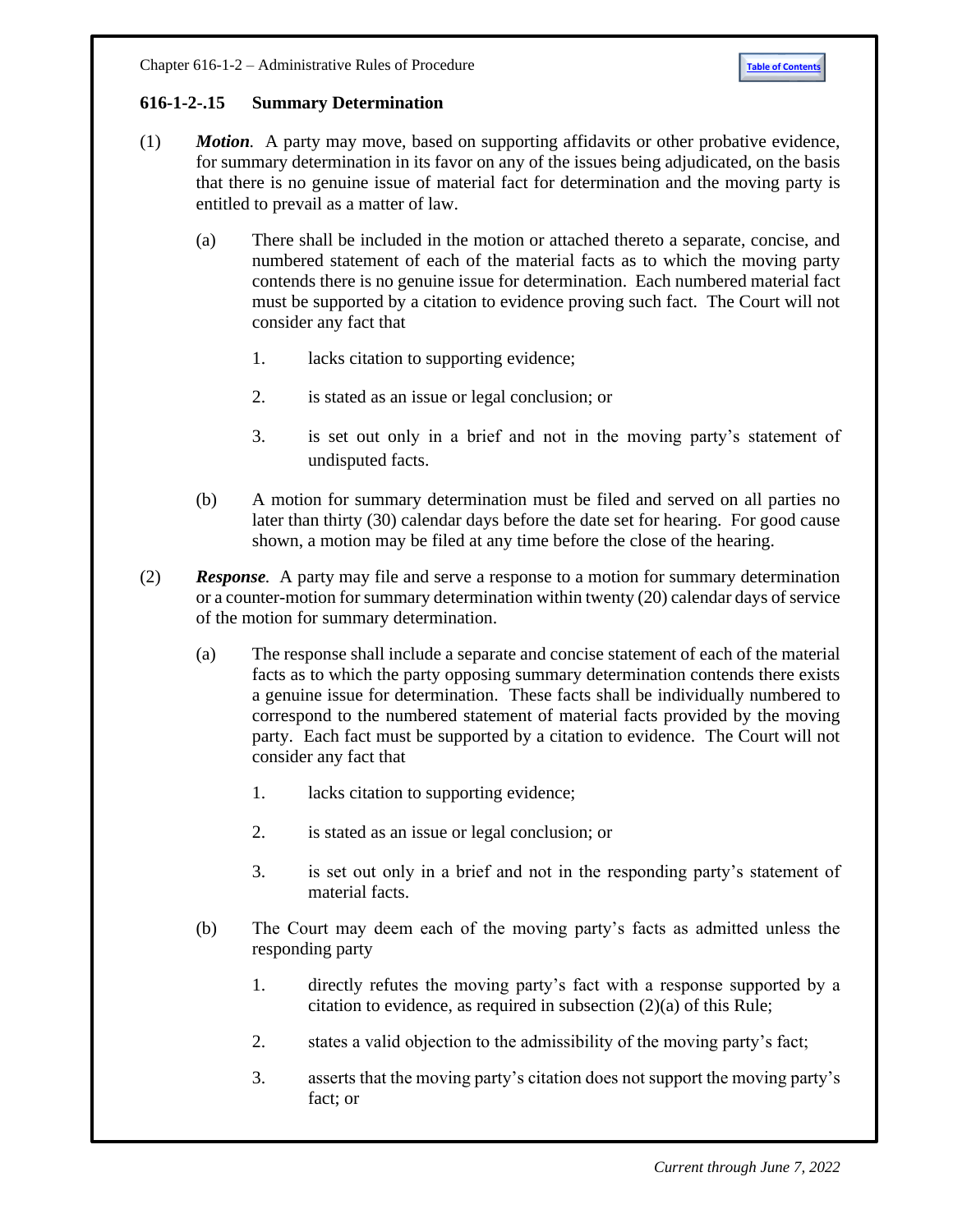Chapter 616-1-2 – Administrative Rules of Procedure **[Table of Contents](#page-0-1)** 



- 4. asserts that the moving party's fact is not material or otherwise has failed to comply with this Rule.
- (c) When a motion for summary determination is supported as provided in this Rule, a party opposing the motion may not rest upon mere allegations or denials, but must show, by affidavit or other probative evidence as required in subsection  $(2)(a)$  of this Rule, that there is a genuine issue of material fact for determination, or that the moving party is not entitled to prevail as a matter of law.
- (3) *Affidavits.* Affidavits shall be made upon personal knowledge, shall set forth facts that would be admissible in evidence, and shall show affirmatively that the affiant is competent to testify to the matters stated therein. Sworn or certified copies of all documents to which reference is made in an affidavit shall be attached thereto and served therewith. Where facts necessary for summary determination are a matter of expert opinion, such facts may be resolved on the basis of uncontroverted affidavits or testimony of expert opinion.
- (4) *Oral Argument and Written Submissions.* The Court may set the motion for oral argument and call for the submission of proposed findings of fact, conclusions of law, and briefs.
- (5) *Ruling.* The Court shall rule on a motion for summary determination in writing.
	- (a) If the period required to rule upon the motion for summary determination will extend beyond the date set for the hearing, the Court may continue the hearing.
	- (b) The Court, at its discretion, may determine that the matter, as a whole, or certain specified issues, are better resolved by an evidentiary hearing and inappropriate for summary determination.

Authority O.C.G.A. Sec. 50-13-13(a)(6) and 50-13-40(c)**. History**. Original Rule entitled "Hearings for the Professional Practices Commission" adopted as ER. 616-1-2-0.2-.15. F. Mar. 23, 1995; eff. Apr.1, 1995, as specified by the Agency. **Amended**: Permanent Rule entitled "Summary Determination" adopted. F. June 30, 1995; eff. July 20, 1995. **Amended**: F. Feb. 27, 1997; eff. Mar. 19, 1997. **Amended**: F. Dec. 12, 2003; eff. Jan. 1, 2004. **Amended**: F. Nov. 15, 2010; eff. Dec. 5, 2010. **Amended**: F. June 22, 2020; eff. July 12, 2020. **Amended**: F. May 18, 2022; eff. June 7, 2022.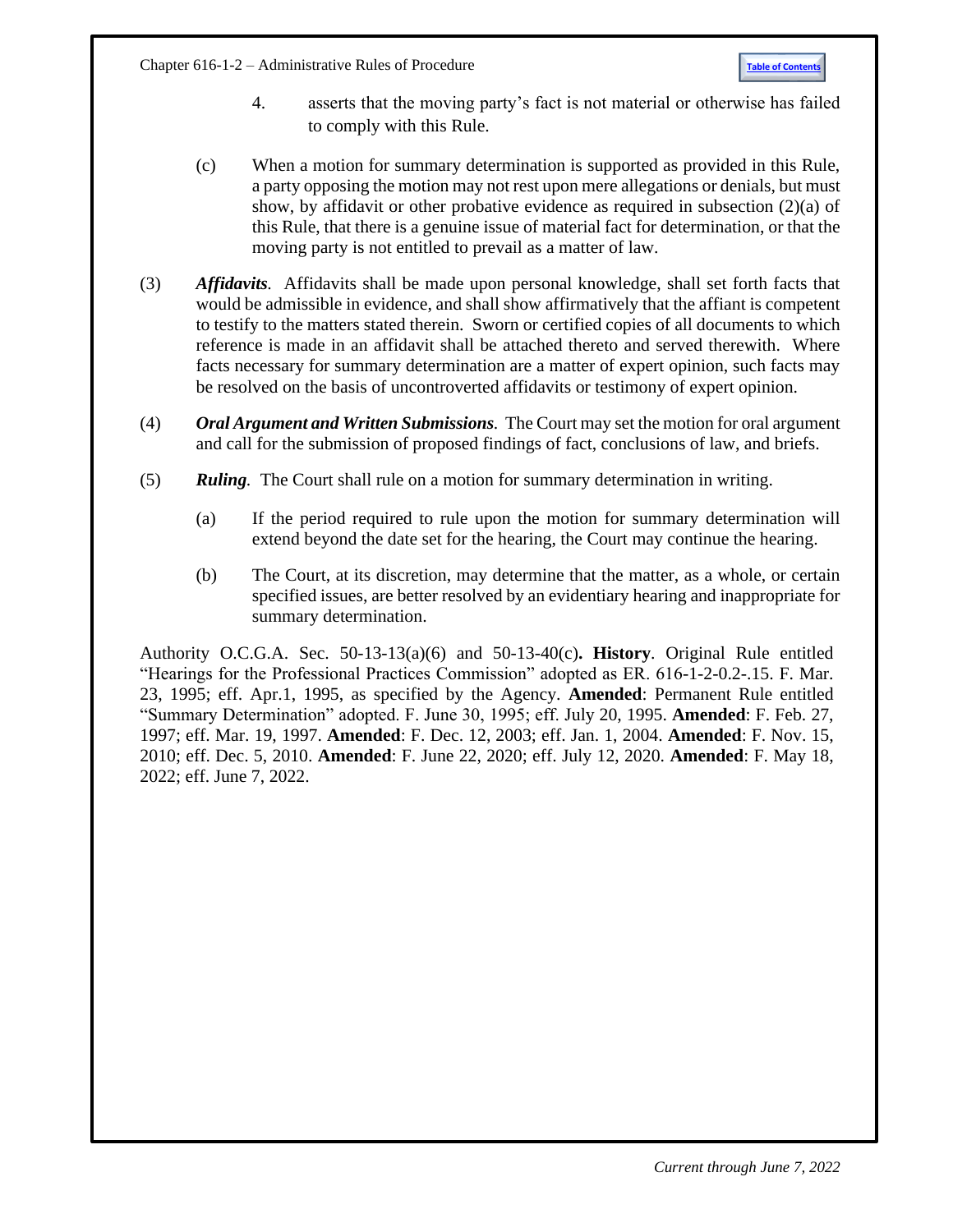# <span id="page-20-0"></span>**616-1-2-.16 Motions**

- (1) All requests made to the Court shall be made by motion.
	- (a) Unless made during the hearing, motions shall be in writing, shall state specifically the grounds therefor, and shall describe the action or order sought.
	- (b) A copy of all written motions shall be served in accordance with Rule 11.
	- (c) Unless otherwise provided, all motions shall be filed at least ten (10) calendar days prior to the date set for hearing unless the need or opportunity for the motion could not reasonably have been foreseen. Such motions shall be filed as soon as the need or opportunity for the motion becomes reasonably foreseeable.
- (2) Except as provided in subsection (1)(c) of Rule 41, a response to a motion may be filed within ten (10) calendar days after service of the written motion. The time for response may be shortened or extended by the Court for good cause prior to the expiration of the response period.
- (3) Either party may request an expedited ruling on a motion.
- (4) All motions, and responses thereto, shall include citations of supporting authorities and, if germane, supporting affidavits or citations to evidentiary materials of record.
- (5) The Court, at its discretion or at the request of a party, may hold a hearing on any motion.
	- (a) A request for a hearing on a motion must be made in writing and filed by the date the response to the motion is due.
	- (b) The Court shall give notice of a hearing on a motion at least five (5) business days prior to the date set for hearing.
	- (c) At the Court's discretion, a hearing on a motion may be conducted in whole or in part by telephone or other remote communication method.
- (6) The Court may order the submission of briefs or oral argument relative to any motion.
- (7) Multiple motions may be consolidated for hearing or prehearing conference.

Authority O.C.G.A. Secs. 50-13-13(a)(6) and 50-13-40(c). **History**. Original Rule entitled "Hearings for the Department of Public Safety" adopted as ER. 616-1-2-0.2-.16. F. Mar. 23, 1995; eff. Apr. 1, 1995, as specified by the Agency. **Amended**: Permanent Rule entitled "Motions" adopted. F. June 30, 1995; eff. July 20, 1995. **Amended**: F. Feb. 27, 1997; eff. Mar. 19, 1997. **Amended**: F. Nov. 15, 2010; eff. Dec. 5, 2010. **Amended**: F. June 22, 2020; eff. July 12, 2020.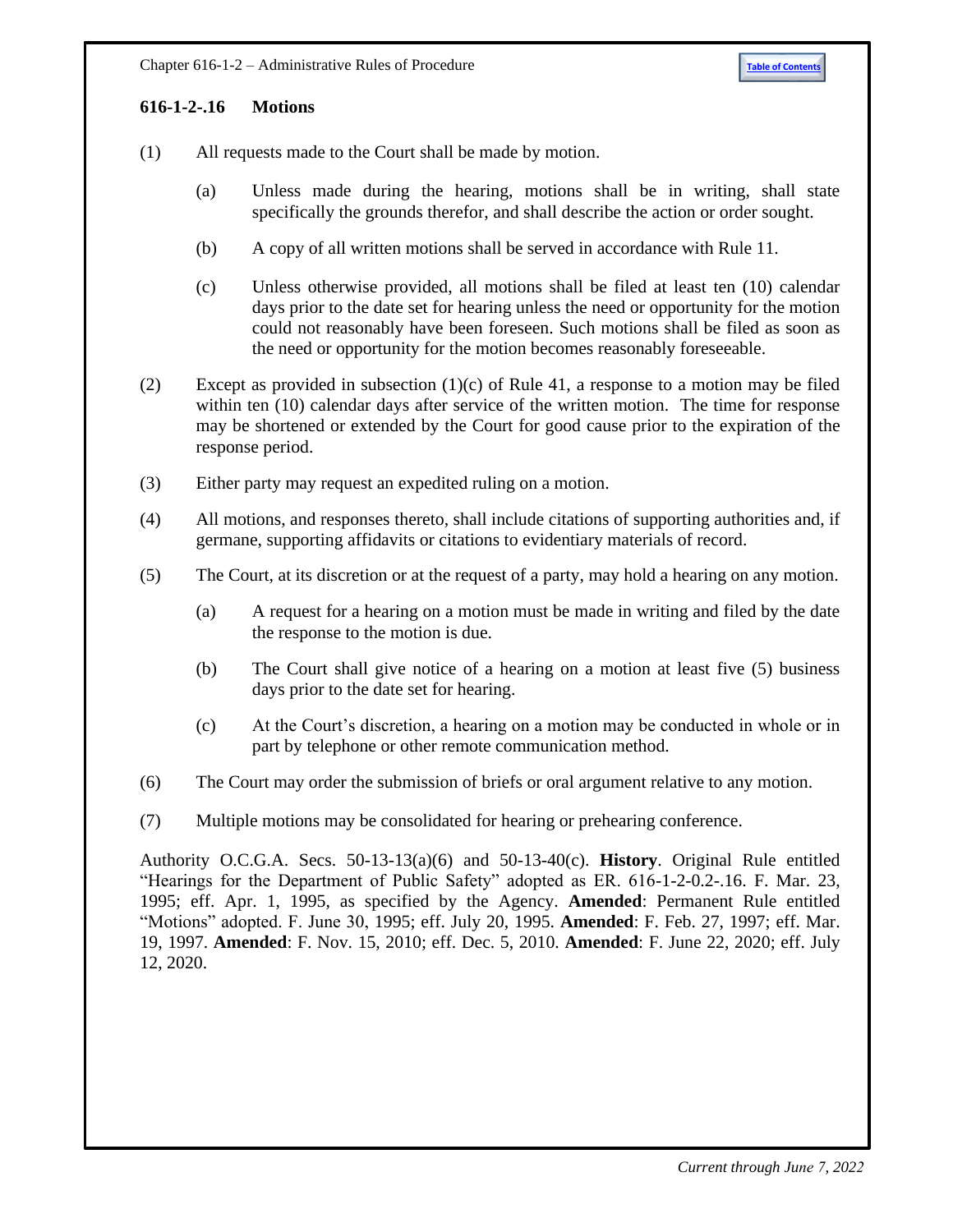

#### <span id="page-21-0"></span>**616-1-2-.17 Withdrawal of Hearing Request; Settlement**

- (1) *Withdrawal of Hearing Request.* A party requesting a hearing may withdraw the request for hearing at any time, in writing or otherwise, whereupon the Court shall enter an order of dismissal either with prejudice or without prejudice.
- (2) *Settlement.* The parties may agree to settle the matters in dispute at any time, whereupon the Court, upon receiving notification of such settlement, shall enter an order of dismissal with prejudice.

Authority O.C.G.A. Secs. 50-13-13(a)(4), (6) and 50-13-40(c)**. History**. Original Rule entitled "Hearings for the Real Estate Appraisers Board" adopted as ER. 616-1-2-0.2-.17. F. Mar. 23, 1995; eff. Apr. 1, 1995, as specified by the Agency. **Amended**: Permanent Rule entitled "Withdrawal of Request for Hearing or Settlement" adopted. F. June 30, 1995; eff. July 20, 1995. **Amended**: Rule retitled "Withdrawal of Request for Hearing; Settlement". F. Dec. 12, 2003; eff. Jan. 1, 2004. **Amended**: F. Nov. 15, 2010; eff. Dec. 5, 2010. **Amended**: F. June 22, 2020; eff. July 12, 2020.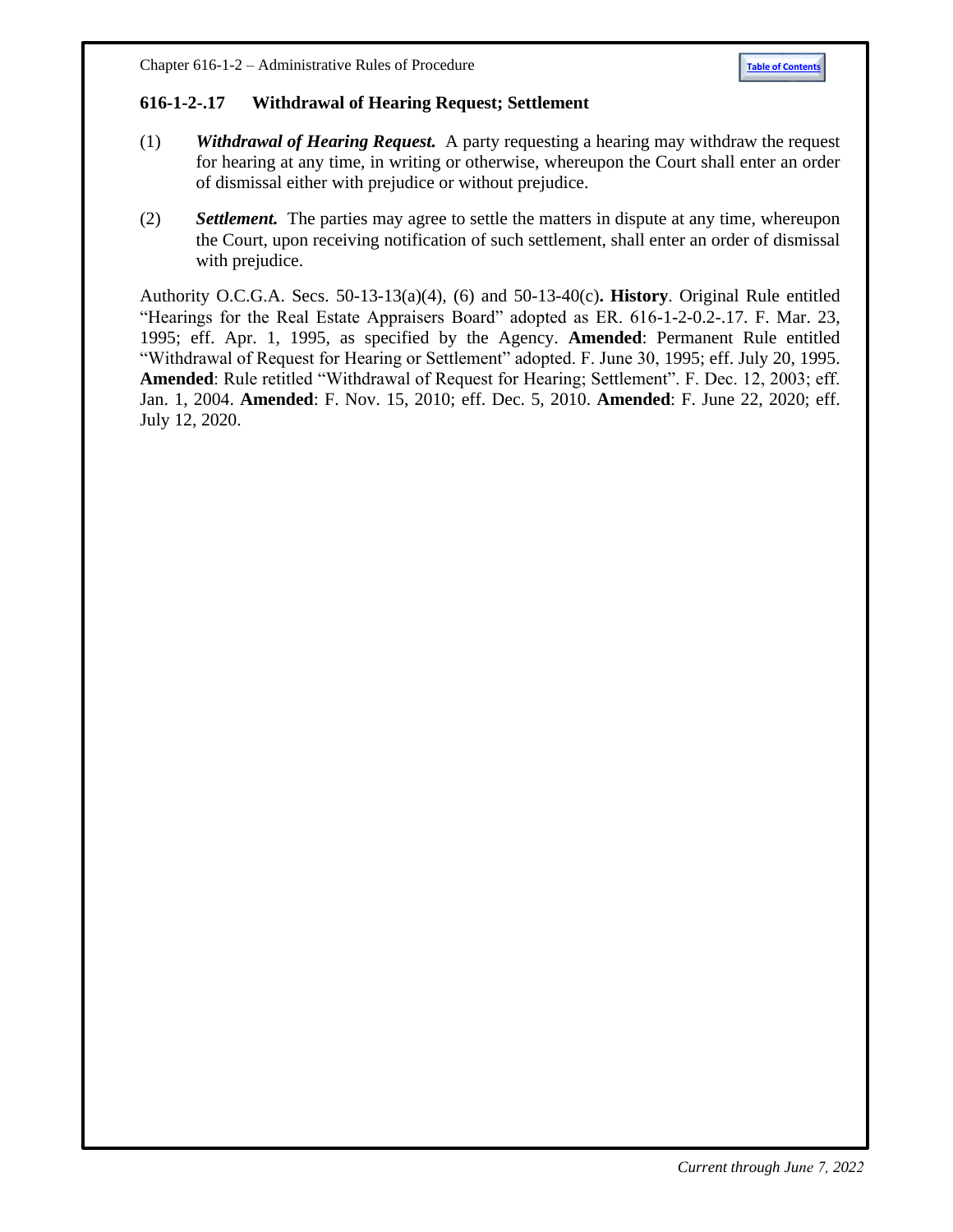## <span id="page-22-0"></span>**616-1-2-.18 Rules of Evidence; Official Notice; Weight of Evidence**

## (1) *Rules of Evidence.*

- (a) The Court shall apply the rules of evidence as applied in the trial of civil nonjury cases in the superior courts and may, when necessary to ascertain facts not reasonably susceptible of proof under such rules, consider evidence not otherwise admissible thereunder if it is of a type commonly relied upon by reasonably prudent persons in the conduct of their affairs or if it consists of reports of medical, psychiatric, or psychological evaluations routinely submitted to, and relied upon by an agency in the normal course of its business. However, a party's failure to call an available witness to testify does not render such witness' testimony "not reasonably susceptible of proof."
- (b) Where practicable, a copy of each exhibit identified or tendered at the hearing shall be furnished to the Court and the other parties when first presented at the hearing unless otherwise directed by the Court.
- (c) The Court shall give effect to statutory presumptions and the rules of privilege recognized by law.
- (d) If scientific, technical, or other specialized knowledge may assist the Court to understand the evidence or to determine a fact in issue, a witness qualified as an expert by knowledge, skill, experience, training, or education may testify thereto in the form of an opinion or otherwise. The facts or data in the particular case upon which an expert bases an opinion or inference may be those perceived by or made known to the expert at or before the hearing. If of a type reasonably relied upon by experts in the particular field in forming opinions or inferences upon the subject, the facts or data need not be admissible in evidence. The expert may testify in terms of opinion or inference and give the reasons therefor without prior disclosure of the underlying facts or data, unless the Court requires otherwise. In any event, the expert may be required to disclose the underlying facts or data on cross-examination.
- (e) Whenever any oral testimony sought to be admitted is excluded by the Court, the proponent of the testimony may make an offer of proof by means of a brief statement on the record describing the excluded testimony. Whenever any documentary or physical evidence or written testimony sought to be admitted is excluded, it shall remain a part of the record as an offer of proof.
- (f) All objections shall include a statement of the legal basis for the objection and shall be made promptly or deemed waived. Parties shall be presumed to have taken exception to an adverse ruling. No objection shall be deemed waived by further participation in the hearing.
- (2) *Official Notice.* The Court may, at its discretion, take official notice of judicially recognizable facts. All parties shall be notified either prior to or during the hearing of the facts noticed, and any party shall, on a timely request, be afforded an opportunity to contest the matters of which official notice is taken.
	- (a) Any documents officially noticed shall be admitted into the record of the hearing.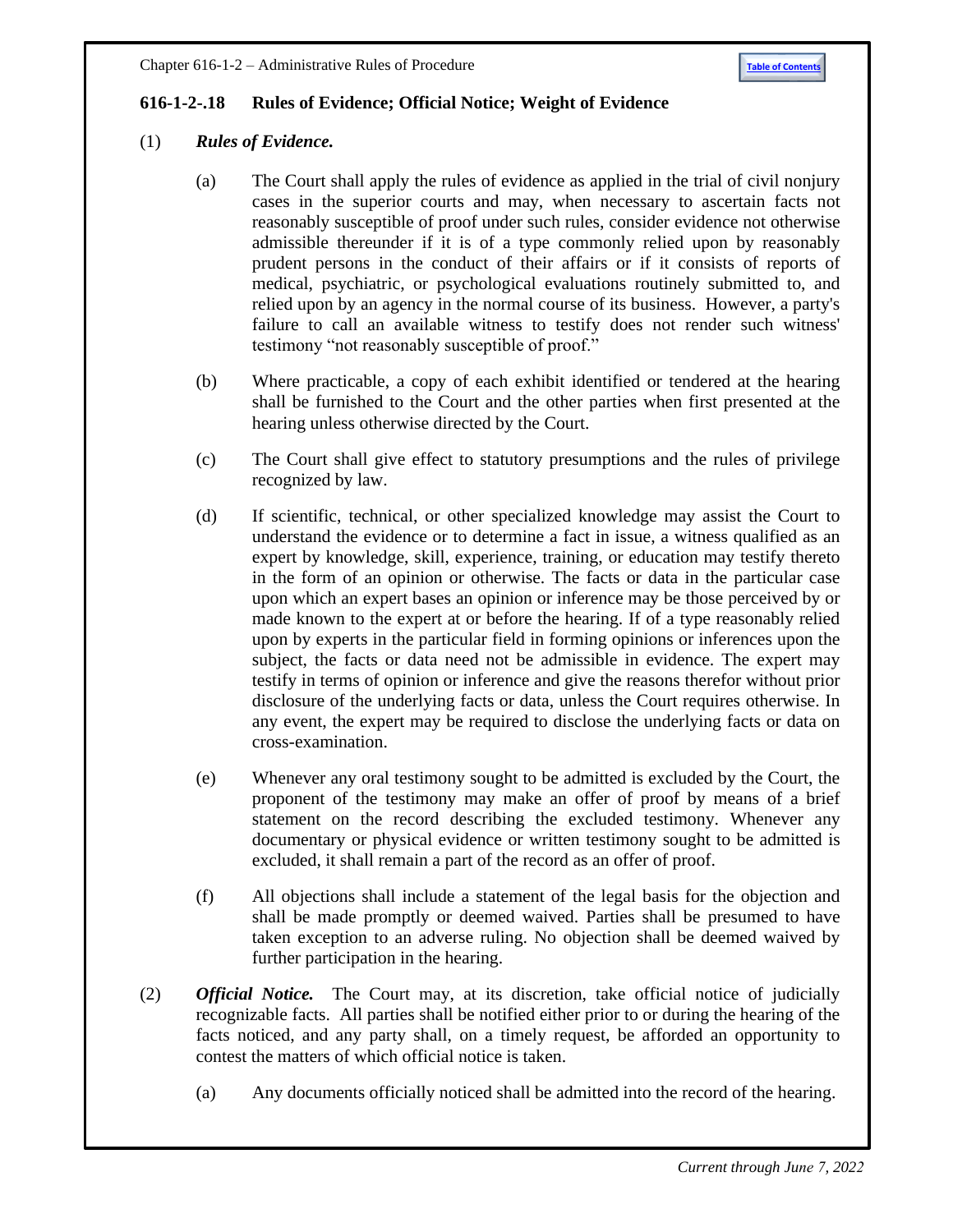- (b) The Court may take official notice of the contents of policy and procedure manuals promulgated by agencies for which the Court conducts hearings.
	- 1. Unless such manuals have been adopted in accordance with the rulemaking procedures set out in O.C.G.A. § 50-13-4, the Court shall cause the notice of hearing to identify such manuals by name and by publishing agency, to indicate that official notice will be taken of such manuals subject to the opportunity to contest such materials; and to notify all parties where copies of the manuals may be inspected. Any party may introduce into evidence copies of particular portions of any manual officially noticed under this provision without further authentication.
	- 2. In addition, the Court or any party may incorporate material from any manual noticed pursuant to subsection (b) of this Rule in a brief, motion, pleading, order, or decision by quotation or paraphrase thereof, by reference, or otherwise.
- (c) The Court may take official notice of the contents of policy and procedure manuals promulgated by federal agencies, which directly relate to the cases adjudicated by this Court; provided, that all parties are notified either prior to or during the hearing of the federal policies and procedures noticed, and any party shall, on timely request, be afforded an opportunity to contest the policies or procedures of which official notice is taken.
- (d) The Court may take official notice of any fact alleged, presented, or found in any other hearing before any Judge of the Court, or of the status and disposition of any such hearing; provided, that any party shall, on timely request, be afforded an opportunity to contest the matters of which official notice is taken.
- (3) *Weight of Evidence.* The weight to be given to any evidence shall be determined by the Court based upon its reliability and probative value.

Authority O.C.G.A. Secs. 50-13-15 and 50-13-40(c). **History**. Original Rule entitled "Hearings for the Real Estate Commission" adopted as ER. 616-1-2-0.2-.18. F. Mar. 23, 1995; eff. Apr. 1, 1995, as specified by the Agency. **Amended**: Permanent Rule entitled "Evidence; Official Notice" adopted. F. June 30, 1995; eff. July 20, 1995. **Amended**: F. Dec. 12, 2003; eff. Jan. 1, 2004. **Amended**: F. Nov. 15, 2010; eff. Dec. 5, 2010. **Amended**: Rule retitled "Rules of Evidence; Official Notice; Weight of Evidence". F. June 22, 2020; eff. July 12, 2020.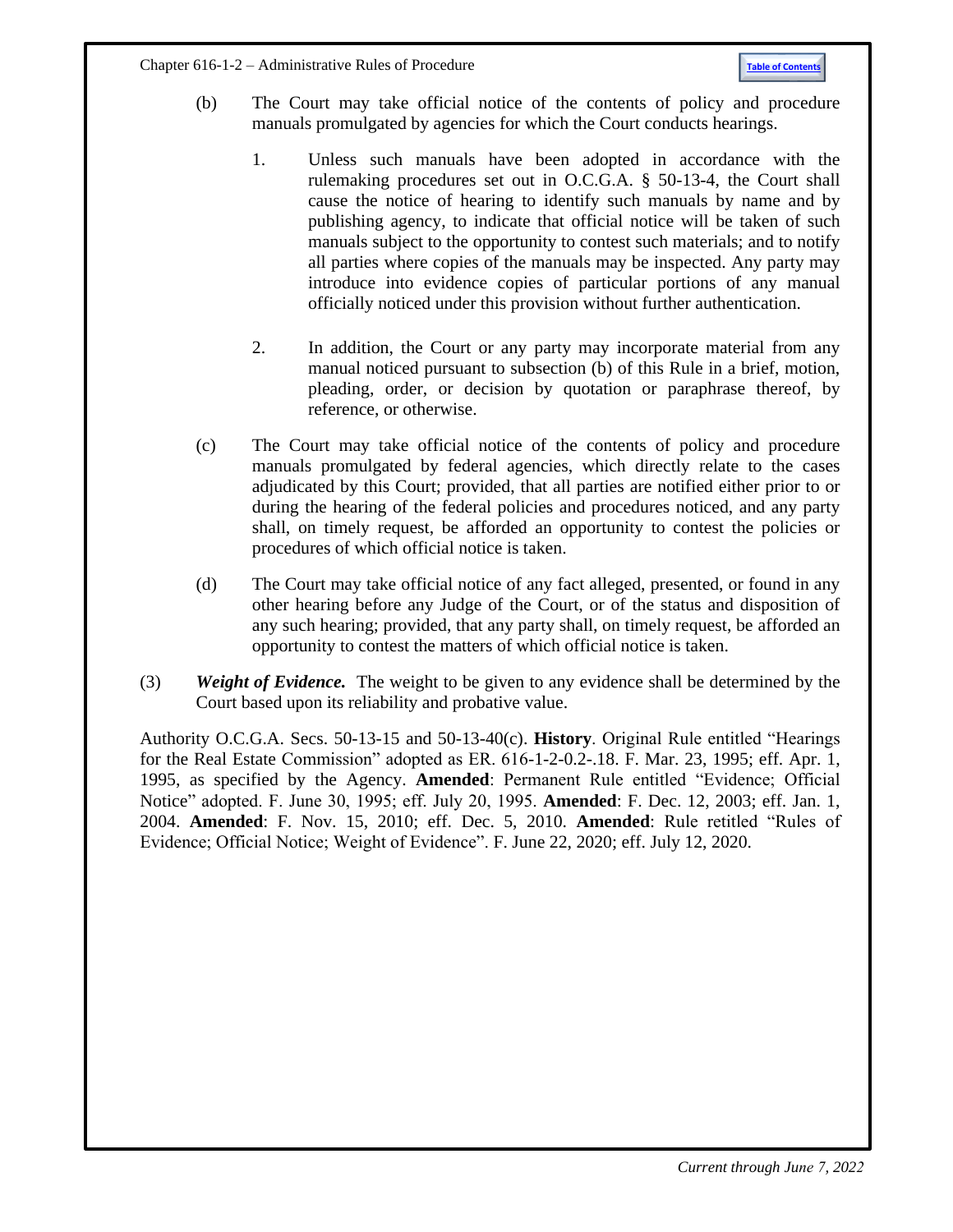#### <span id="page-24-0"></span>**616-1-2-.19 Subpoenas; Notices to Produce**

- (1) *Subpoenas.* Subpoenas may be issued which require the attendance and testimony of witnesses and the production of objects or documents at depositions or hearings provided for by these Rules.
	- (a) The party on whose behalf the subpoenas are issued shall be responsible for completing and serving the subpoenas sufficiently in advance of the hearing to secure the attendance of a witness, the deposed testimony of the witness, or the production of objects or documents at the time of the hearing.
	- (b) Subpoena forms may be obtained from the Court's website. Every subpoena must:
		- 1. be in writing and state the title of the action;
		- 2. be filed with the Court at least five (5) calendar days prior to the hearing or deposition at which a witness or document is sought;
		- 3. be served on all parties; and
		- 4. identify the witnesses whose testimony is sought or the documents or objects sought to be produced.
	- (c) Service of subpoenas shall be completed as follows:
		- 1. A subpoena may be served at any place within Georgia and by any sheriff, sheriff's deputy, or any other person not younger than eighteen (18) years of age. Proof of service may be shown by certificate endorsed on a copy of the subpoena.
		- 2. Subpoenas may also be served by registered or certified mail, and the return receipt shall constitute prima facie proof of service.
		- 3. Service of a subpoena directed to a party may be made by serving the party's counsel of record.
	- (d) Fees and mileage shall be paid to the recipient of a subpoena in accordance with O.C.G.A. § 24-13-25.
	- (e) Once issued, a subpoena may be quashed by the Court if it appears that
		- 1. the subpoena is unreasonable or oppressive;
		- 2. the testimony, documents, or objects sought are irrelevant, immaterial, or cumulative;
		- 3. the subpoena is unnecessary to a party's preparation and presentation of its position at the hearing; or
		- 4. basic fairness dictates that the subpoena should not be enforced.
	- (f) The Court may require the party issuing the subpoena to advance the reasonable cost of producing the documents or objects.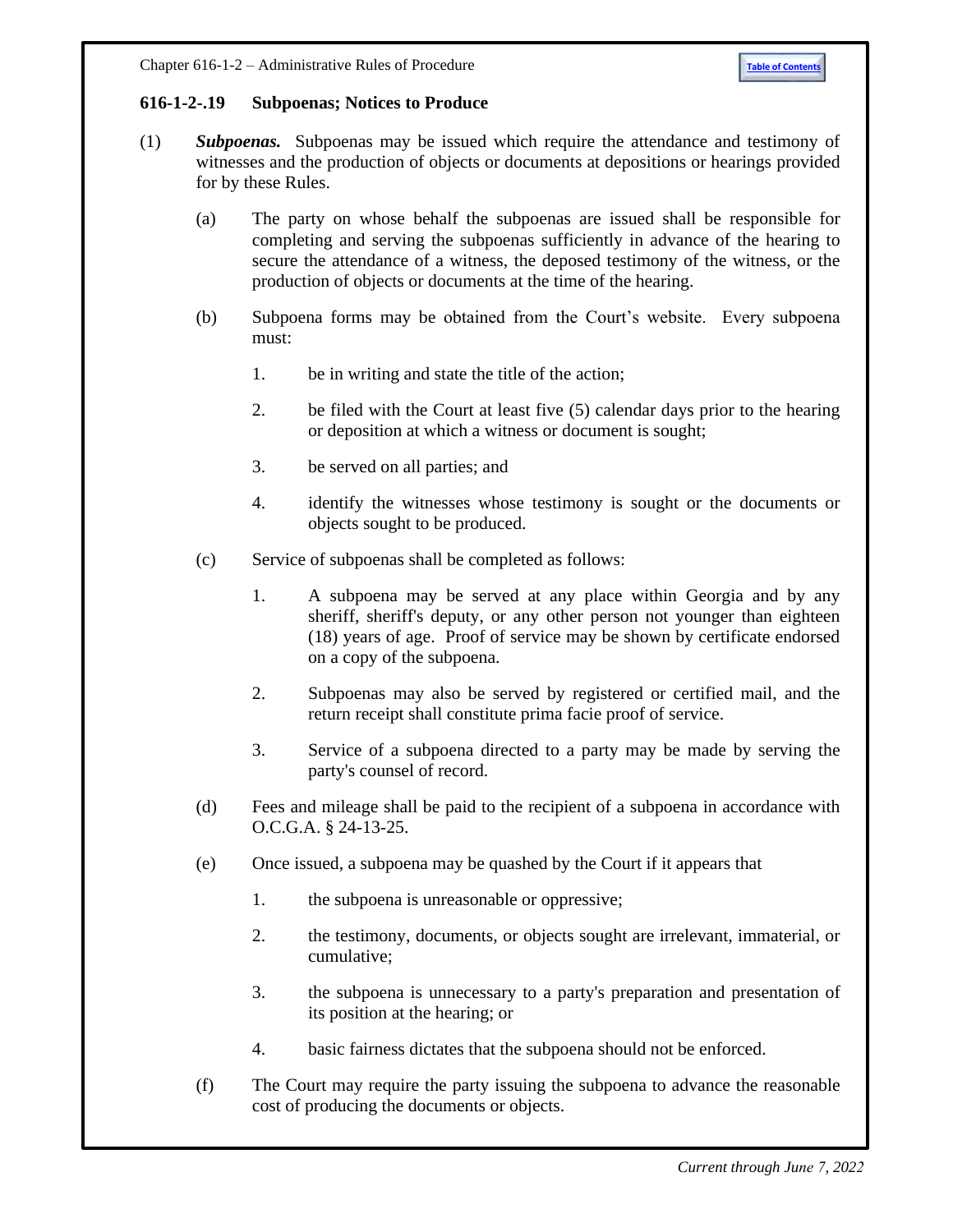Chapter 616-1-2 – Administrative Rules of Procedure **[Table of Contents](#page-0-1)** 

- (g) The Court shall have the power to enforce subpoenas through the imposition of civil penalties, pursuant to Rule 44.
- (h) Once issued and served, unless otherwise conditioned or quashed, a subpoena shall remain in effect until the close of the hearing or until the witness is excused, whichever comes first.
- (2) *Notices to Produce.* A party may serve a notice to produce in order to compel production of documents or objects in the possession, custody, or control of another party, in lieu of serving a subpoena under this Rule.
	- (a) A notice to produce shall be:
		- 1. in writing;
		- 2. signed by the party seeking production of documents or objects, or by the party's attorney or representative if the party is represented;
		- 3. directed to the opposing party or the opposing party's attorney;
		- 4. served on all parties; and
		- 5. filed with the Court.
	- (b) Service may be perfected in accordance with paragraph (1)(c) of this Rule, but no fees or mileage shall be allowed therefor.
- (c) Paragraph (1)(e) of this Rule shall apply to notices to produce.

Authority O.C.G.A. Secs. 50-13-13(a)(7), (b); 50-13-40(c); and 50-13-41(a)(2)-(3). **History**. Original Rule entitled "Hearings for the Department of Revenue" adopted as ER. 616-1-2-0.2- .19. F. Mar. 23, 1995; eff. Apr. 1, 1995, as specified by the Agency. **Amended**: Permanent Rule entitled "Subpoenas" adopted. F. June 30, 1995; eff. July 20, 1995. **Amended**: Rule retitled "Subpoenas and Notices to Produce". F. Feb. 27, 1997; eff. Mar. 19, 1997. **Amended**: F. Nov. 15, 2010; eff. Dec. 5, 2010. **Amended**: F. Feb. 8, 2019; eff. Feb. 28, 2019. **Amended**: F. June 22, 2020; eff. July 12, 2020.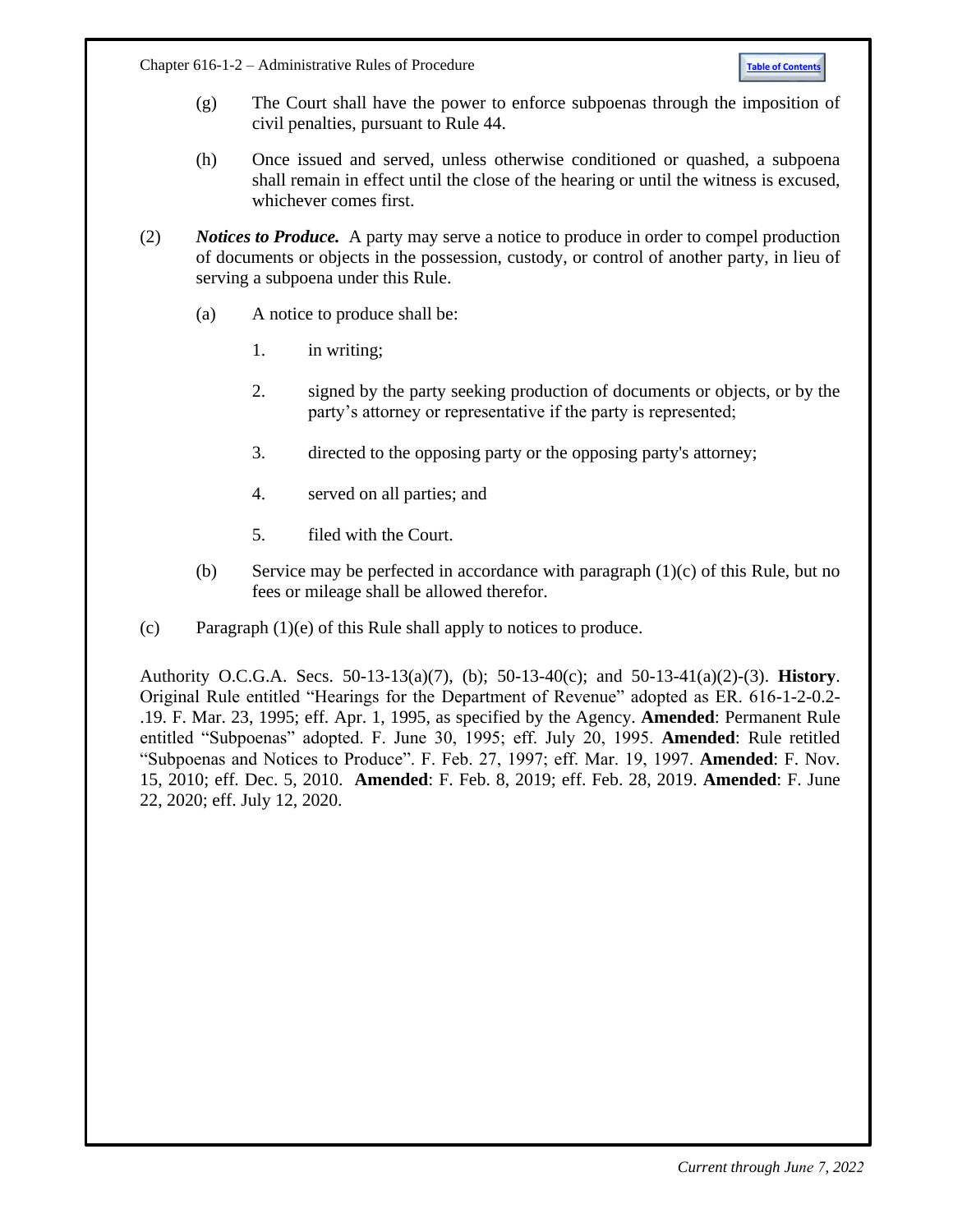## <span id="page-26-0"></span>**616-1-2-.20 Depositions; Written Direct Testimony**

- (1) At any time during the course of a proceeding, the Court may order the testimony of a witness to be taken by deposition or in response to written questions.
	- (a) Subject to appropriate rulings on objections, a deposition or written direct testimony shall be received in evidence as if the testimony had been given by the witness before the Court. Whenever used in this Rule, the word "witness" shall be construed to include parties.
- (2) *Depositions.*
	- (a) The Court may specify whether the scope of examination by deposition should be limited.
	- (b) Procedures for oral depositions to secure testimony shall be as follows:
		- 1. Examination and cross-examination of a deponent shall proceed under the same rules of evidence as are applicable to hearings under this Chapter.
		- 2. Each deponent shall be duly sworn by an officer authorized to administer oaths by the laws of the United States or the place where the examination is held, and the deponent's testimony shall be recorded and transcribed.
		- 3. Objections.
			- (i) Any objections made at the time of the deposition to the qualifications of the officer taking the deposition, to the manner in which the deposition was taken, to the evidence presented, to the conduct of any party, or to the proceedings shall be recorded and included in the transcript. Evidence to which there is an objection shall be taken subject to the objection.
			- (ii) Any error or irregularity in the notice of taking testimony by deposition shall be deemed waived unless written objection thereto is filed with the Court and served upon all parties prior to the deposition in accordance with Rule 11.
			- (iii) Any objection relating to the qualifications of the officer before whom the deposition is to be taken shall be deemed waived unless made before the deposition begins or as soon thereafter as the alleged lack of qualification becomes known or should have been discovered in the exercise of reasonable diligence.
			- (iv) Any objection to the competency of a witness or to the competency, relevancy, or materiality of testimony is not waived by failure to make an objection before or during the deposition unless the ground of the objection is one which might have been removed if presented at the time.
			- (v) Any error or irregularity occurring during the deposition in the administration of the oath or affirmation, the manner in which the deposition was taken, the form of questions or the answers thereto, the conduct of any party, or any error of a kind which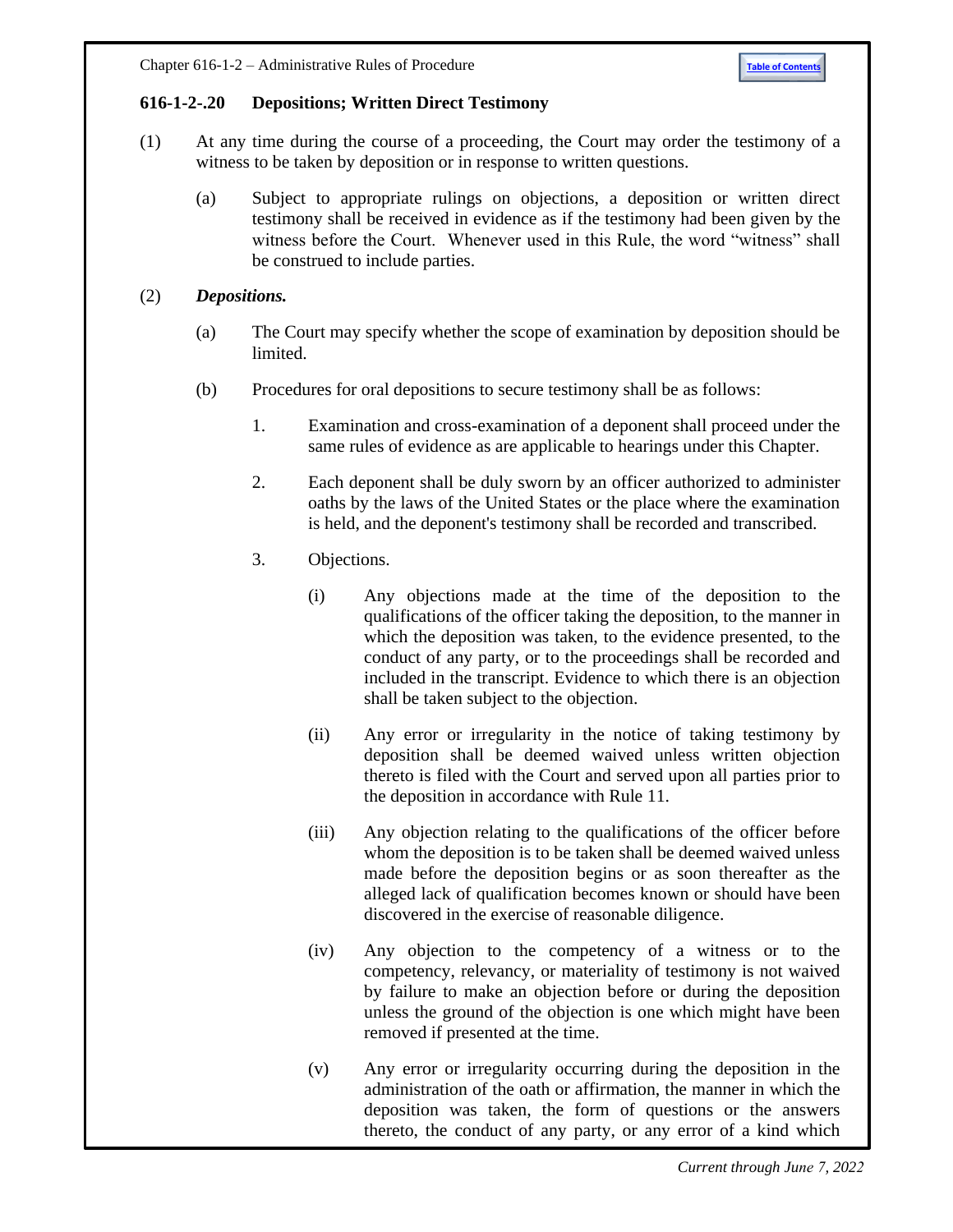Chapter 616-1-2 – Administrative Rules of Procedure **[Table of Contents](#page-0-1)** 

might have been removed or cured if timely raised, shall be deemed waived unless reasonable objection thereto is made at the deposition.

- (vi) Any error or irregularity in the manner in which the testimony is transcribed or the deposition is prepared, certified, transmitted, filed, or otherwise dealt with by the officer taking the deposition shall be deemed waived unless a motion to strike all or a part of the deposition is made with reasonable promptness after such error or irregularity is or should have been ascertained in the exercise of reasonable diligence.
- 4. The deposition shall be transcribed, certified, and filed with the Court. Any party who contends that the transcript does not truly or fully disclose what transpired at the deposition shall file a notice with the Court specifying alleged errors and omissions within ten (10) calendar days of filing the deposition. If the parties are unable to agree as to the alleged errors and omissions, the Court shall set the matter down for hearing with notice to all parties for the purpose of resolving the differences so as to make the record conform to the truth.
- 5. Documents and objects produced for inspection during the examination of the witness shall, upon the request of a party, be marked for identification and attached to and filed with the deposition, and may be inspected and copied by a party. Copies may be substituted for originals if each party is given an opportunity to compare the proffered copy with the original to verify its correctness.

## (3) *Written Direct Testimony.*

- (a) The Court shall have the discretion to authorize or require the submission of direct testimony in written form.
- (b) Application to take testimony by written questions shall be made and considered in the same manner as prescribed for depositions in subsection (2) of this Rule.
- (c) If the Court orders the taking of testimony on written questions, each written question shall be answered separately and fully in writing under oath, unless objected to, in which event the reasons for objection shall be stated in lieu of an answer. The answers shall be signed by the person making them, and any objections shall be signed by the person making them.
- (d) Unless otherwise ordered by the Court, a party submitting written direct testimony in support of an issue on which it has the burden of proof shall file and serve the written direct testimony upon all parties no less than fifteen (15) calendar days before the hearing. All other testimony shall be filed and served upon all parties no less than five (5) business days before the hearing.
- (e) The admissibility of the evidence contained in written testimony shall be subject to the same rules as if the testimony were produced under oral examination. The witness presenting the statement shall swear to or affirm the statement at the hearing and shall be subject to full cross-examination.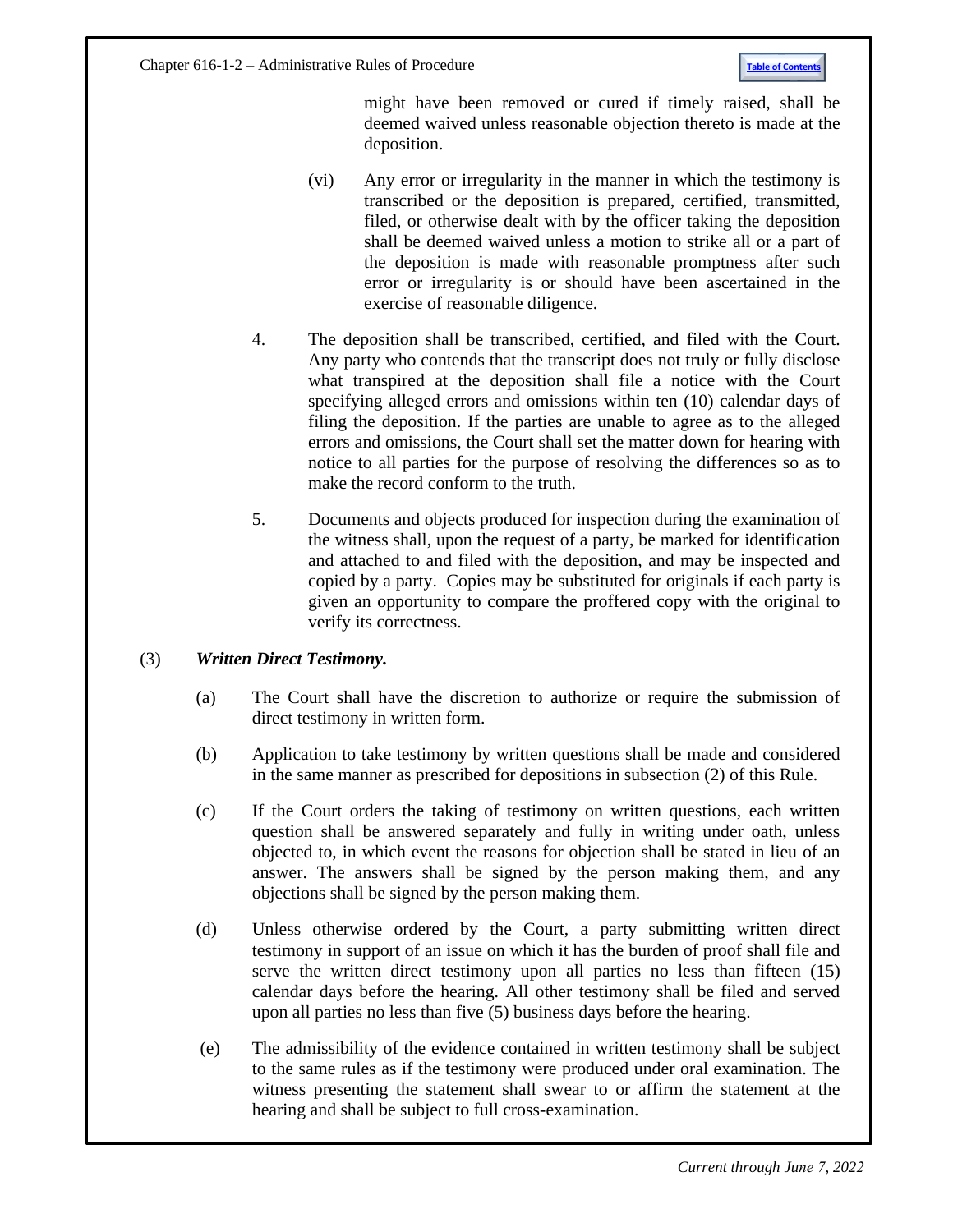Chapter 616-1-2 – Administrative Rules of Procedure **[Table of Contents](#page-0-1)**



Authority O.C.G.A. Secs. 50-13-13(a)(6) and 50-13-40(c). **History**. Original Rule entitled "Hearings for the Safety Fire Commissioner" adopted as ER. 616-1-2-0.2-.20. F. Mar. 23, 1995; eff. Apr. 1, 1995, as specified by the Agency. **Amended**: Permanent Rule entitled "Depositions and Written Questions to Secure Testimony" adopted. F. June 30, 1995; eff. July 20, 1995. **Amended**: F. Nov. 15, 2010; eff. Dec. 5, 2010. **Amended**: F. June 22, 2020; eff. July 12, 2020.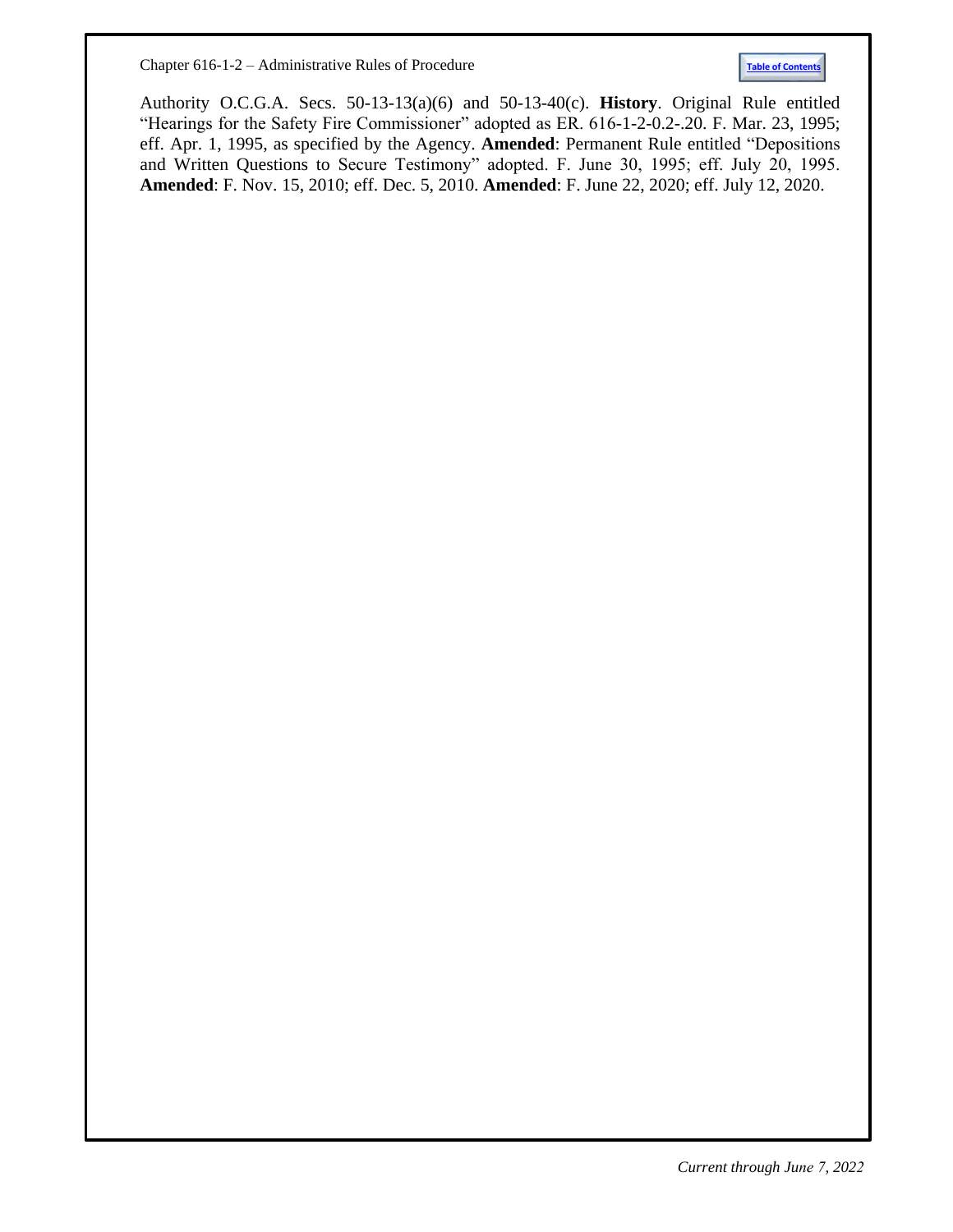## <span id="page-29-0"></span>**616-1-2-.21 Nature of Proceedings**

- (1) In a hearing conducted under this Chapter, the Court shall make an independent determination on the basis of the competent evidence presented at the hearing. Except as provided in Rule 29, the Court may make any disposition of the matter available to the agency.
- (2) If a party includes in its pleadings a challenge to the regularity of the process by which the agency reached a decision, the Court shall take evidence and reach a determination on such a challenge at the outset of the hearing. The party making such a challenge shall have the burden of proof. If the Court finds the challenge meritorious, it may remand the matter to the agency.
- (3) The hearing shall be de novo in nature, and the evidence on the issues in a hearing shall not be limited to the evidence presented to or considered by the agency prior to its decision.
- (4) Unless otherwise provided by law, the standard of proof on all issues in a hearing shall be a preponderance of the evidence.

Authority O.C.G.A. Secs. 50-13-13(a)(2)-(3), 50-13-40(c), and 50-13-41(b). **History**. Original Rule entitled "Hearings for the Secretary of State" adopted as ER. 616-1-2-0.2-.21. F. Mar. 23, 1995; eff. Apr. 1, 1995, as specified by the Agency. **Amended**: Permanent Rule entitled "Nature of Proceedings" adopted. F. June 30, 1995; eff. July 20, 1995. **Amended**: F. Dec. 12, 2003; eff. Jan. 1, 2004. **Amended**: F. Nov. 15, 2010; eff. Dec. 5, 2010. **Amended**: F. June 22, 2020; eff. July 12, 2020.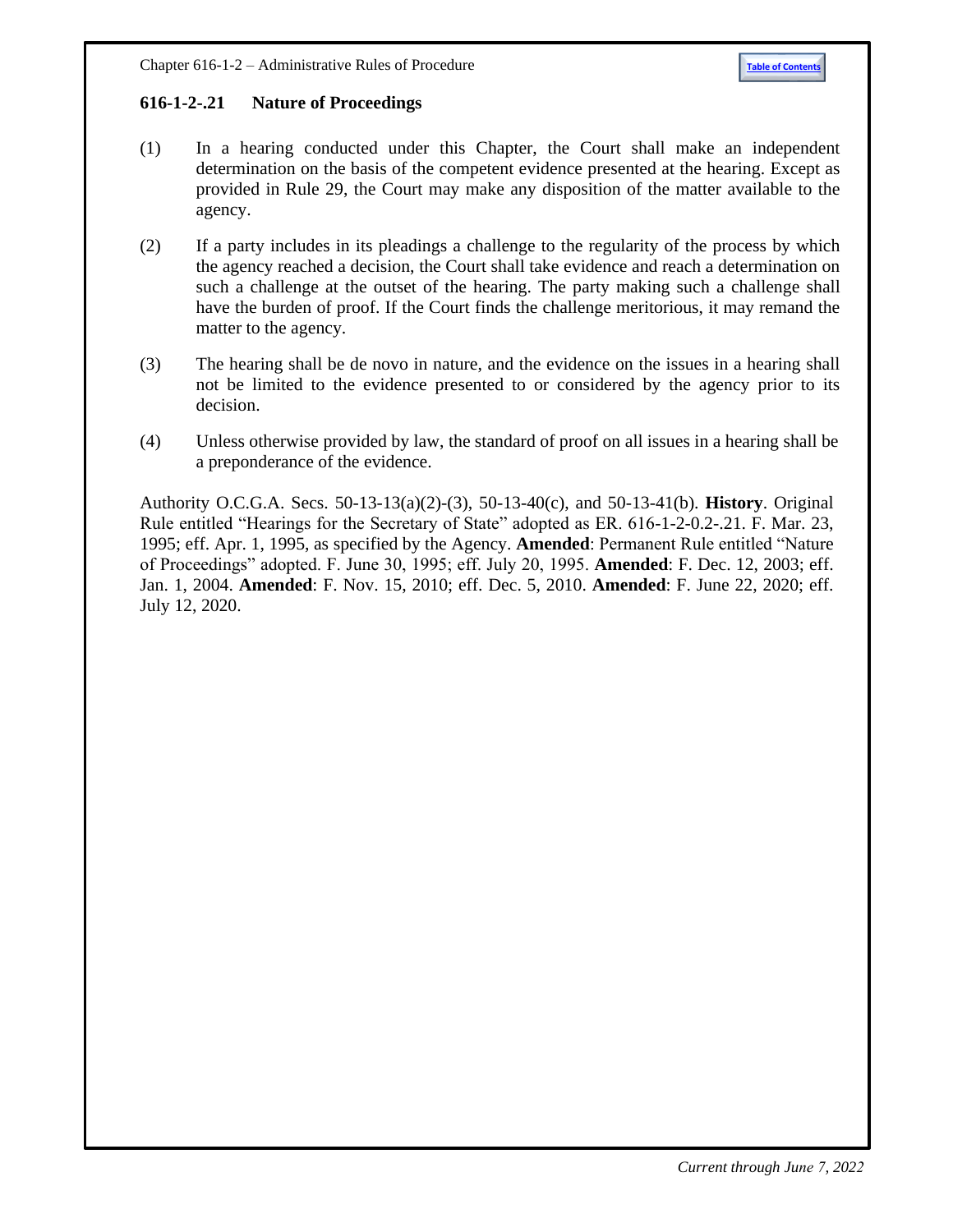# <span id="page-30-0"></span>**616-1-2-.22 Hearing Procedure**

- (1) The Court shall conduct a fair and impartial hearing, take action to avoid unnecessary delay in the disposition of the proceedings, and maintain order. The Court may, among other things
	- (a) arrange for and issue notices of the date, time, and place of hearings and prehearing conferences;
	- (b) establish the methods and procedures to be used in the development of the evidence;
	- (c) hold prehearing conferences to settle, simplify, determine, or strike any of the issues in a hearing, or to consider other matters that may facilitate the expeditious disposition of the hearing;
	- (d) administer oaths and affirmations;
	- (e) regulate the course of the hearing and govern the conduct of the participants;
	- (f) examine witnesses called by the parties;
	- (g) rule on, admit, exclude, or limit evidence;
	- (h) establish the time for filing motions, testimony, and other written evidence, exhibits, briefs, proposed findings of fact and conclusions of law, and other submissions;
	- (i) rule on motions and procedural matters before the Court, including but not limited to motions to dismiss for lack of jurisdiction or for summary determination;
	- (j) order that the hearing be conducted in stages whenever the number of parties is large or the issues are numerous and complex;
	- (k) allow cross-examination as required for a full and true disclosure of facts;
	- (l) order that any information so entitled under applicable state or federal statute or regulation be treated as confidential information and be accorded the degree of confidentiality required thereby;
	- (m) reprimand or exclude from the hearing any person for any indecorous or improper conduct;
	- (n) subpoena and examine witnesses or evidence the Court believes necessary for a full and complete record;
	- (o) impose civil penalties in accordance with Rule 44; or
	- (p) take any action not inconsistent with this Chapter or the APA to maintain order at the hearing and ensure an expeditious, fair, and impartial hearing.
- (2) When two or more parties have substantially similar interests and positions, the Court may limit the number of attorneys or other party representatives who will be permitted to cross-examine witnesses and argue motions and objections on behalf of those parties.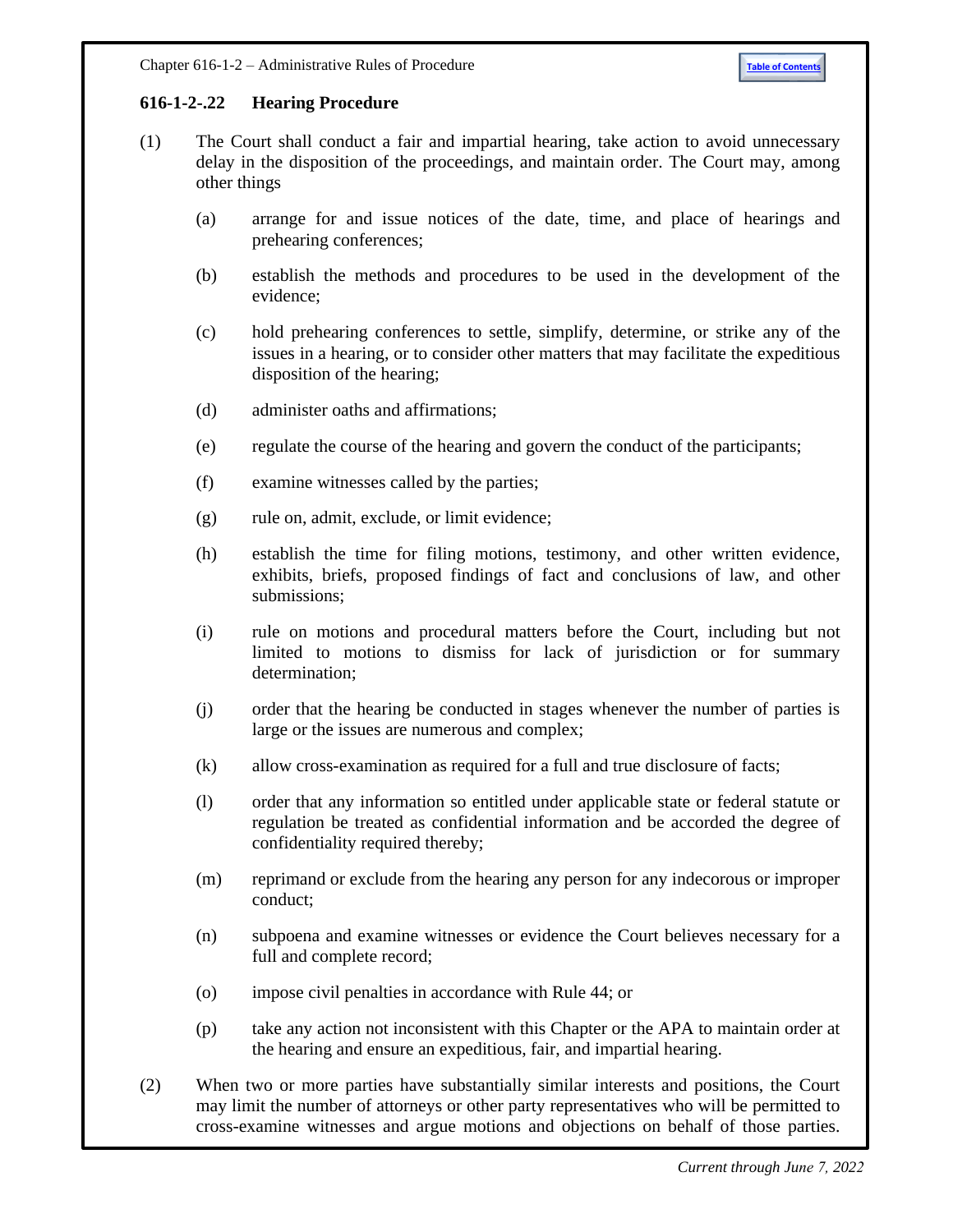Attorneys may engage in cross-examination relevant to matters which the Court finds have not been adequately covered by previous cross-examination.

- (3) Whenever any party raises issues under either the Georgia Constitution or United States Constitution, the sections of any laws or rules constitutionally challenged and any constitutional provisions such laws or rules are alleged to violate must be stated with specificity. In addition, an allegation of unconstitutionality must be supported by a statement either of the basis for the claim of unconstitutionality as a matter of law or of the facts under which the party alleges that the law or rule is unconstitutional as applied to the party. Although the Court is not authorized to resolve constitutional challenges to statutes or rules, the Court may, at its discretion, take evidence and make findings of fact relating to such challenges.
- (4) A hearing may be conducted by alternate means if the record reflects that all parties have consented and that the alternate means will not jeopardize the rights of a party to the hearing. In the Court's discretion, a portion of a hearing may be conducted by remote telephonic communication, including but not limited to the use of two-way videoconferencing.
- (5) If any person commits any of the following actions, the Court may certify the facts to the superior court of the county where the offense occurred, for a determination of the appropriate action, including a finding of contempt:
	- (a) disobeys or resists any lawful order or process;
	- (b) neglects to produce, after having been ordered to do so, any pertinent book, paper, or document;
	- (c) refuses to appear after having been subpoenaed;
	- (d) upon appearing, refuses to take the oath or affirmation as a witness;
	- (e) after taking the oath or affirmation, refuses to testify; or
	- (f) disobeys any other order issued by the Court.

Authority O.C.G.A. Secs. 50-13-13(a)(1), (a)(6), (b); 50-13-15(1)-(3), (5); 50-13-40(c); 50-13- 41(a)(2)-(3). **History**. Original Rule entitled "Hearings for the Department of Transportation" adopted as ER. 616-1-2-0.2-.22. F. Mar. 23, 1995; eff. Apr. 1, 1995, as specified by the Agency. **Amended**: Permanent Rule entitled "Hearing Procedure" adopted. F. June 30, 1995; eff. July 20, 1995. **Amended**: F. Nov. 15, 2010; eff. Dec. 5, 2010. **Amended**: F. May 21, 2014; eff. June 10, 2014. **Amended**: F. June 22, 2020; eff. July 12, 2020.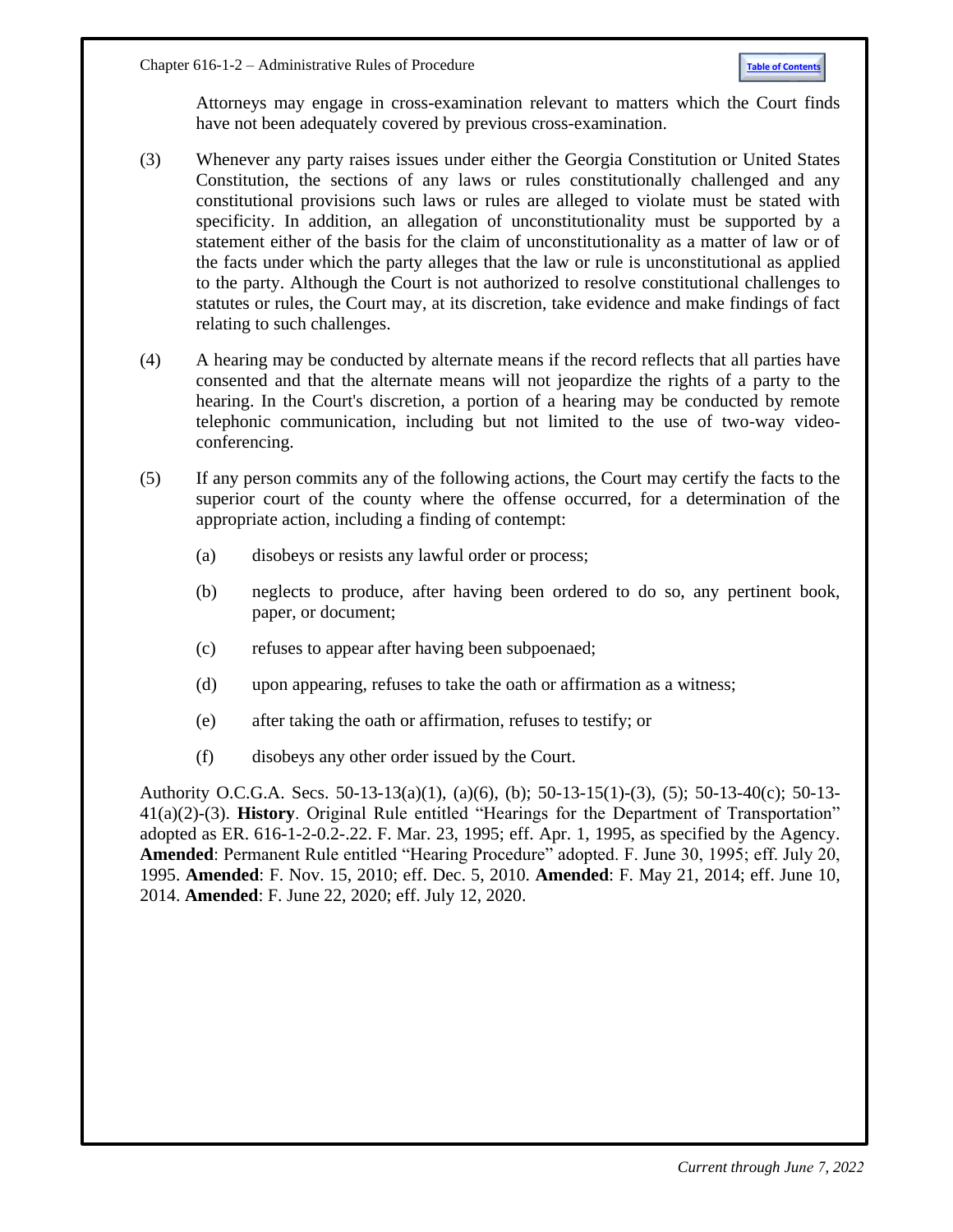## <span id="page-32-0"></span>**616-1-2-.23 Record of Hearings**

- (1) The following shall be a part of the hearing record and shall be available to the public, except as provided by law according confidentiality:
	- (a) all rulings, orders, and notices issued by the Court;
	- (b) all pleadings and motions;
	- (c) all recordings or transcripts of oral hearings or arguments;
	- (d) all written direct testimony;
	- (e) all other data, studies, reports, documentation, information, other written material of any kind, and physical evidence submitted in the proceedings;
	- (f) a statement of matters officially noticed;
	- (g) all proposed findings of fact, conclusions of law, and briefs; and
	- (h) the Decision issued in the matter.
- (2) Evidentiary hearings either shall have their audio recorded by electronic means or be stenographically reported verbatim. Upon written request, a copy of the record of any oral proceeding shall be furnished to any party at the requesting party's expense.
- (3) All documentary and physical evidence shall be retained by the Court unless transmitted to the agency pursuant to Rule 33.

Authority O.C.G.A. Secs. 50-13-13(a)(8) and 50-13-40(c). **History**. Original Rule entitled "Hearings for Agencies Which Have Contracted With OSAH" adopted as ER. 616-1-2-0.2-.23. F. Mar. 23, 1995; eff. Apr. 1, 1995, as specified by the Agency. **Amended**: Permanent Rule entitled "Record of Hearings" adopted. F. June 30, 1995; eff. July 20, 1995. **Amended**: F. Feb. 27, 1997; eff. Mar. 19, 1997. **Amended**: F. Nov. 15, 2010; eff. Dec. 5, 2010. **Amended**: F. June 22, 2020; eff. July 12, 2020.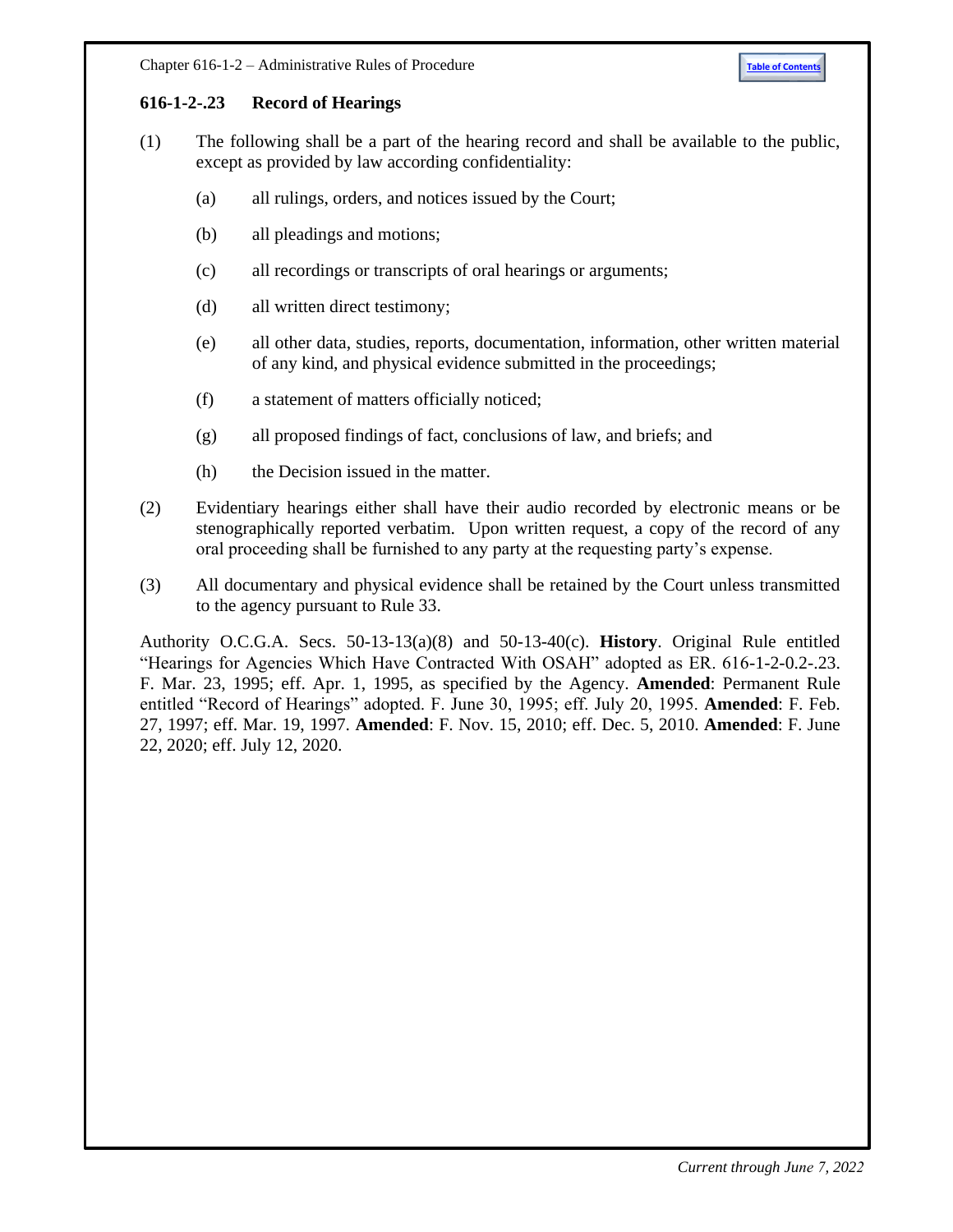<span id="page-33-0"></span>Chapter 616-1-2 – Administrative Rules of Procedure **[Table of Contents](#page-0-1)** 

## **616-1-2-.24 Proposed Findings of Fact, Conclusions of Law, and Briefs**

At the conclusion of the hearing, the Court may require or authorize a party to submit proposed findings of fact, conclusions of law, and briefs on a date certain. Reply briefs may be filed at the Court's discretion.

Authority O.C.G.A. Secs. 50-13-13(a)(6) and 50-13-40(c)**. History**. Original Rule entitled "Proposed Findings of Fact, Conclusions of Law and Briefs" adopted. F. June 30, 1995; eff. July 20, 1995. **Amended**: F. Nov. 15, 2010; eff. Dec. 5, 2010. **Amended**: Rule retitled "Proposed Findings of Fact, Conclusions of Law, and Briefs". F. June 22, 2020; eff. July 12, 2020.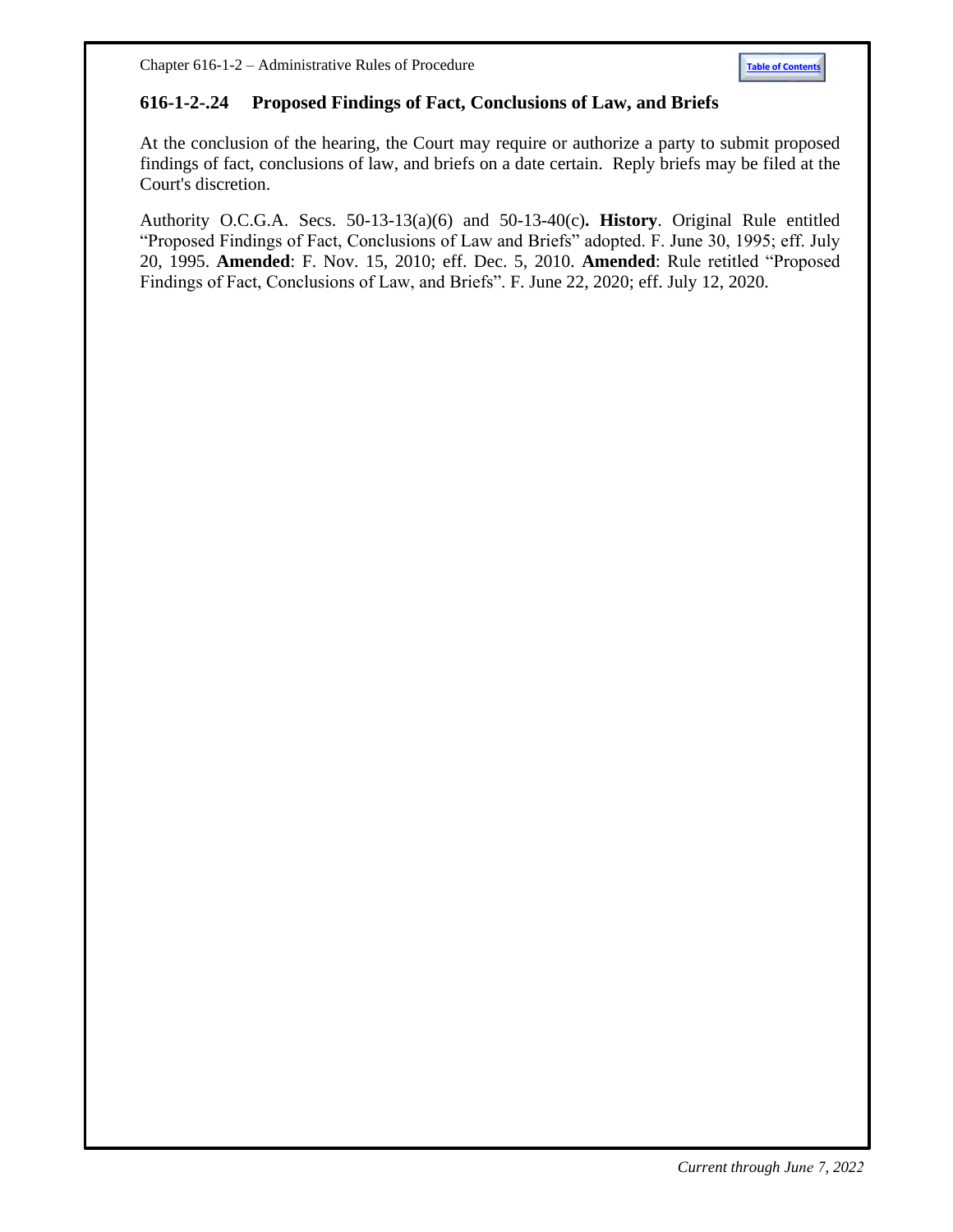## <span id="page-34-0"></span>**616-1-2-.25 Newly Discovered Evidence**

After the close of the hearing record, but prior to the entry of a Decision, a party may move for an order allowing the introduction of additional evidence on the basis that such evidence is newly discovered and was not discoverable in the exercise of reasonable diligence at the time of the hearing. If the Court determines that the evidence is newly discovered, and that it may materially impact the case, the Court shall hear and receive such evidence in the manner prescribed for the receipt of evidence by these Rules.

Authority O.C.G.A. Secs. 50-13-13(a)(6) and 50-13-40(c). **History**. Original Rule entitled "Newly Discovered Evidence" adopted. F. June 30, 1995; eff. July 20, 1995. **Amended**: F. Feb. 27, 1997; eff. Mar. 19, 1997. **Amended**: F. Nov. 15, 2010; eff. Dec. 5, 2010. **Amended**: F. June 22, 2020; eff. July 12, 2020.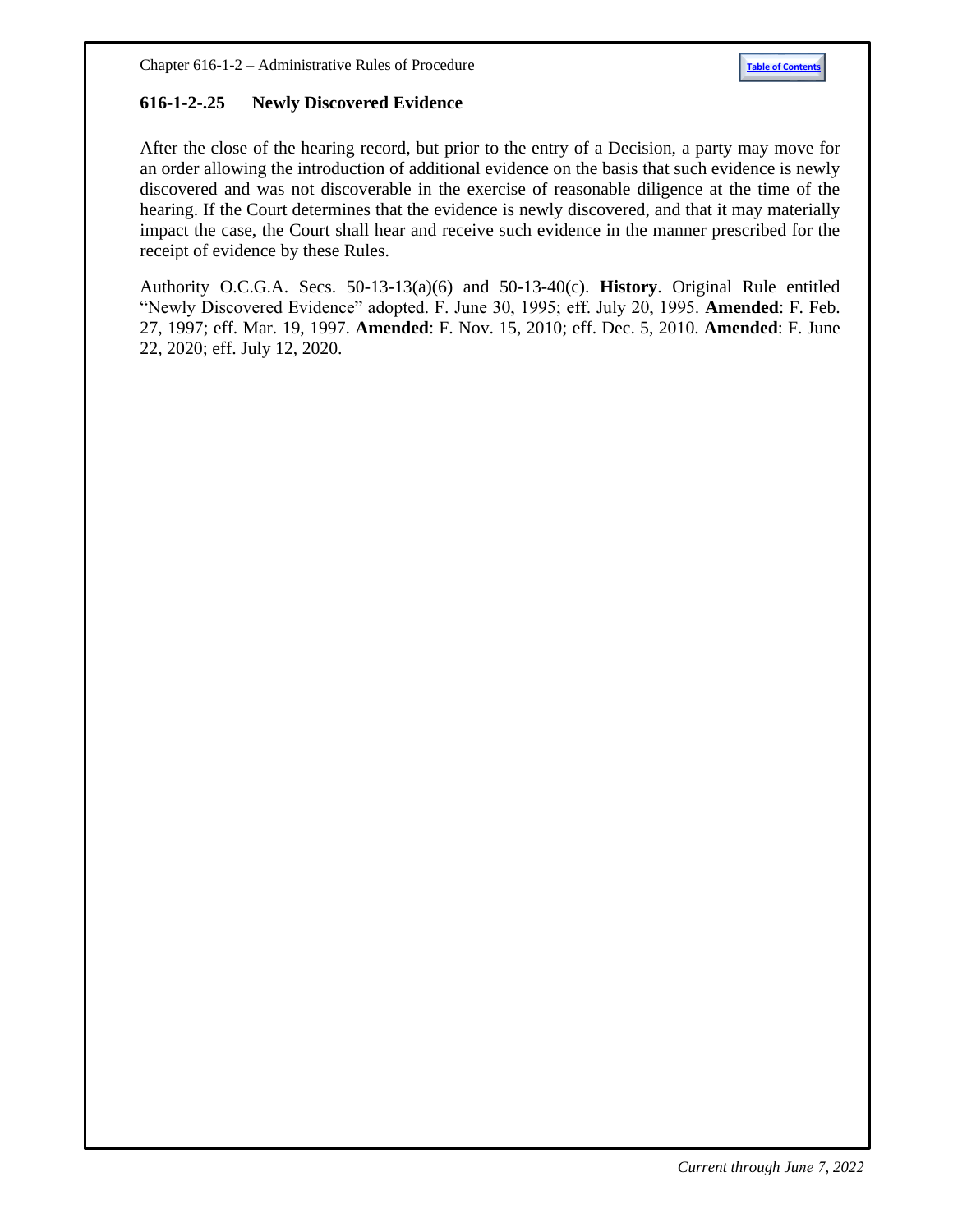## <span id="page-35-0"></span>**616-1-2-.26 Closure of Hearing Record**

Except as provided in this Rule or otherwise ordered, the record shall be closed at the conclusion of the evidentiary hearing. Should the Court request or authorize the preparation of a transcript or require or authorize the filing of proposed findings of fact and conclusions of law, or briefs, the record shall be deemed closed upon the receipt of the transcript or upon the expiration of the time allowed for the required or authorized filings, whichever date is later.

Authority O.C.G.A. Secs. 50-13-13(a)(6) and 50-13-40(c). **History**. Original Rule entitled "Closure of Hearing Record" adopted. F. June 30, 1995; eff. July 20, 1995. **Amended**: F. Nov. 15, 2010; eff. Dec. 5, 2010. **Amended**: F. June 22, 2020; eff. July 12, 2020.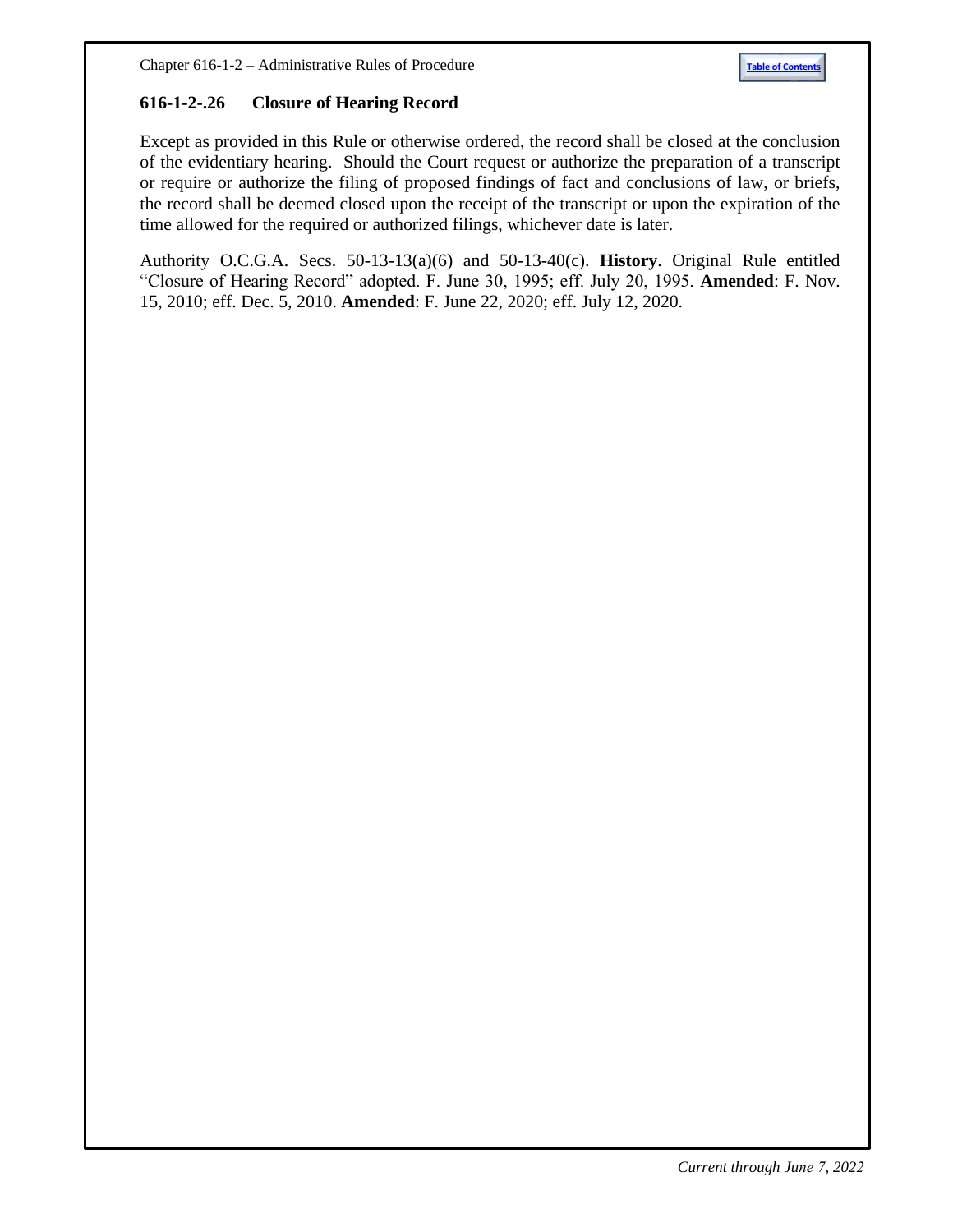## <span id="page-36-0"></span>**616-1-2-.27 Decisions**

- (1) The Court shall review and evaluate all of the admitted evidence and interlocutory rulings, and shall issue a written Decision, setting forth the findings of fact and conclusions of law.
- (2) The Decision shall be issued within the time provided by law, or within thirty (30) days of the hearing record closing. Should the Court determine that the complexity of the issues and the length of the record require additional time to issue the Decision, the Court shall enter an order setting forth the earliest practicable date certain for the issuance of the Decision.
- (3) Every Decision entered by the Court that is not reviewable by a Reviewing Agency shall be a Final Decision.
- (4) Every Decision entered by the Court that is reviewable by a Reviewing Agency shall be an Initial Decision.
- (5) "Reviewing Agency" means the ultimate decision maker in a contested case that is a constitutional board or commission; an elected constitutional officer in the executive branch of this state; a professional licensing board, as that term is defined in O.C.G.A. § 43-1-1(3), if the members thereof are appointed by the Governor; or as otherwise provided by O.C.G.A  $\S$  50-13-41(d)(1).

Authority O.C.G.A. Sec. 50-13-13(a)(6), 50-13-40(c), and (50-13-41(d). **History**. Original Rule entitled "Initial Decision" adopted. F. June 30, 1995; eff. July 20, 1995. **Amended**: Rule retitled "Initial or Final Decision". F. Feb. 27, 1997; eff. Mar. 19, 1997. **Amended**: F. Nov. 15, 2010; eff. Dec. 5, 2010. **Amended**: Rule retitled "Decisions". F. June 22, 2020; eff. July 12, 2020. **Amended**: F. May 18, 2022; eff. June 7, 2022.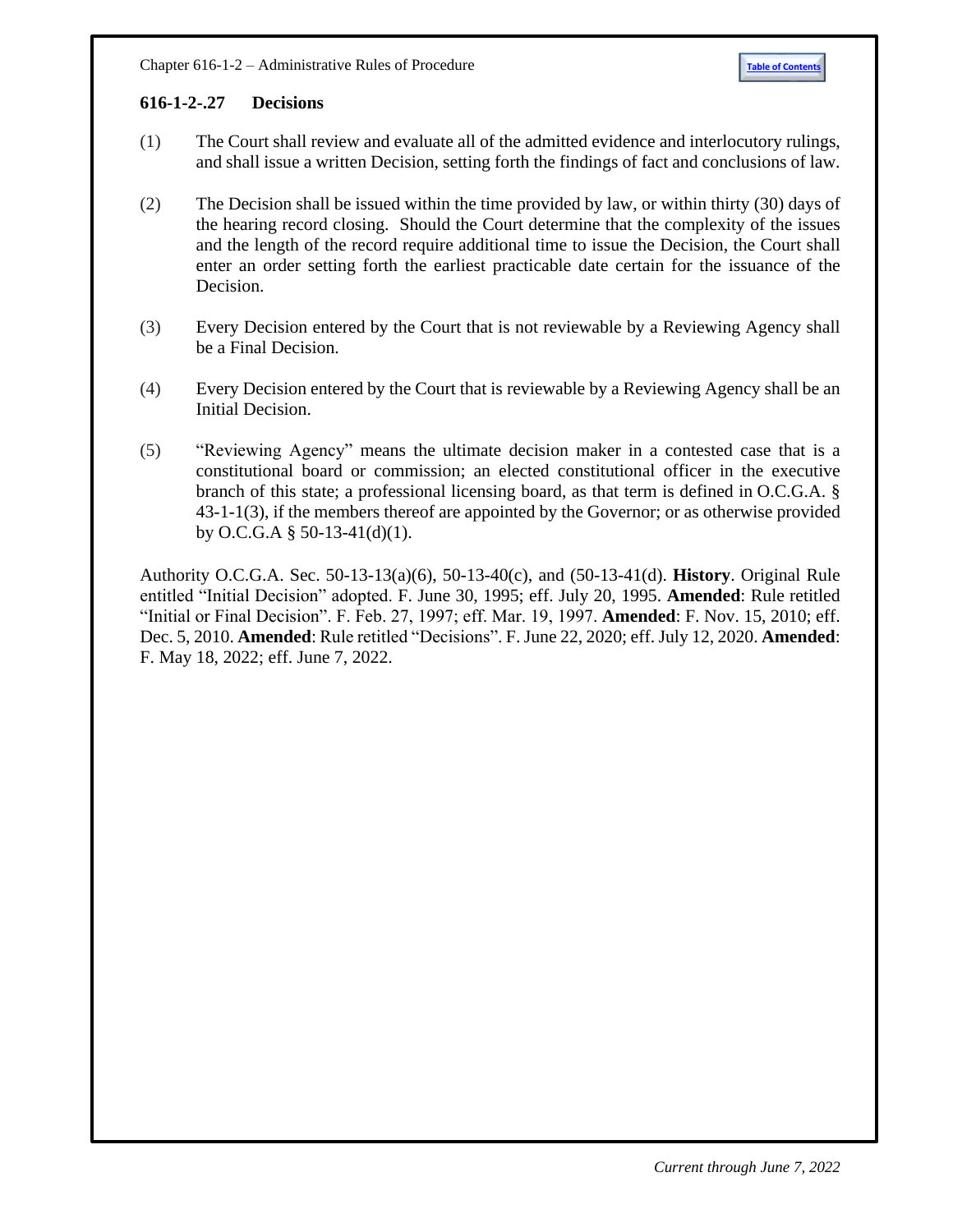## <span id="page-37-0"></span>**616-1-2-.28 Motions for Reconsideration or Rehearing**

- (1) A motion for reconsideration or rehearing will be considered only if filed within ten (10) calendar days of the entry of the Decision. However, the time for filing such a motion may be extended by the Court for good cause.
- (2) The filing of a motion for reconsideration or rehearing shall not operate as a stay of enforcement of the Decision, unless the Court finds that the public health, safety, and welfare will not be harmed by the issuance of a stay.
- (3) When filing a motion for reconsideration or rehearing, the movant must set forth facts or law establishing why the Court should reverse its prior decision. A movant should avoid simply restating previous arguments already presented to the Court.
- (4) In determining whether to grant a motion for reconsideration or rehearing, the Court shall consider
	- (a) whether the movant has set forth facts or law showing the discovery of new evidence;
	- (b) an intervening development or change in the controlling law; or
	- (c) the need to correct a clear error or prevent a manifest injustice.
- (5) The Court shall not grant a motion for reconsideration or rehearing until after the expiration of the period for a response by any other party provided by Rule 16(2).

Authority O.C.G.A. Sec. 50-13-40. **History**. Original Rule entitled "Motions for Reconsideration or Rehearing; Stay of Initial Decision" adopted. F. June 30, 1995; eff. July 20, 1995. **Amended**: F. Feb. 27, 1997; eff. Mar. 19, 1997. **Amended**: Rule retitled "Motions for Reconsideration or Rehearing; Stay of Initial or Final Decision". F. Dec. 12, 2003; eff. Jan. 1, 2004. **Amended**: F. Nov. 15, 2010; eff. Dec. 5, 2010. **Amended**: Rule retitled "Motions for Reconsideration or Rehearing". F. June 22, 2020; eff. July 12, 2020.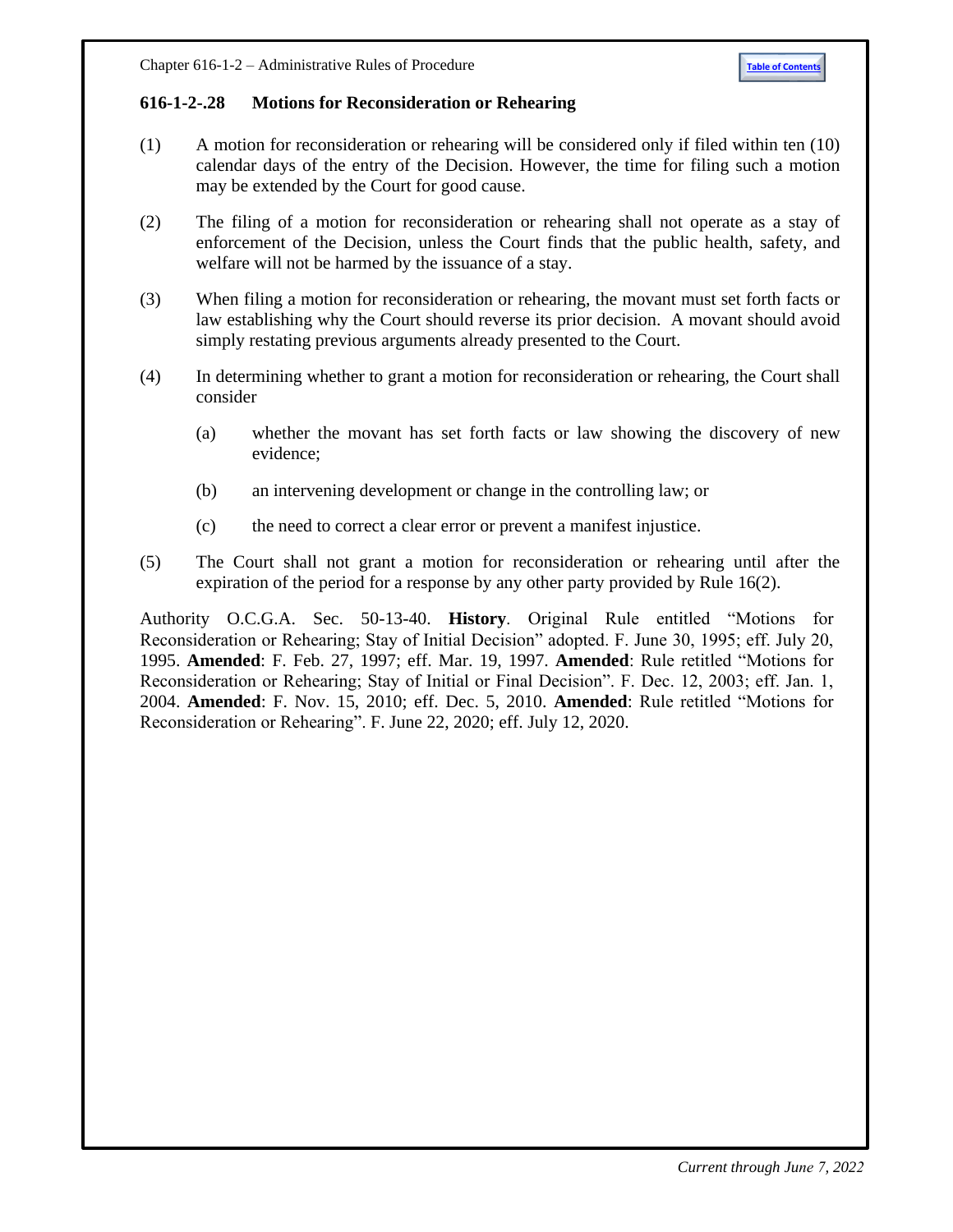## <span id="page-38-0"></span>**[616-1-2-.29 Remands](http://rules.sos.state.ga.us/GAC/616-1-2-.29)**

- (1) The Court, at its discretion or upon motion of a party, may remand any pending case to the agency.
- (2) In exercising discretion relating to the remand of a pending case, the Court shall consider
	- (a) the possible delay created by a remand and its impact upon the parties;
	- (b) the likelihood that a remand could cause a change in the position taken by the agency whose action is being reviewed; and
	- (c) the need for the peculiar expertise and experience of the agency in ensuring a just and orderly administrative process.

Authority O.C.G.A. Sec. 50-13-40. **History**. Original Rule entitled "Remands" adopted. F. June 30, 1995; eff. July 20, 1995. **Amended**: F. Nov. 15, 2010; eff. Dec. 5, 2010. **Amended**: F. June 22, 2020; eff. July 12, 2020.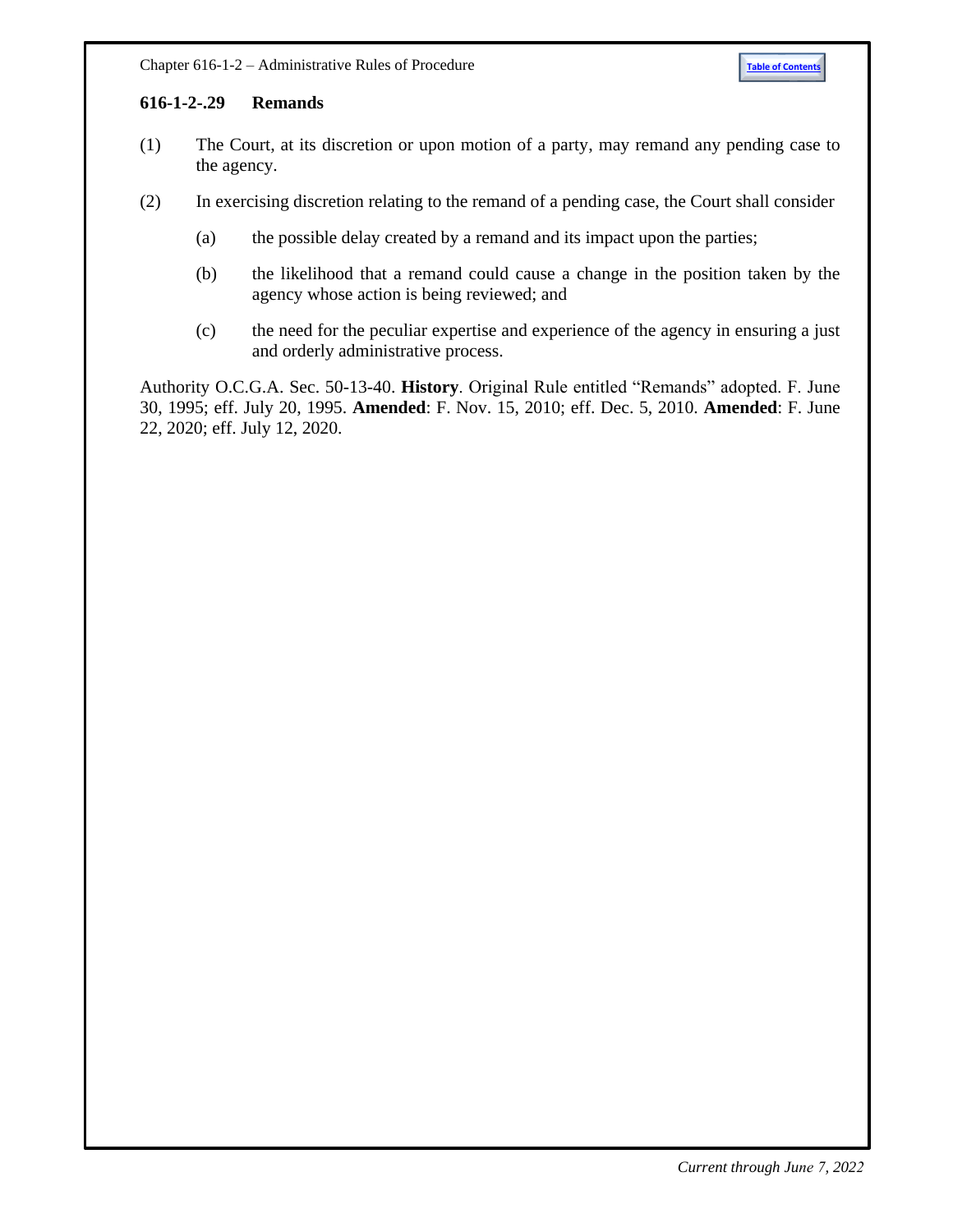## <span id="page-39-0"></span>**[616-1-2-.30 Default](http://rules.sos.state.ga.us/GAC/616-1-2-.30)**

- (1) A default order may be entered against a party who:
	- (a) fails to appear at the scheduled hearing time after proper notice was duly issued;
	- (b) fails to participate in any stage of a proceeding;
	- (c) fails to file any required pleading; or
	- (d) fails to comply with an order issued by the Court.

The default judgment shall specify the grounds for the default.

- (2) A default judgment may provide for a default as to all issues, a default as to specific issues, or other limitations, including limitations on the presentation of evidence and on the defaulting party's continued participation in the proceeding.
- (3) After issuing a default judgment, the Court shall proceed as necessary to resolve the case without the participation of the defaulting party, or with such limited participation as the Court deems appropriate, and shall determine all issues in the proceeding, including those affecting the party in default. If the default judgment is based on a failure to appear by the party who requested the hearing, the Court may dismiss the pending case.
- (4) Within ten (10) calendar days of the entry of a default judgment, the party against whom the default judgment was issued may file a written motion requesting that the judgment be vacated or modified, and stating the grounds for the motion. The Court may accept an untimely motion if a party includes facts establishing good cause for the delay in filing.
- (5) The Court may decline to enter a default or may open a default previously entered if the party's failure was the result of providential cause or excusable neglect, or if the Court determines from all of the facts that a proper case has been made to deny or open the default.

Authority O.C.G.A. Sec. 50-13-40**. History**. Original Rule entitled "Default" adopted. F. June 30, 1995; eff. July 20, 1995. **Amended**: F. Feb. 27, 1997; eff. Mar. 19, 1997. **Amended**: F. Dec. 12, 2003; eff. Jan. 1, 2004. **Amended**: F. Nov. 15, 2010; eff. Dec. 5, 2010. **Amended**: F. June 22, 2020; eff. July 12, 2020.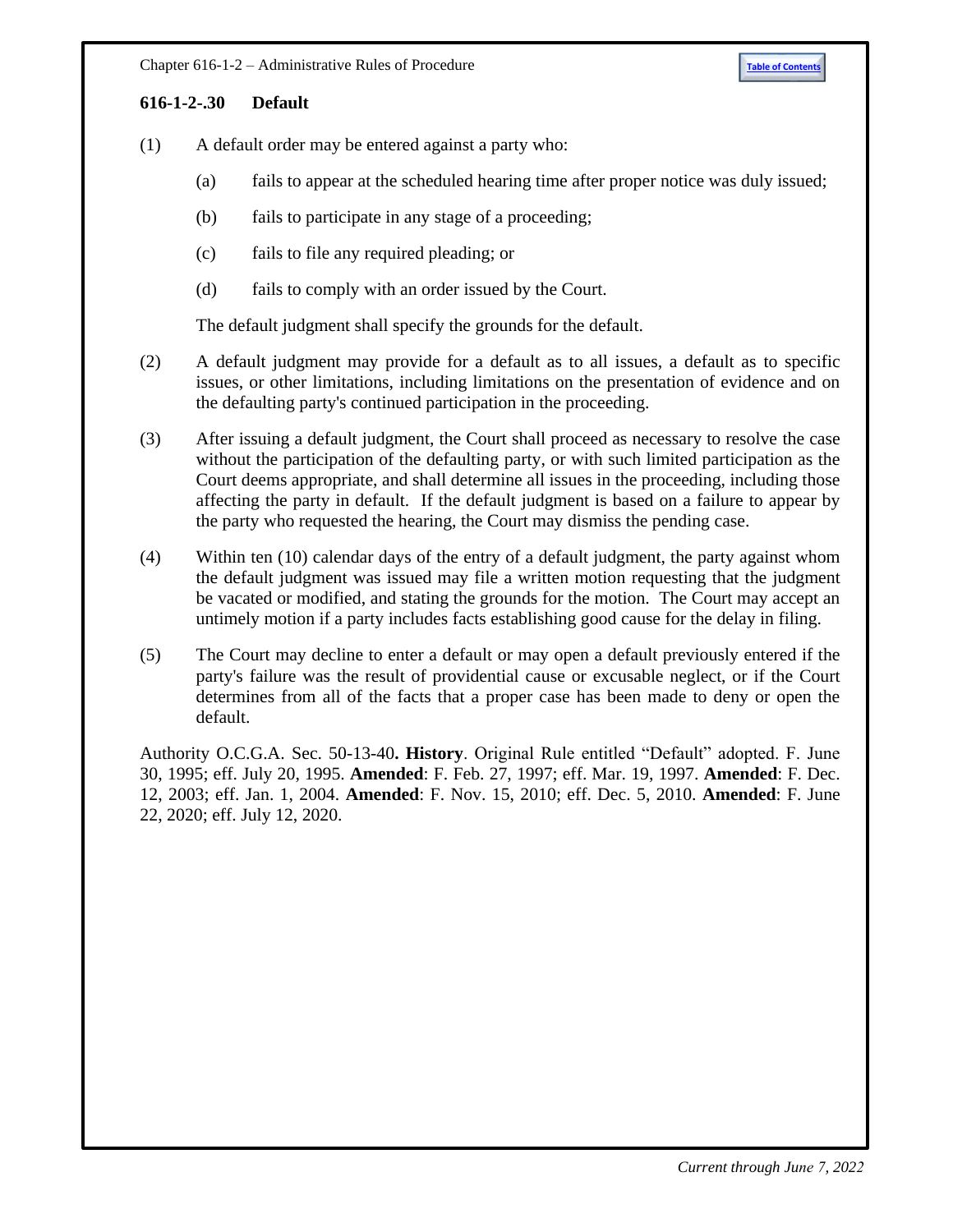# <span id="page-40-0"></span>**616-1-2-.31 Emergency or Expedited Procedures**

Whenever a hearing is required by law to be held pursuant to an expedited time frame inconsistent with these Rules, or whenever the Court determines that an expedited time frame is necessary to protect the interests of the parties or the public health, safety, or welfare, the Court may require such filing of pleadings and shall conduct the hearing in such manner as justice requires.

Authority O.C.G.A. Sec. 50-13-40**. History**. Original Rule entitled "Emergency and Expedited Proceedings" adopted. F. June 30, 1995; eff. July 20, 1995. **Amended**: F. Nov. 15, 2010; eff. Dec. 5, 2010. **Amended**: F. June 22, 2020; eff. July 12, 2020.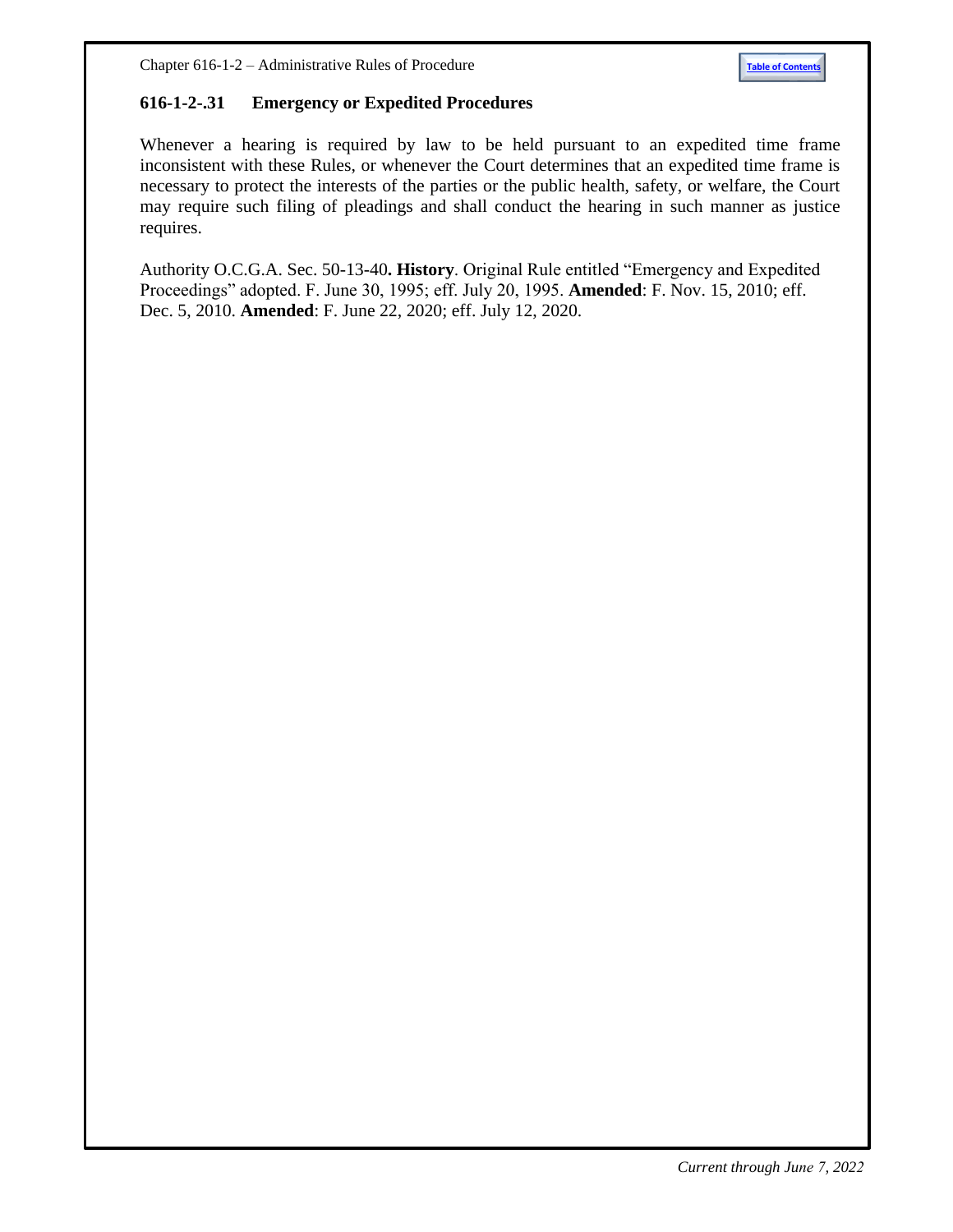## <span id="page-41-0"></span>**616-1-2-.32 Recusal**

- (1) A Judge may be recused, or disqualified, from a case based on bias, prejudice, interest, or any other cause provided for in this Rule.
- (2) A Judge shall be recused in any proceeding in which his or her impartiality might reasonably be questioned, including but not limited to instances in which
	- (a) the Judge has a personal bias or prejudice concerning a party or a party's lawyer, or has personal knowledge of disputed evidentiary facts relevant to the proceeding;
	- (b) the Judge served as a lawyer in the case;
	- (c) a lawyer with whom the Judge previously practiced law served as a lawyer in the case during such association;
	- (d) the Judge was a material witness in the case; or
	- (e) the Judge, the Judge's spouse, a person within the third degree of relationship to either of them, the spouse of such a person, or any other member of the Judge's family residing in the Judge's household
		- 1. is a party to the proceeding;
		- 2. is an officer, director, or trustee of a party;
		- 3. is acting as a lawyer or as a party's representative in the proceeding;
		- 4. is known by the Judge to have more than a trivial interest that could be substantially affected by the proceeding; or
		- 5. is to the knowledge of the Judge likely to be a material witness in the proceeding.
- (3) A Judge shall keep informed about his or her personal and fiduciary economic interests and make a reasonable effort to keep informed about the personal financial interests of the Judge's spouse and minor children residing in the Judge's household.
- (4) A Judge who is recused by the terms of this Rule may disclose on the record the basis of disqualification and may ask the parties and their lawyers to consider, out of his or her presence, whether to waive disqualification. If following disclosure of any basis for disqualification other than personal bias or prejudice concerning a party, the parties agree that the Judge should not be disqualified, the Judge may preside over the proceeding. The parties' agreement to waive disqualification shall be incorporated into the hearing record.
- (5) A party shall move for the disqualification of a Judge promptly upon discovering facts establishing grounds for disqualification.
- (6) All motions for recusal shall be made in writing and shall be accompanied by an affidavit setting forth definite and specific allegations that demonstrate the facts upon which the motion for disqualification is based.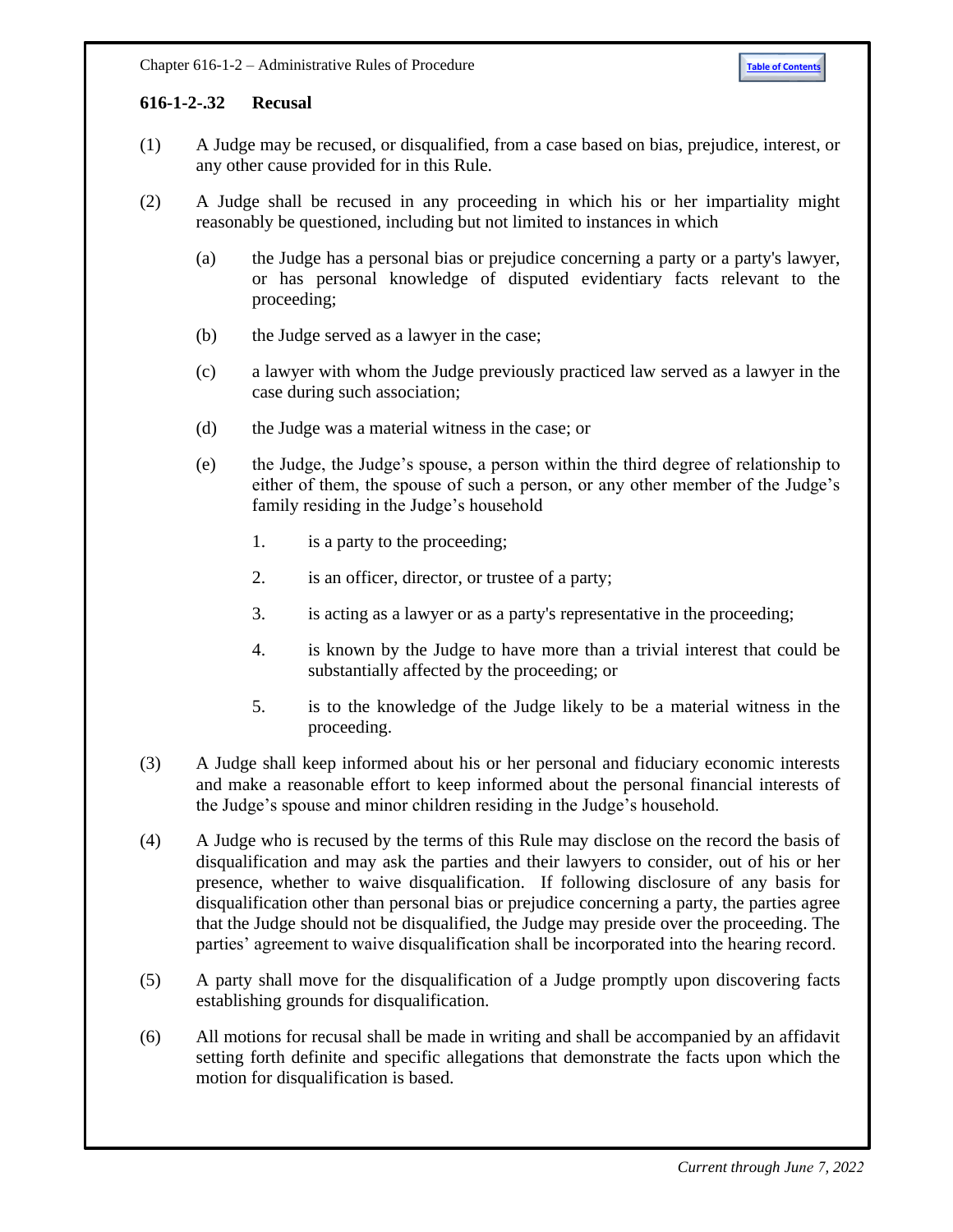Chapter 616-1-2 – Administrative Rules of Procedure **[Table of Contents](#page-0-1)**

- (7) A motion for recusal shall be referred to another Judge if the Judge originally assigned to the matter determines that the affidavit is legally sufficient and that, assuming all the allegations of the affidavit are true, recusal would be warranted.
- (8) If the motion for recusal is referred to another Judge and the motion is determined to be meritorious, the Judge originally assigned to the matter shall be disqualified from presiding over the pending case.

Authority O.C.G.A. Sec. 50-13-40. **History**. Original Rule entitled "Recusal of ALJ" adopted. F. June 30, 1995; eff. July 20, 1995. Amended: F. Nov. 15, 2010; eff. Dec. 5, 2010. **Amended**: Rule retitled "Recusal". F. June 22, 2020; eff. July 12, 2020.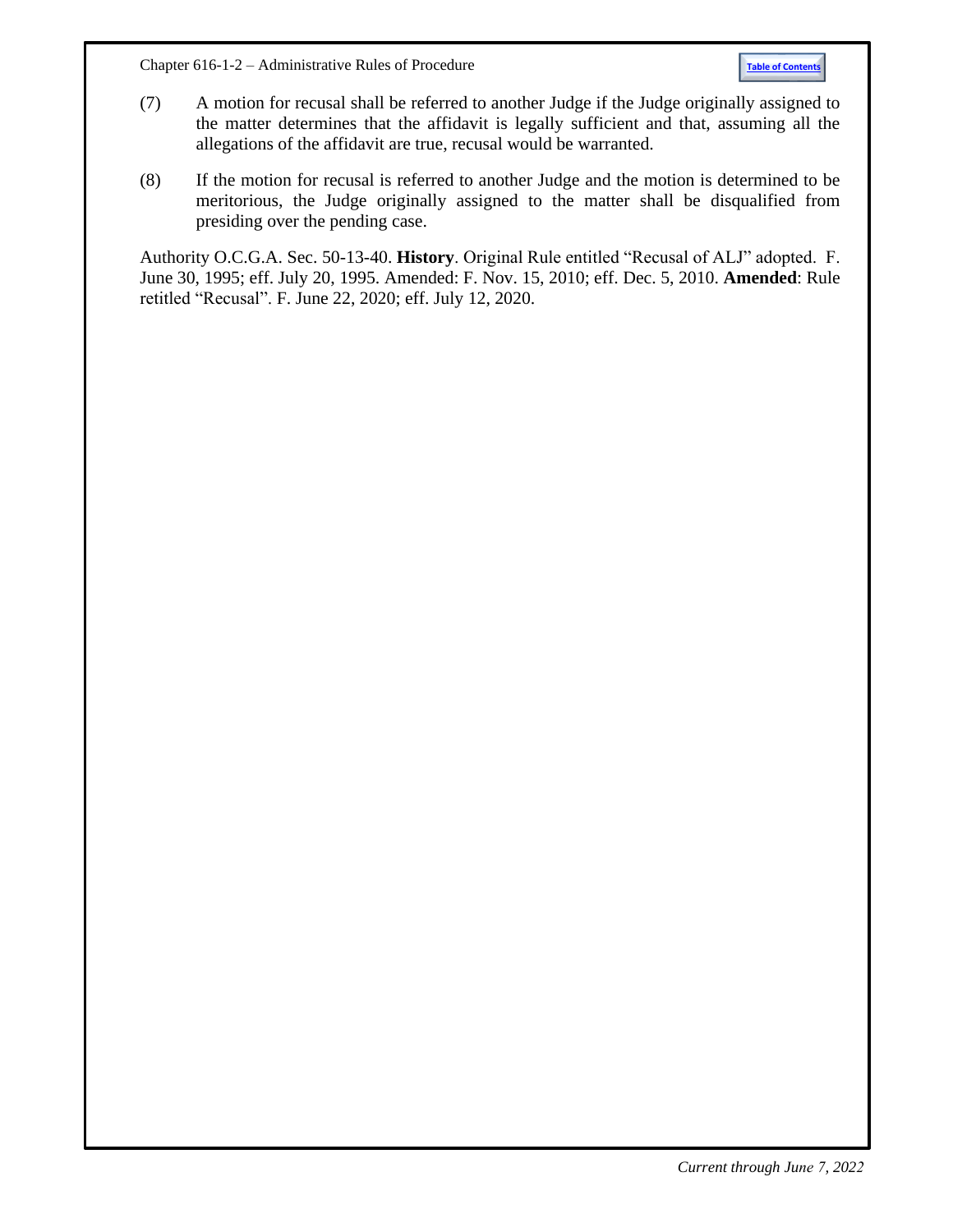# <span id="page-43-0"></span>**616-1-2-.33 Availability of the Record**

The Clerk shall make available or transfer certified electronic copies of the hearing record to the parties upon request.

Authority O.C.G.A. Sec. 50-13-40. **History**. Original Rule entitled "Transfer of the Record to the Referring Agency" adopted. F. June 30, 1995; eff. July 20, 1995. **Amended:** F. Feb. 27, 1997; eff. Mar. 19, 1997. **Amended**: F. Nov. 15, 2010; eff. Dec. 5, 2010. **Amended**: F. June 22, 2020; eff. July 12, 2020. **Amended**: Rule retitled "Availability of the Record". F. May 18, 2022; eff. June 7, 2022.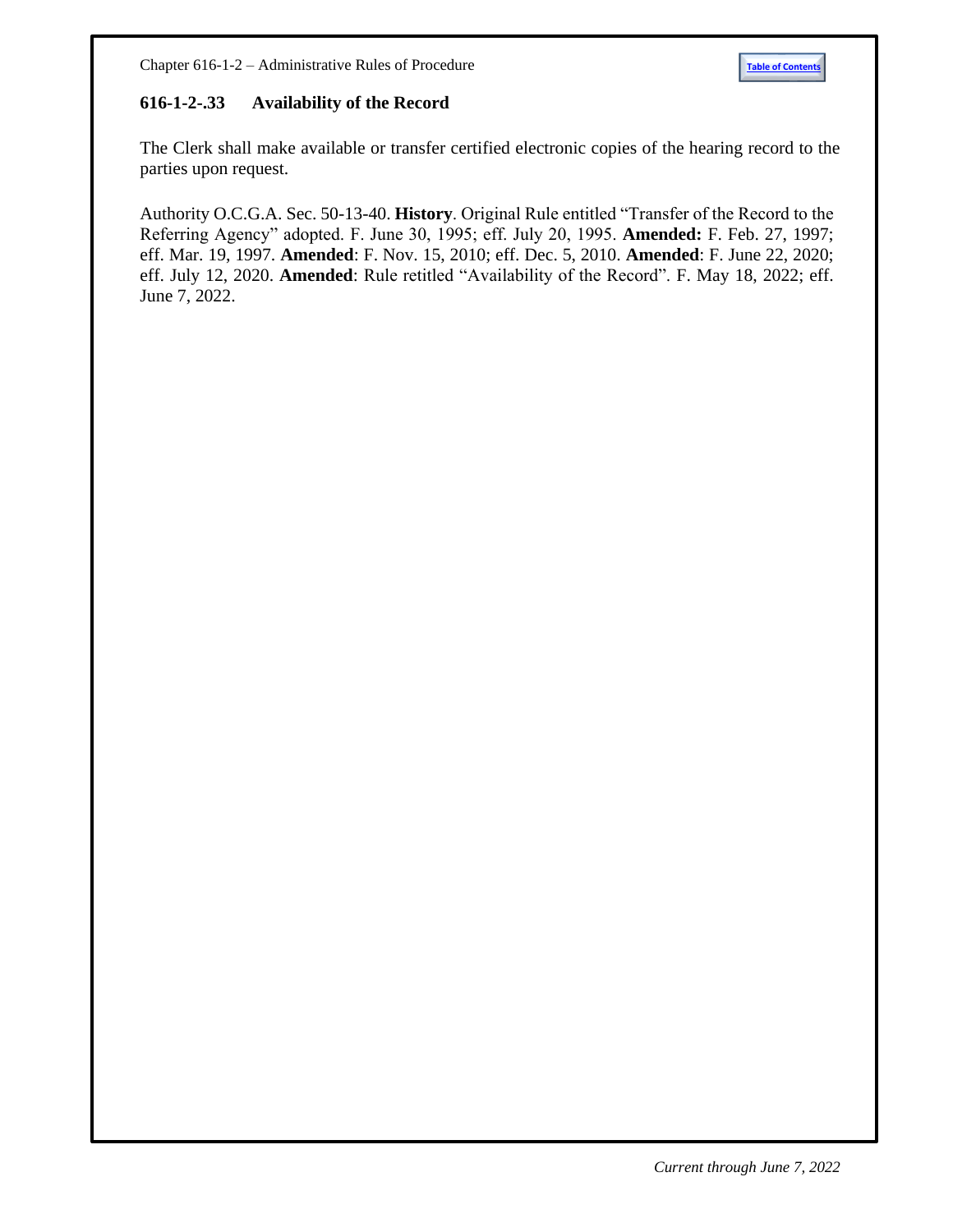## <span id="page-44-0"></span>**616-1-2-.34 Attorneys**

- (1) *Bar Membership.* Except as authorized in paragraphs (3) and (4) of this Rule, or where authorized by law, no person shall represent any party in a proceeding before the Court unless the person is an active member in good standing of the State Bar of Georgia.
- (2) *Entry of Appearance.* No attorney shall represent a party before the Court until he or she has filed an entry of appearance or a signed pleading or motion in the case that includes:
	- (a) the style and number of the case;
	- (b) the identity of the party for whom the appearance is made; and
	- (c) the name, assigned state bar number, current office address, telephone number, and email address of the attorney.
- (3) *Nonresident Attorneys.* Nonresident attorneys who are not active members of the State Bar of Georgia may be permitted to appear before the Court in isolated cases upon motion and in the discretion of the Court. A motion to appear in a particular case shall state the jurisdiction in which the movant regularly practices and state that the movant agrees to behave in accordance with the Georgia standards of professional conduct and the duties imposed upon attorneys by O.C.G.A. § 15-19-4.
- (4) *Representation of Business Organizations.* In the Court's discretion, an owner, majority shareholder, director, officer, registered agent, manager, or partner of a corporation, limited liability company, or partnership may be allowed to represent the entity in a proceeding before the Court.
- (5) *Appointment of Counsel.* Except as provided by law, the Court is not authorized to appoint attorneys to represent a party.

Authority O.C.G.A. Sec. 50-13-40. **History**. Original Rule entitled "Appearance by Attorneys; Signing of Pleadings" adopted. F. June 30, 1995; eff. July 20, 1995. **Amended:** F. Feb. 27, 1997; eff. Mar. 19, 1997. **Amended**: F. Nov. 15, 2010; eff. Dec. 5, 2010. **Amended**: F. May 21, 2014; eff. June 10, 2014. **Amended**: Rule retitled "Attorneys". F. June 22, 2020; eff. July 12, 2020.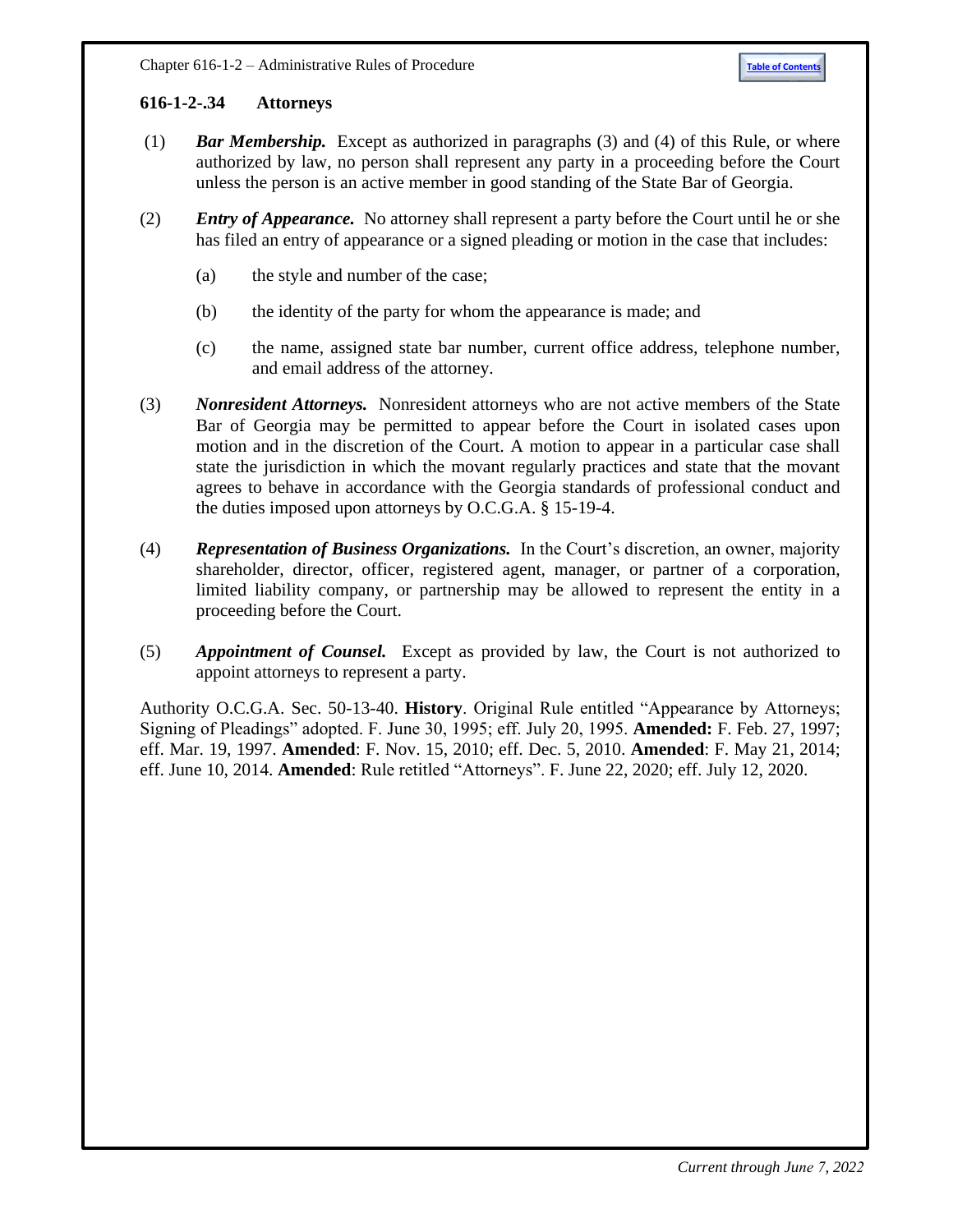#### <span id="page-45-0"></span>**616-1-2-.35 Involuntary Dismissal.**

- (1) After a party with the burden of proof has presented its evidence, any other party may move for dismissal on the ground that the party that presented its evidence has failed to carry its burden. A party's decision to move for dismissal shall not constitute a waiver of the party's right to offer evidence in the event the motion is denied.
- (2) Upon a party making such a motion, the Court may determine the facts and render a Decision against the party that has presented its evidence as to any or all issues or the Court may decline to render a Decision until after the close of all the evidence.

Authority O.C.G.A. Sec. 50-13-40. **History**. Original Rule entitled "Involuntary Dismissal" adopted. F. June 30, 1995; eff. July 20, 1995. **Amended**: F. Feb. 27, 1997; eff. Mar. 19, 1997. **Amended**: F. Dec. 12, 2003; eff. Jan. 1, 2004. **Amended**: F. Nov. 15, 2010; eff. Dec. 5, 2010. **Amended**: F. June 22, 2020; eff. July 12, 2020.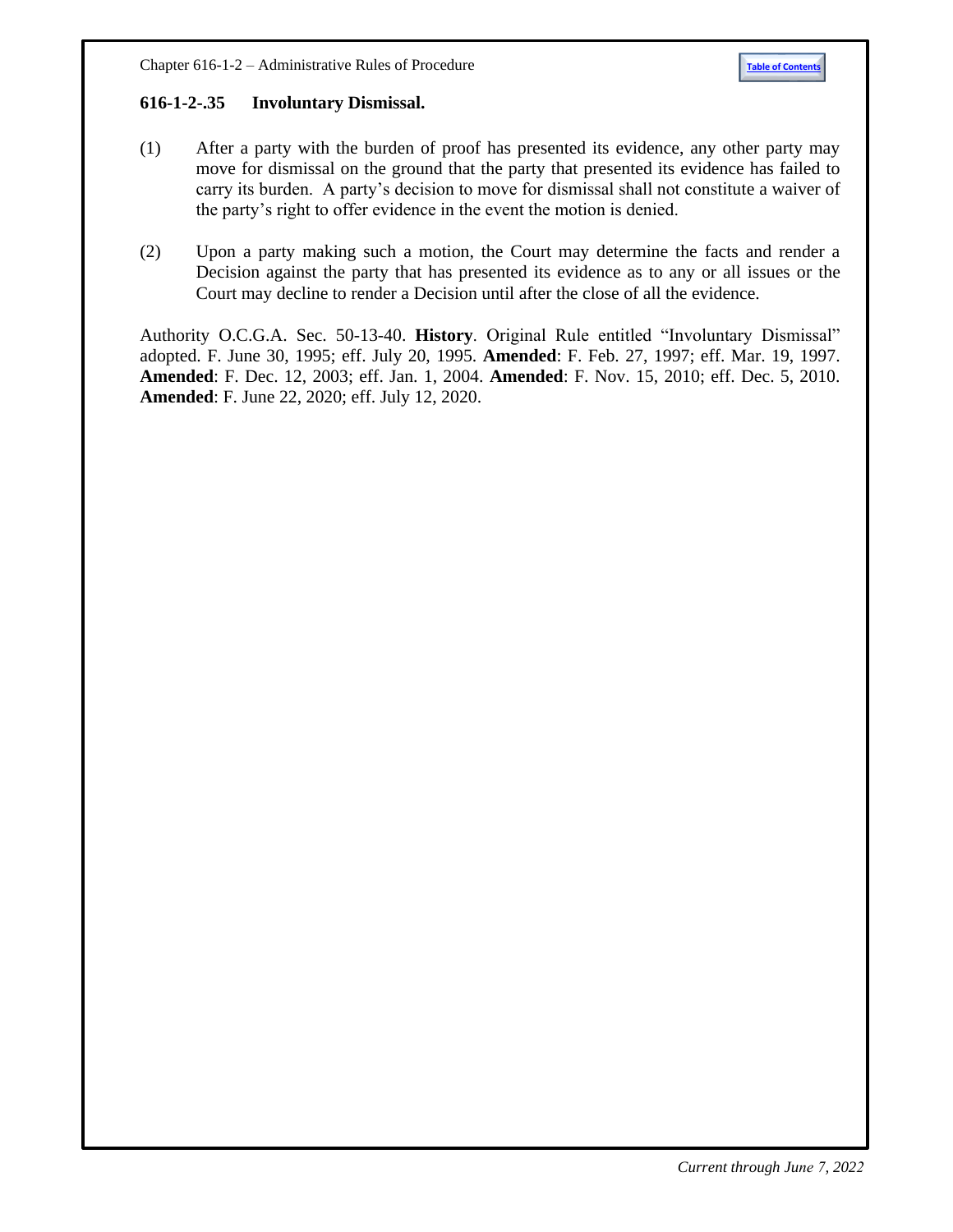## <span id="page-46-0"></span>**[616-1-2-.36 M](http://rules.sos.state.ga.us/GAC/616-1-2-.36)ediation**

- (1) The Court has established a mediation process to provide a speedy and efficient resolution of disputes. The Uniform Rules for Dispute Resolution Programs adopted by the Georgia Supreme Court that are applicable to contested civil actions shall be followed.
- (2) Any party may file a written request for mediation with the Court.

Authority O.C.G.A. Sec. 50-13-40**. History**. Original Rule entitled "Alternative Dispute Resolution" adopted. F. June 30, 1995; eff. July 20, 1995. **Amended**: F. Feb. 27, 1997; eff. Mar. 19, 1997. **Amended**: Rule retitled "Alternative Dispute Resolution Program". F. Dec. 12, 2003; eff. Jan. 1, 2004. **Amended**: F. Nov. 15, 2010; eff. Dec. 5, 2010. **Amended**: Rule retitled "Mediation". F. June 22, 2020; eff. July 12, 2020.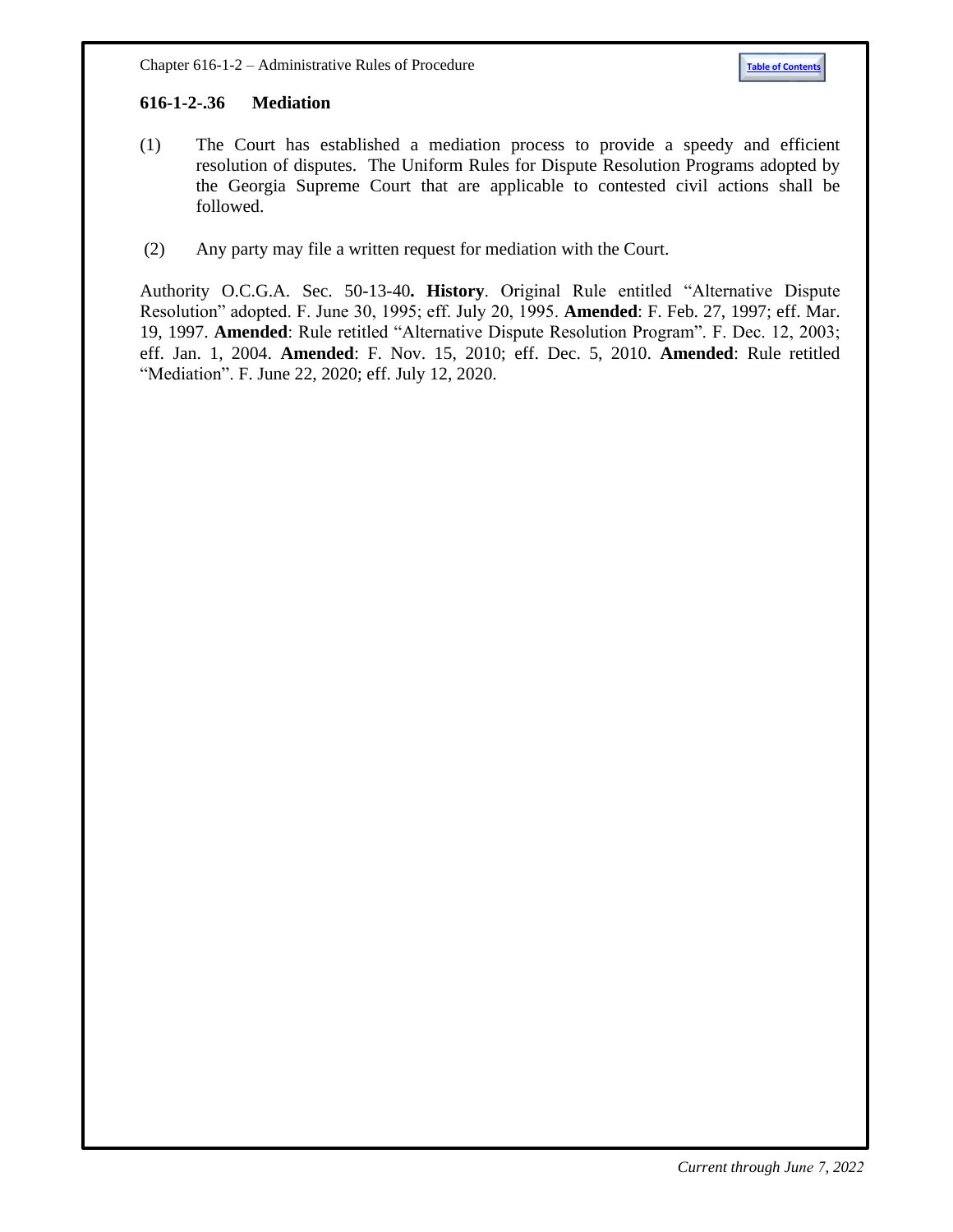## <span id="page-47-0"></span>**[616-1-2-.37 Request for Agency Records](http://rules.sos.state.ga.us/GAC/616-1-2-.37)**

- (1) In any matter which could result in the revocation, suspension, or limitation of a license, requests by the licensee for exculpatory, favorable, or arguably favorable information relative to any pending issues concerning the license shall be governed by O.C.G.A. § 50-  $13-18(d)$ .
- (2) Release of child abuse records shall be governed by O.C.G.A. §§ 49-5-40 through -46.

Authority O.C.G.A. Sec. 50-13-40. **History.** Original Rule entitled "Request for Agency Records" adopted. F. June 30, 1995; eff. July 20, 1995. **Amended**: F. June 22, 2020; eff. July 12, 2020.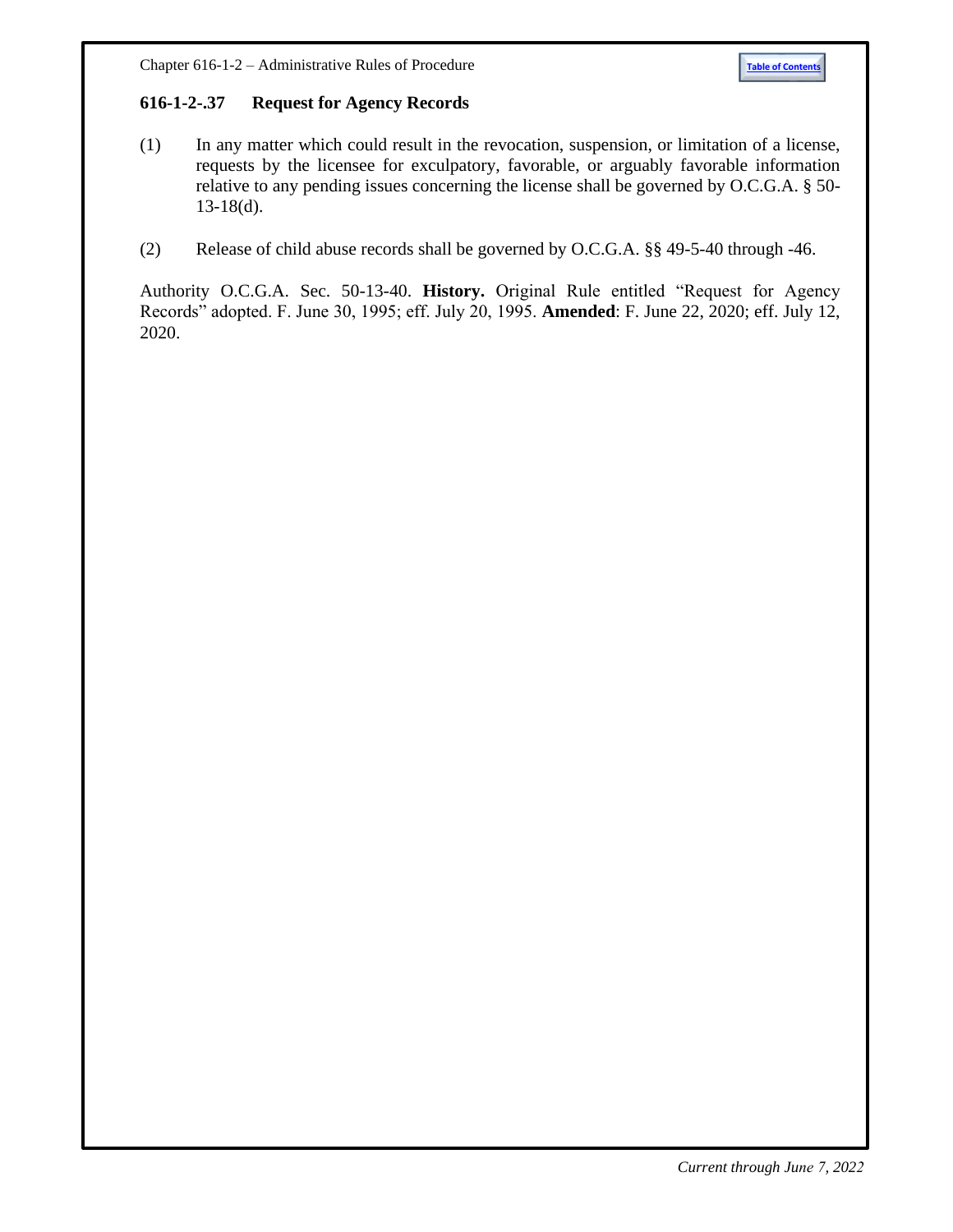#### <span id="page-48-0"></span>**[616-1-2-.38 Discovery](http://rules.sos.state.ga.us/GAC/616-1-2-.38)**

Discovery shall not be permitted except as authorized by law.

Authority O.C.G.A. Sec. 50-13-40. **History**. Original Rule entitled "Discovery" adopted. F. June 30, 1995; eff. July 20, 1995. **Amended**: F. Nov. 15, 2010; eff. Dec. 5, 2010. **Amended**: F. June 22, 2020; eff. July 12, 2020.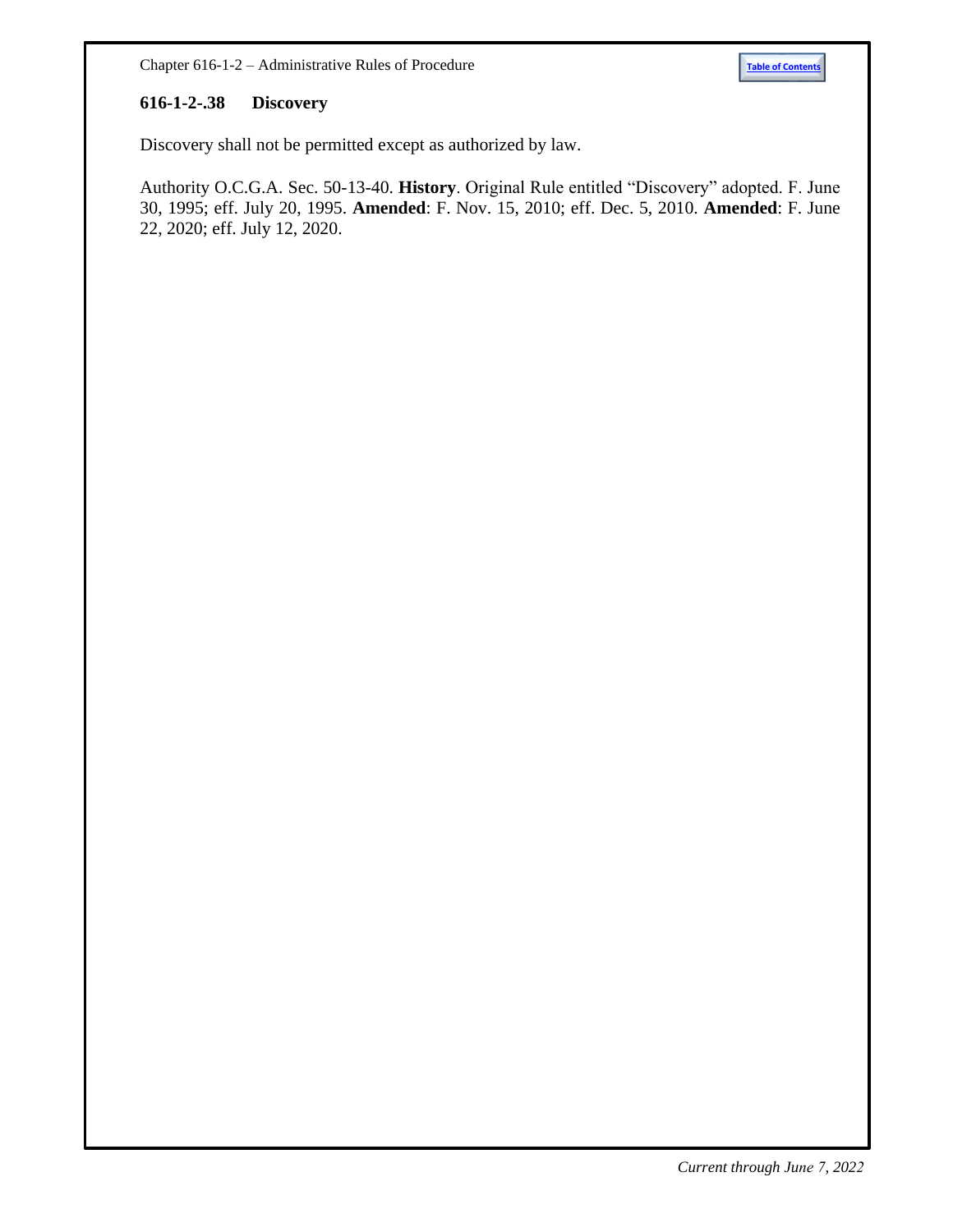#### <span id="page-49-0"></span>**[616-1-2-.39 Review](http://rules.sos.state.ga.us/GAC/616-1-2-.39) of Decisions**

- (1) *Agency Review of Initial Decisions.* Upon receipt of a copy of an application for agency review, the Clerk shall compile and certify the record of the hearing and transmit it to the Reviewing Agency, as defined in Rule 27, and any other parties of record in the case.
- (2) *Judicial Review of Final Decisions.* Upon receipt of a copy of a petition for judicial review, the Clerk shall compile and certify the record of the hearing and transmit it to the reviewing court. The Clerk also shall provide an electronic copy of this certified record to all parties of record in the case.

Authority O.C.G.A. Sec. 50-13-40 and 50-13-41. **History**. Original Rule entitled "Petitions for Judicial Review" adopted. F. June 30, 1995; eff. July 20, 1995. **Amended**: F. Feb. 27, 1997; eff. Mar. 19, 1997. **Amended**: F. Nov. 15, 2010; eff. Dec. 5, 2010. **Amended**: F. June 22, 2020; eff. July 12, 2020. **Amended**: Rule retitled "Review of Decisions". F. May 18, 2022; eff. June 7, 2022.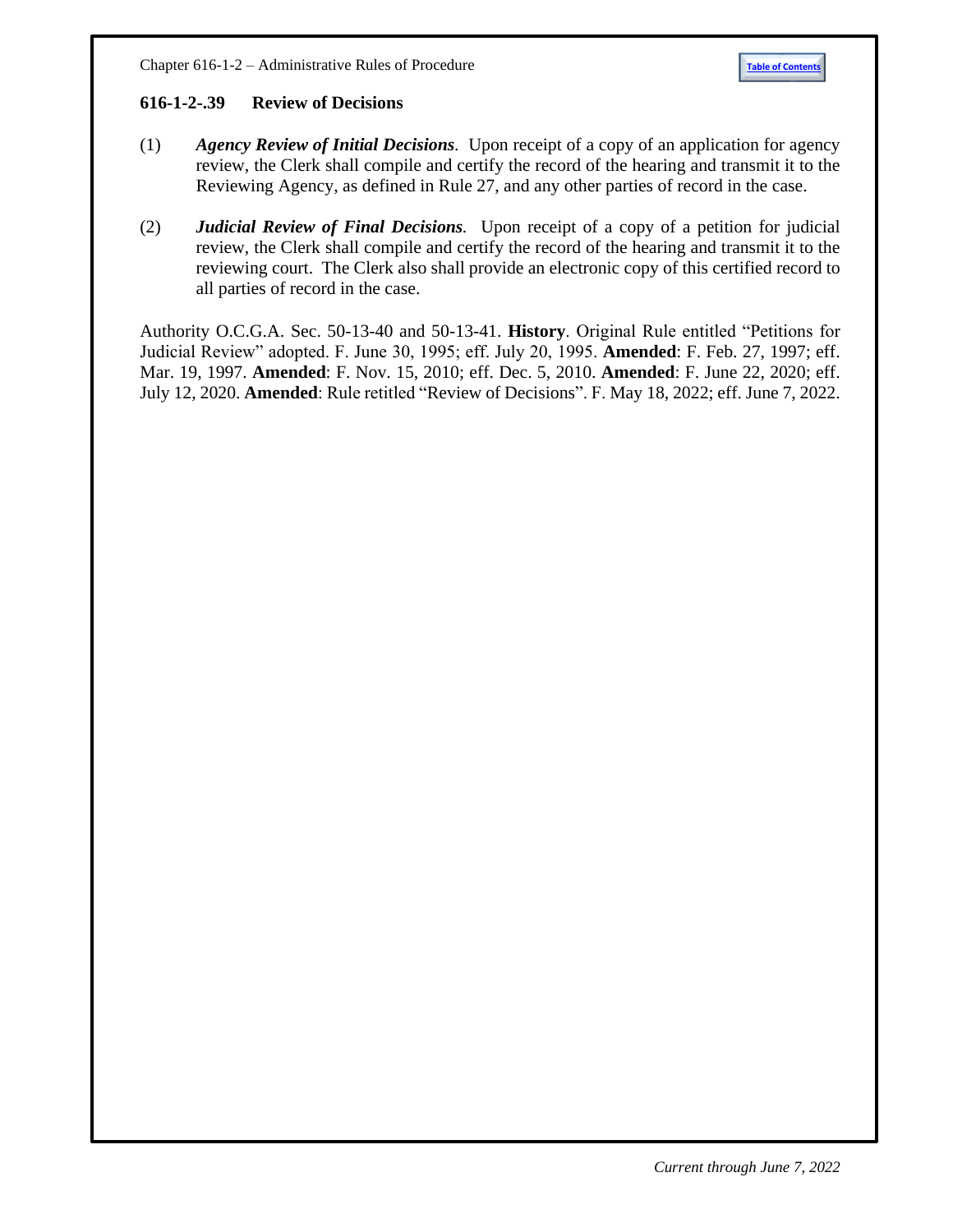#### <span id="page-50-0"></span>**616-1-2-.40 Civil Penalties Requested by the Department of Natural Resources**

- (1) Whenever an official within the Department of Natural Resources ("DNR Official") seeks the imposition of civil penalties, the DNR Official shall file a petition with the Clerk, which shall contain:
	- (a) a statement of the legal authority and jurisdiction under which the contested case is commenced;
	- (b) a statement indicating each specific section, subsection, or paragraph, if applicable, of the laws or regulations allegedly violated;
	- (c) a short and plain statement of the facts asserted as the basis of the alleged violation(s); and
	- (d) the amount of civil penalty sought to be imposed.
- (2) The petition shall be accompanied by a summons directed to each person from whom civil penalties are sought, which shall contain the name of the Court, the name and address of counsel for the DNR Official, and a summary of the requirements of paragraph (4) of this Rule.
- (3) Upon the filing of the petition and summons, the Clerk shall sign and deliver the summons to the DNR Official for service. Each summons shall have a copy of the petition attached, and the DNR Official shall serve the summons and petition by certified mail or personal service. A return of service for each summons and petition shall be filed with the Clerk promptly after service.
- (4) A response to the petition shall be filed with the Clerk and served upon the DNR Official within thirty (30) days of service of the summons and petition. The response shall address all factual allegations set forth in the petition and shall include any affirmative defenses. Any allegations of fact contained in the petition shall be deemed admitted unless they are specifically denied, or unless it is stated that there is a lack of knowledge or information sufficient to form a belief as to the truth of the allegations.

Authority O.C.G.A. Sec. 50-13-40. **History**. Original Rule entitled "Petitions for Civil Penalties in Department of Natural Resources' Matters" adopted. F. June 30, 1995; eff. July 20, 1995. **Amended**: F. Nov. 15, 2010; eff. Dec. 5, 2010. **Amended**: Rule retitled "Civil Penalties Requested by the Department of Natural Resources". F. June 22, 2020; eff. July 12, 2020.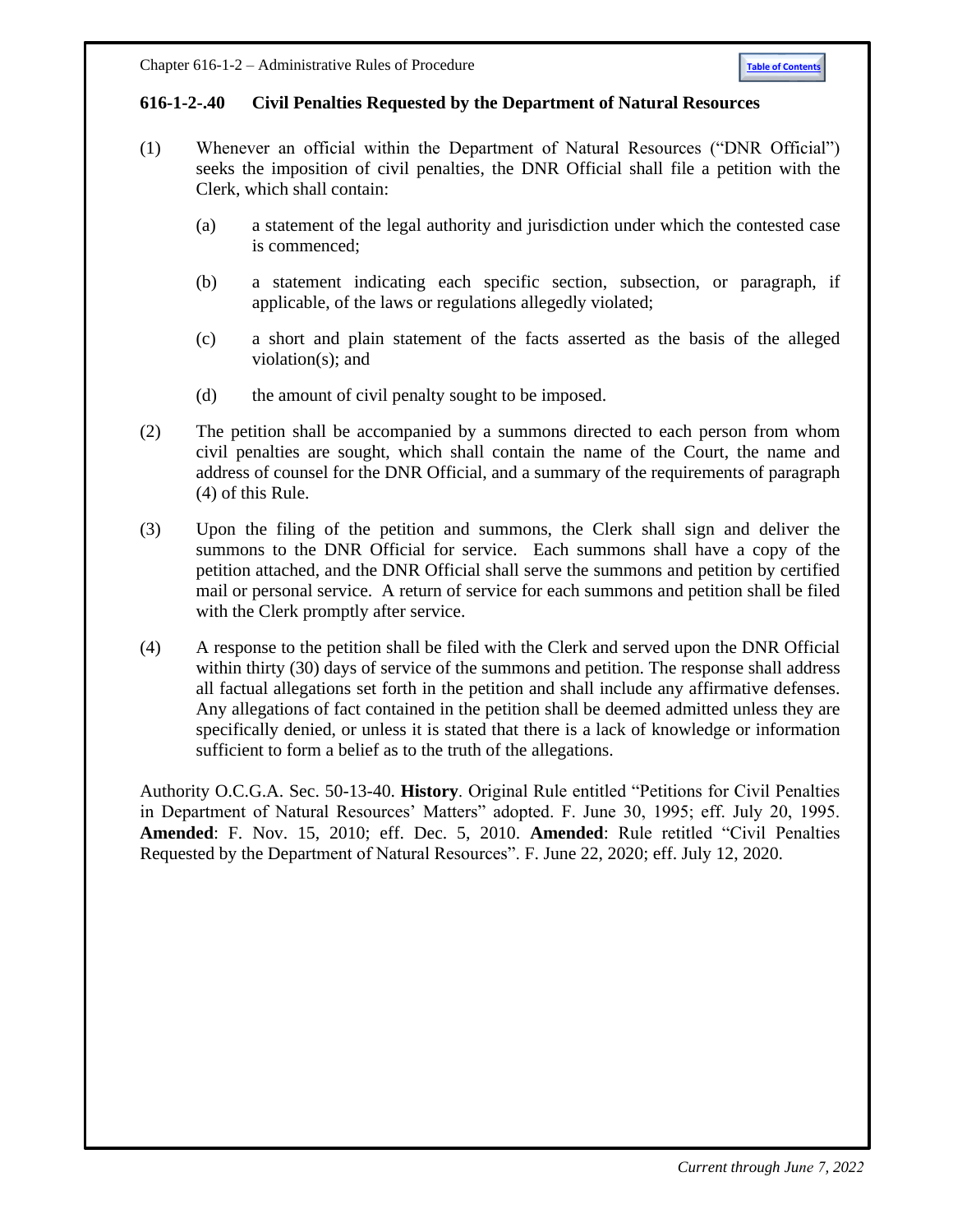# <span id="page-51-0"></span>**616-1-2-.41 [Continuances; Conflicts](http://rules.sos.state.ga.us/GAC/616-1-2-.41)**

- (1) *Continuances.* A motion for continuance shall only be granted upon a showing of good cause or where required by law, and shall not be granted simply because the parties or their counsel agree.
	- (a) In determining whether to grant a motion for continuance, the Court may consider, among other pertinent factors,
		- 1. the impact of a continuance on any parties who do not consent to the motion;
		- 2. the Court's calendar;
		- 3. the difficulty in rescheduling the hearing site;
		- 4. the need for an expeditious resolution of the matter(s) at issue; and
		- 5. the public health, safety, and welfare.
	- (b) A notice of conflict shall not be considered a motion for a continuance.
	- (c) In the event a motion for continuance is filed within ten (10) calendar days of a scheduled hearing, the Court may continue the hearing without the necessity of allowing time for a response if the opposing party has been served with a copy of the motion for continuance and the party seeking a continuance has set forth facts that constitute good cause for a continuance.
- (2) *Conflicts.*
	- (a) In the event an attorney has a conflict involving an appearance before the Court and another legal proceeding, the requirements of the Uniform Rules for the Superior Courts shall be followed.
	- (b) If the party filing the notice of conflict also seeks a continuance of the pending case, a separate motion for continuance shall accompany the notice of conflict.

Authority O.C.G.A. Sec. 50-13-40. **History**. Original Rule entitled "Continuances and Conflicts" adopted. F. Feb. 27, 1997; eff. Mar. 19, 1997. **Amended**: F. Nov. 15, 2010; eff. Dec. 5, 2010. **Amended**: F. June 22, 2020; eff. July 12, 2020.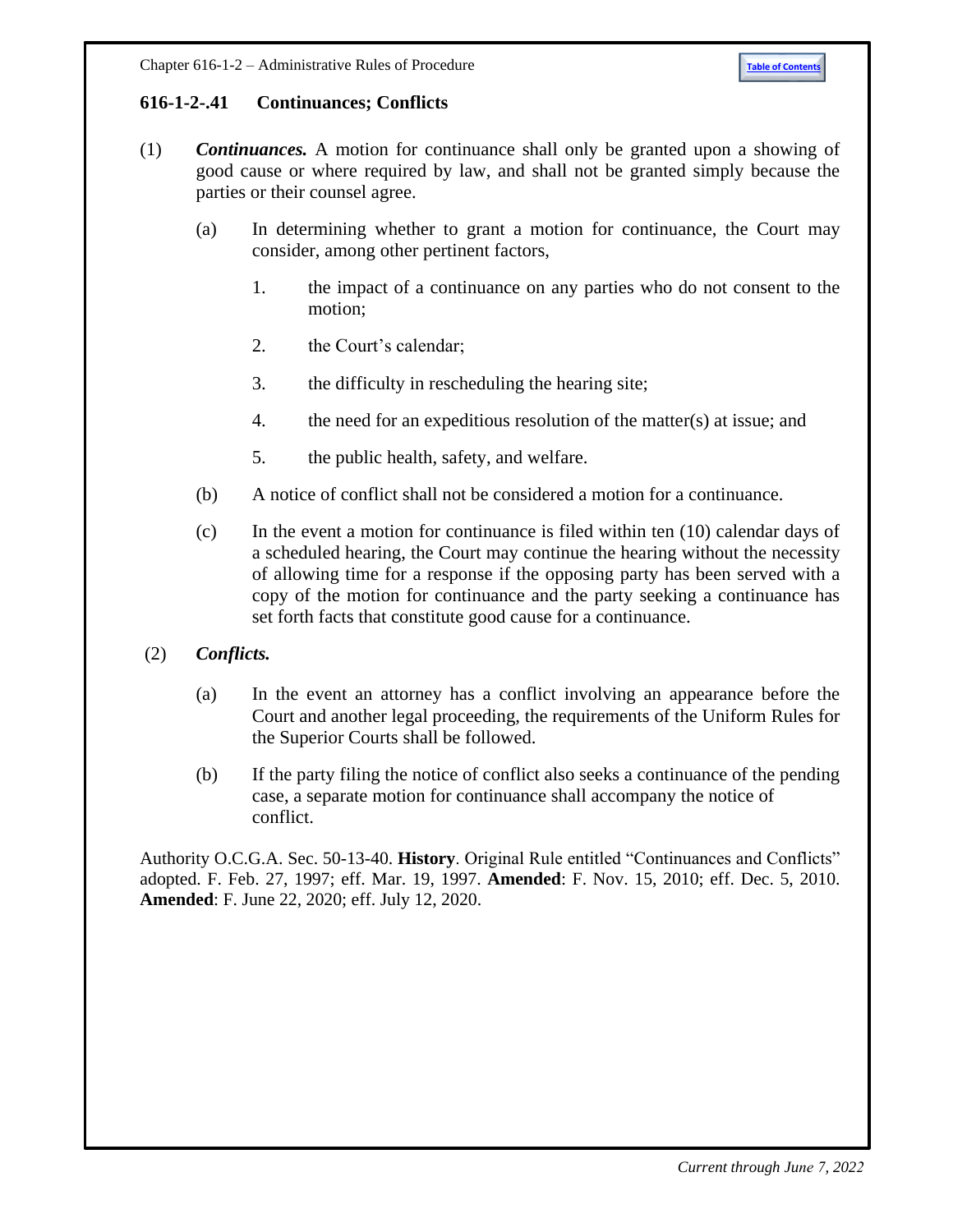#### <span id="page-52-0"></span>**616-1-2-.42 Attorney Withdrawals; Leaves of Absence**

Attorneys of record shall follow the Uniform Rules for the Superior Courts for withdrawals and leaves of absence.

Authority O.C.G.A. Sec. 50-13-40**. History**. Original Rule entitled "Motions to Withdraw and Applications for Leaves of Absence" adopted. F. Feb. 27, 1997; eff. Mar. 19, 1997. **Amended**: Rule retitled "Withdrawals and Leaves of Absence". F. Dec. 12, 2003; eff. Jan. 1, 2004. **Amended**: F. Nov. 15, 2010; eff. Dec. 5, 2010.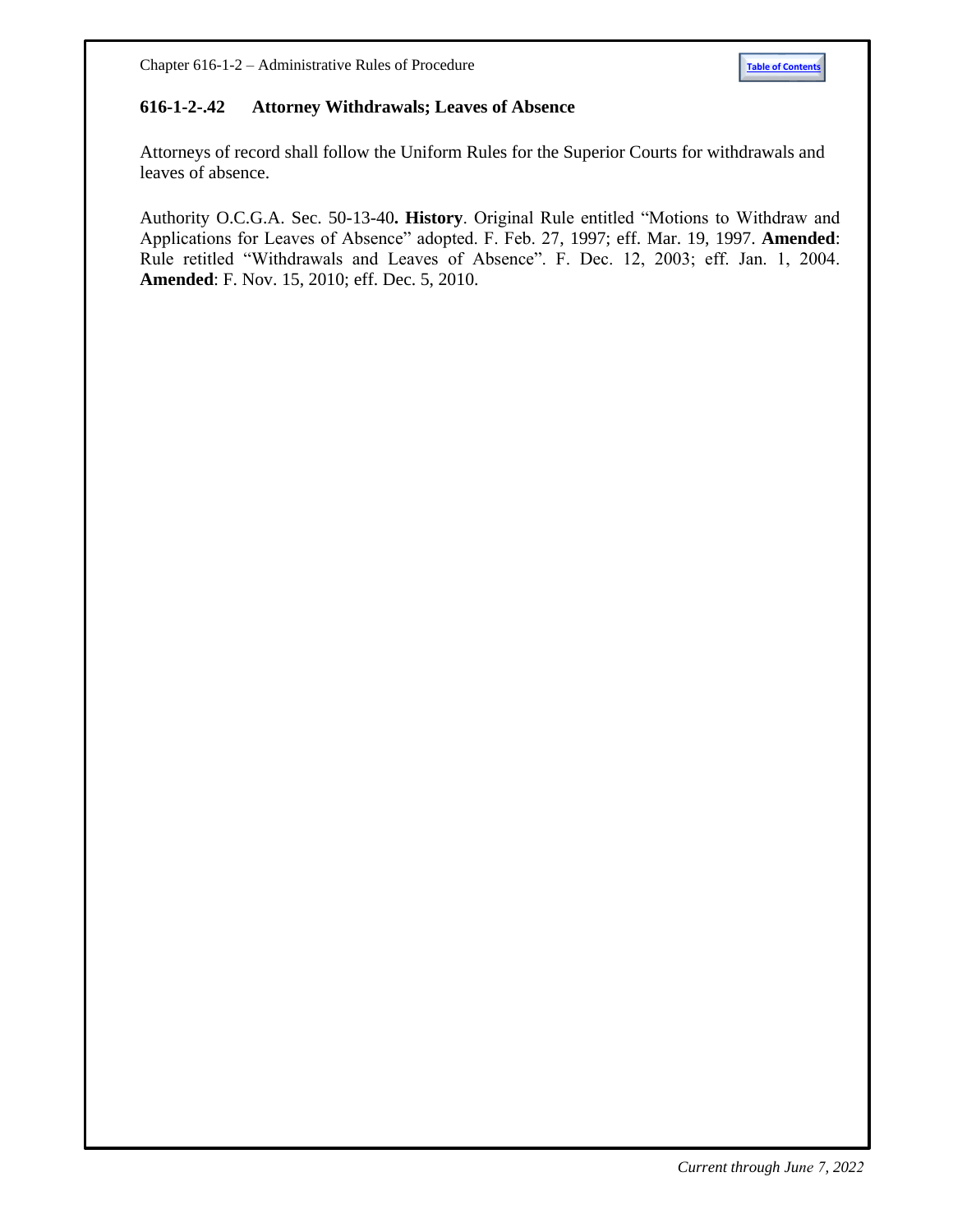## <span id="page-53-0"></span>**616-1-2-.43 [News Coverage of Hearings](http://rules.sos.state.ga.us/GAC/616-1-2-.43)**

Media Entities shall follow the Uniform Rules for the Superior Courts to request permission for media coverage of a contested case open to the public.

Authority O.C.G.A. Sec. 50-13-40. **History**. Original Rule entitled "Electronic and Photographic News Coverage of Administrative Proceedings" adopted. F. Feb. 27, 1997; eff. Mar. 19, 1997. **Amended**: F. Nov. 15, 2010; eff. Dec. 5, 2010. **Amended**: F. June 22, 2020; eff. July 12, 2020.